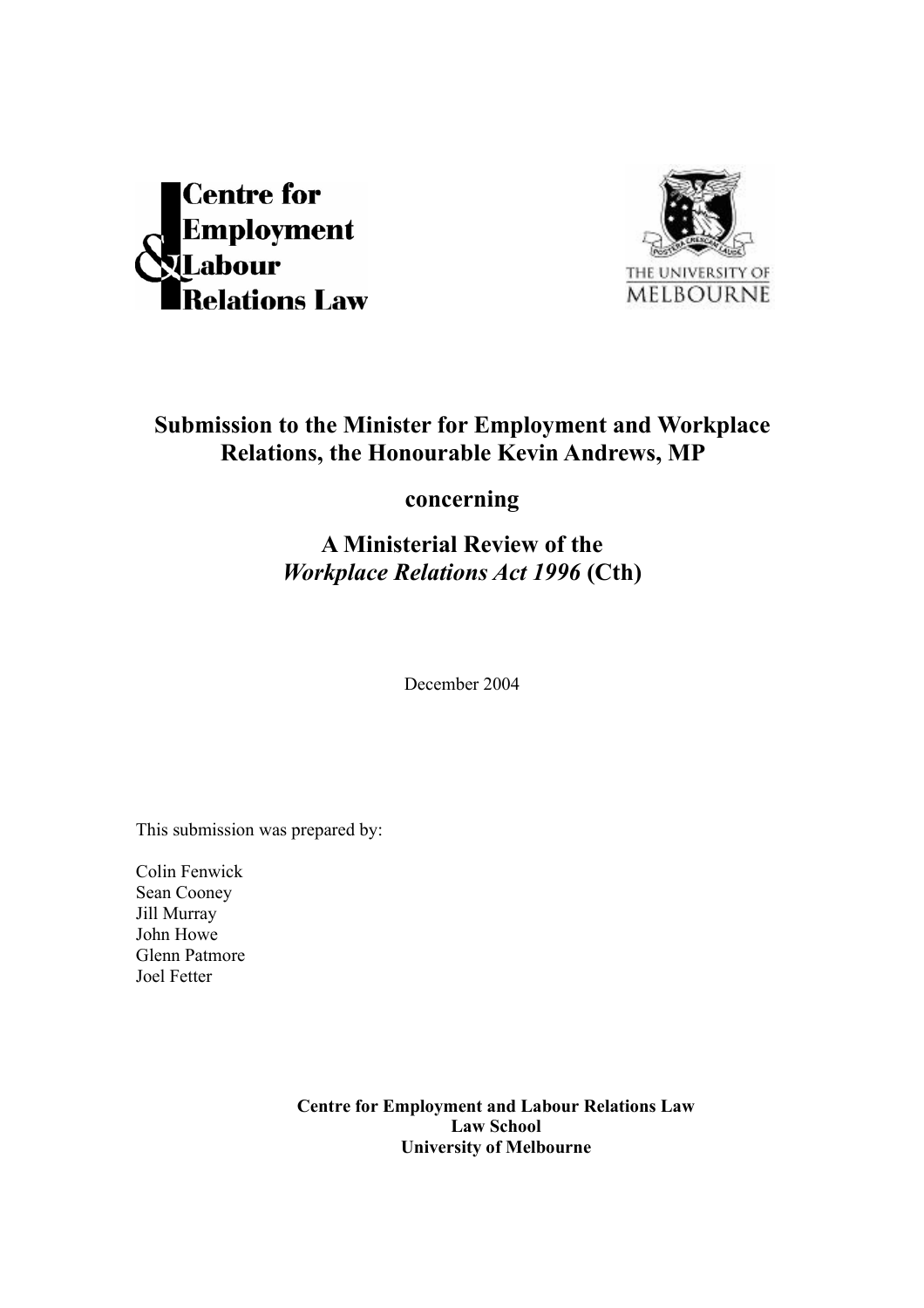# **Table of Contents**

| 1              |                                                                                |  |
|----------------|--------------------------------------------------------------------------------|--|
| $\overline{2}$ |                                                                                |  |
| 3              |                                                                                |  |
|                | 3.1.                                                                           |  |
|                | The Importance of the WR Act and the Danger of Undesirable Outcomes  5<br>3.2. |  |
|                | 3.3.                                                                           |  |
|                | 3.4.                                                                           |  |
|                | 3.5.                                                                           |  |
| $\overline{4}$ |                                                                                |  |
|                | 4.1.                                                                           |  |
|                | 4.2.                                                                           |  |
|                | 4.2.1.                                                                         |  |
|                | 4.2.2.                                                                         |  |
|                | It is not necessary to exclude small businesses from UFD laws 12<br>4.2.3.     |  |
|                | 4.2.4.                                                                         |  |
|                | 4.2.5.                                                                         |  |
|                | 4.2.6.                                                                         |  |
|                | 4.2.7.                                                                         |  |
|                | 4.2.8.                                                                         |  |
| 5              |                                                                                |  |
|                | 5.1.                                                                           |  |
|                | 5.1.1.                                                                         |  |
|                | 5.1.2.                                                                         |  |
|                | 5.1.3.                                                                         |  |
|                | 5.1.4.                                                                         |  |
|                | 5.2.                                                                           |  |
|                | 5.3.                                                                           |  |
|                | 5.3.1.                                                                         |  |
|                | 5.3.2.                                                                         |  |
|                | 5.3.3.                                                                         |  |
| 6              |                                                                                |  |
|                | 6.1.                                                                           |  |
|                | 6.2.                                                                           |  |
|                | Collective Representation in a Participatory Democracy: Exercising the<br>6.3. |  |
|                |                                                                                |  |
|                | 6.4.                                                                           |  |
| 7              |                                                                                |  |
|                | 7.1                                                                            |  |
|                | 7.2                                                                            |  |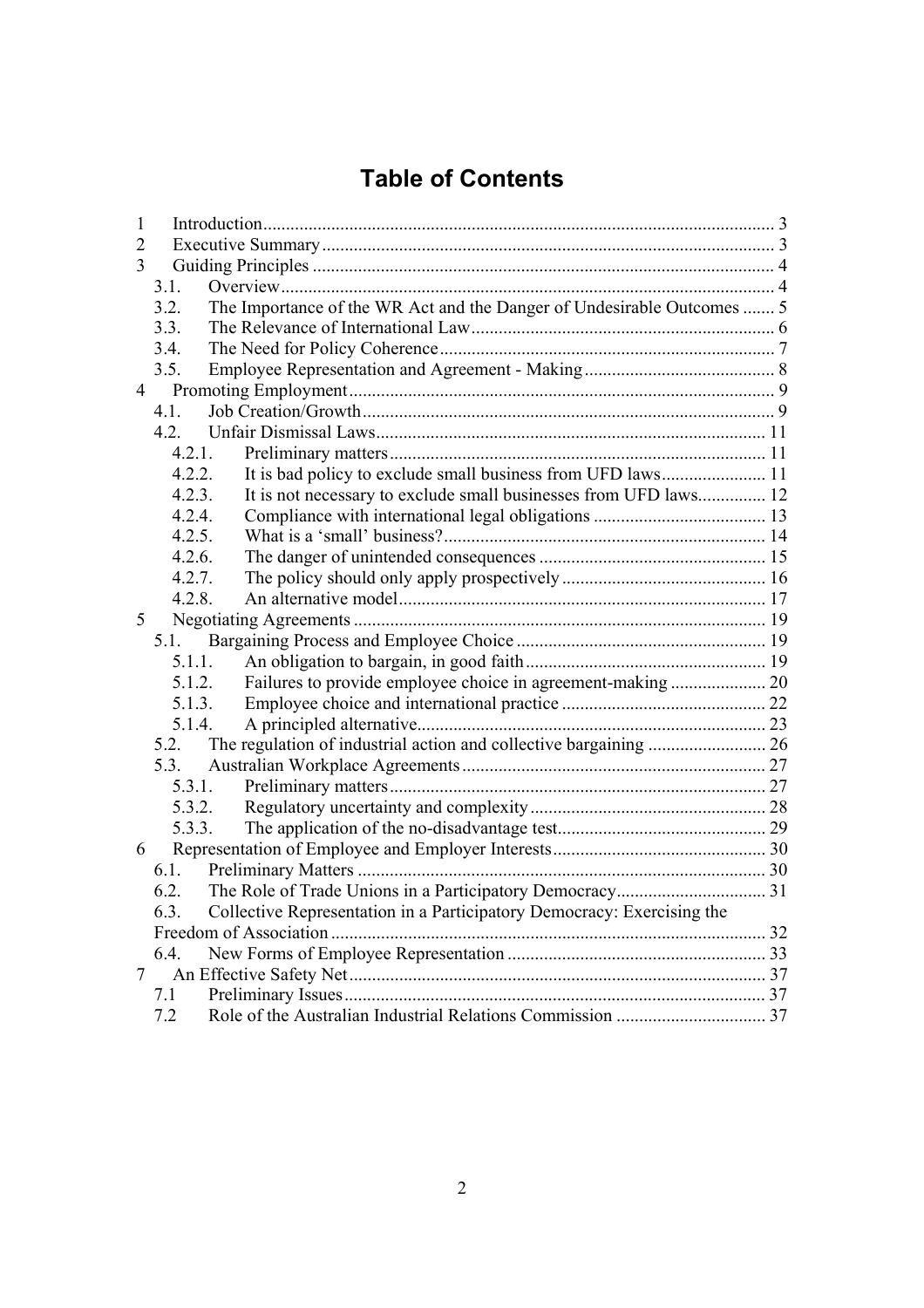# **1 Introduction**

- 1.1. This submission is made to the Minister for Employment and Workplace Relations, the Honourable Kevin Andrews, MP by the Centre for Employment and Labour Relations Law at the University of Melbourne. It was prepared by members of the Centre engaged as academic staff in the Melbourne Law School, together with academic associates of the Centre who are engaged as academic staff at Latrobe University and at Monash University.
- 1.2. In this submission we address several aspects of the operation of the *Workplace Relations Act 1996* (Cth) (WR Act), from the point of view of its key role in the legal regulation of Australian labour markets. The submission represents an attempt to provide a concise overview of a number of important issues which the Centre regards as compelling, based on our relative research and teaching concentrations, and the time available in which to prepare the submission. It follows that many topics are not addressed.
- 1.3. The Centre's Director, members, and academic associates are available to meet with the Minister to elaborate on this submission, and would welcome the opportunity to do so.

# **2 Executive Summary**

- 2.1. The WR Act is a key tool of socio-economic regulation in Australia. There is no compelling evidence that it requires substantial revision. Nor is the Government's present informal approach to reviewing its operation likely to identify such evidence. We support instead a detailed and in-depth analysis, accompanied by a full policy review. Without this, there is a substantial risk that legislative amendments will lead to outcomes that are unintended, and undesirable.
- 2.2. Legal regulation of the labour market should ensure that Australia meets its obligations under international law. This is of particular importance in relation to the regulation of the activities of trade unions, and limitations on their right to take lawful industrial action. Australia should also look to contemporary practice from other industrialized democracies.
- 2.3. Any changes to the WR Act should be made as part of an integrated and coherent policy approach to legal regulation of the labour market. Small changes made in relative isolation are unlikely to have a significant positive effect. This is particularly true of policy approaches to job creation/growth. Employment generation should not be sought by the removal of basic labour freedoms, rights and entitlements. On the contrary, it should be pursued by use of a variety of policy tools, not just changes to the WR Act. It follows that it is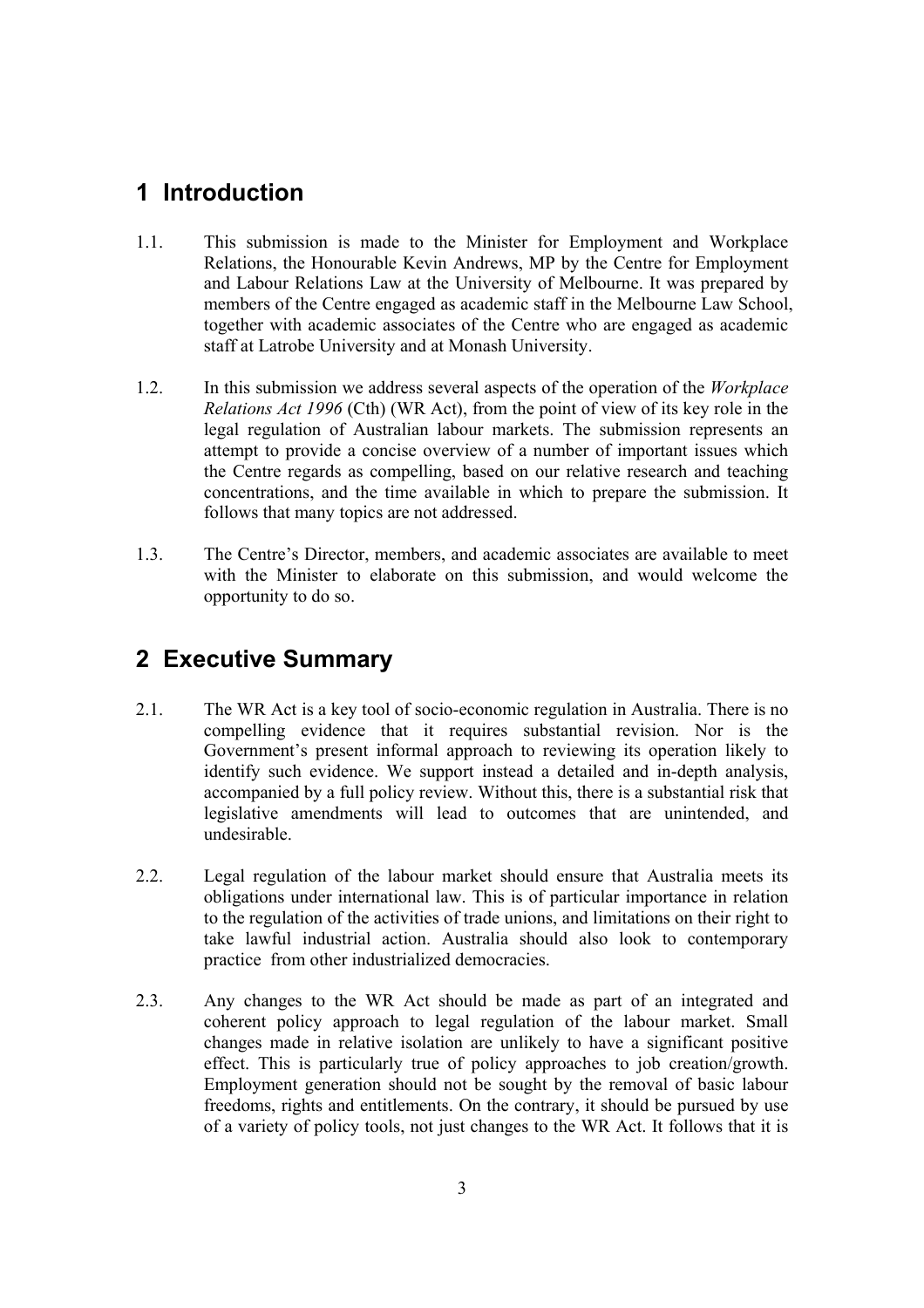not desirable to exclude small/medium businesses from unfair dismissal laws. If the Government wishes to relieve small enterprises of the perceived difficulties of complying with these laws, better legislative approaches are available than that currently proposed.

- 2.4. The WR Act should in fact provide a framework for fair and effective agreement making at the workplace level. Parties should no longer be permitted simply to refuse to bargain, or to refuse to bargain in good faith. The Australian Industrial Relations Commission (AIRC) should have an unequivocal role in the bargaining process to this end. The Government must also amend the WR Act to ensure that employee choice in agreement-making is facilitated, rather than thwarted: in a number of cases, employers effectively may choose the form of agreement for a workplace. If Australian Workplace Agreements are to be retained, the operation of the No-Disadvantage Test should be reviewed, to ensure that the parties can fairly achieve functional workplace flexibility.
- 2.5. Labour law should foster the formation and operation of collective organisations of workers and employers. In so doing it should recognize the parties' fundamental human right of freedom of association. Moreover, the crucial function played by trade unions as elements of civil society in a participatory democracy should be facilitated, rather than frustrated, by the WR Act and associated Government policy.
- 2.6. The Government should consider establishing new forms of employee representation. To do so would complement a policy that promoted freedom of association and the formation of trade unions, and be consistent with Government policy to involve employees at the level of the workplace in setting working conditions.
- 2.7. Finally, there must be an effective safety net of minimum working conditions. Maintaining and enhancing an effective but flexible safety net has been and should remain the role of the AIRC. Further prescriptive regulation of how the AIRC carries out its functions would unnecessarily diminish its unique and significant regulatory capacity.

# **3 Guiding Principles**

## **3.1. Overview**

3.1.1. It is essential that the Government review the operation of the *Workplace Relations Act 1996* (Cth) (WR Act) from the point of view of clearly articulated guiding principles. These should shape its consideration of particular legislative, institutional and policy options. In this section we outline a number of key principles that, in our submission, should form the foundation of the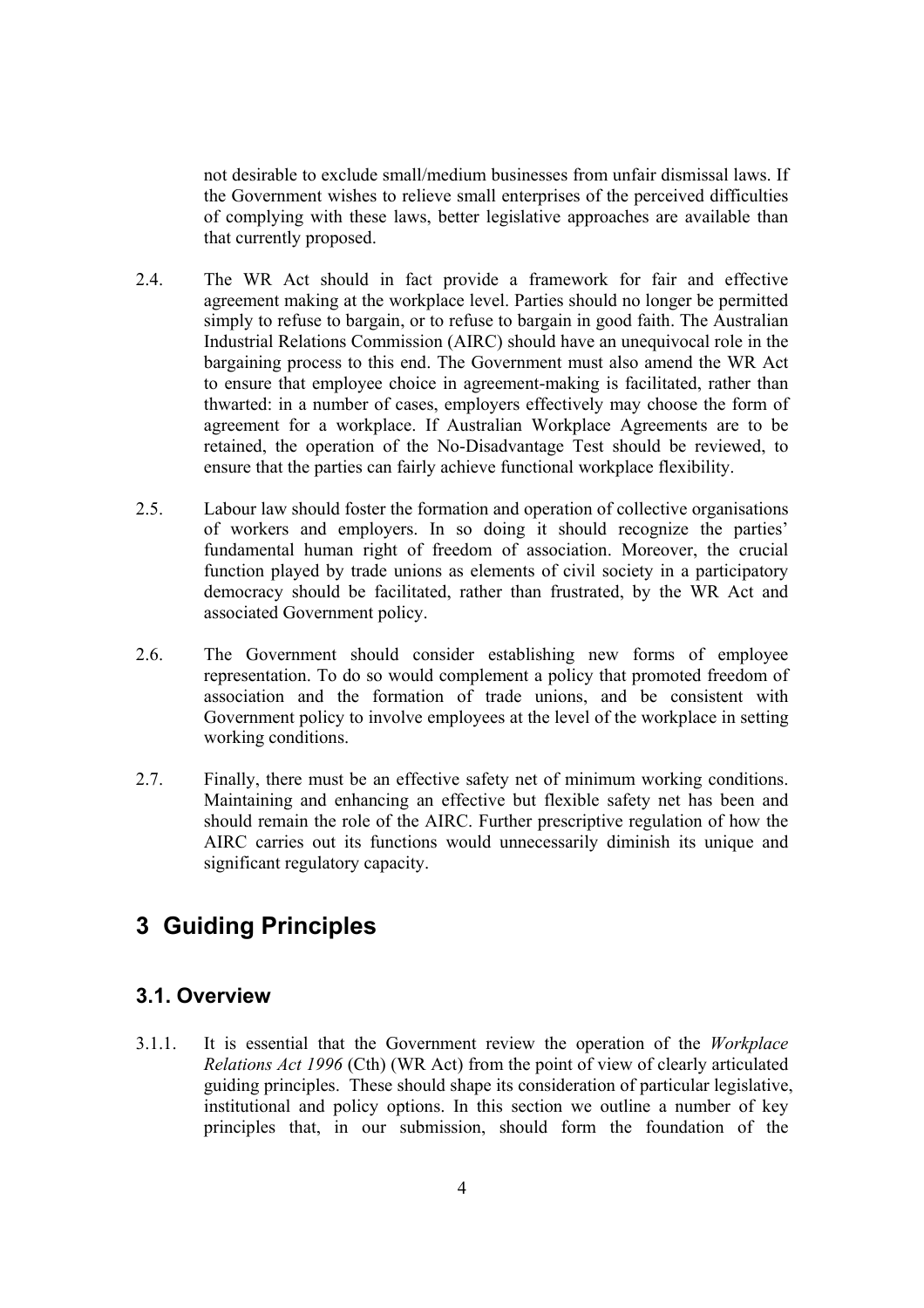Government's approach to the review of the WR Act. The principles that we outline here are neither mutually exclusive, nor an exhaustive list. They are, however, in our view, of especial importance.

3.1.2. First, the Government must be mindful of the importance of the WR Act as a tool of socio-economic regulation. In altering the legislative regime it will be particularly important to have regard to the risk of unintended (and perhaps undesirable) consequences. Secondly, the Government should take care to comply with Australia's international legal obligations, and to be guided by relevant international legal principles, and international experience. Key issues in this respect are the purposes and means by which legal provision is made for the formation and regulation of representatives of employees and employers. Thirdly, the Government must ensure that it has a coherent policy approach to labour market regulation: it must be mindful that the WR Act is by no means the only legislative or other regulatory tool that affects labour market regulation. Finally, the Government must give serious consideration to reviewing the WR Act with a view to ensuring that its object of providing employee choice in negotiating workplace agreements can be realised in practice.

## **3.2. The Importance of the WR Act and the Danger of Undesirable Outcomes**

- 3.2.1. The WR Act is one of the major mechanisms of social and economic regulation in Australia. It has a significant impact upon macro- and micro- economic issues at all levels. It establishes multiple institutions, standards, principles and processes, which influence the lives of millions of Australians. It plays a key role in underpinning the development of an economically prosperous and socially just Australia. The WR Act and its predecessors have played this role for a century.
- 3.2.2. It is notorious in labour law scholarship that poorly considered legislative change can lead to undesirable outcomes. History shows that such outcomes can range from the failure of legislation to have the desired or expected impact on the economic behaviour of those at whom it is aimed, to perverse outcomes that are actually contrary to the intended legislative goals.
- 3.2.3. For these two reasons, we consider that legislative intervention should follow from (a) strong empirical evidence that legislative change is required; (b) full community consultation on the policy goals which any new legislation is to achieve; and (c) the best possible understanding of the likely impacts of the proposed legislation.
- 3.2.4. There is no strong empirical evidence for change. The operation of the WR Act has not been the subject of systematic monitoring, nor of sophisticated analysis. Departmental analyses of the WR Act tend to aggregate statistics relating to the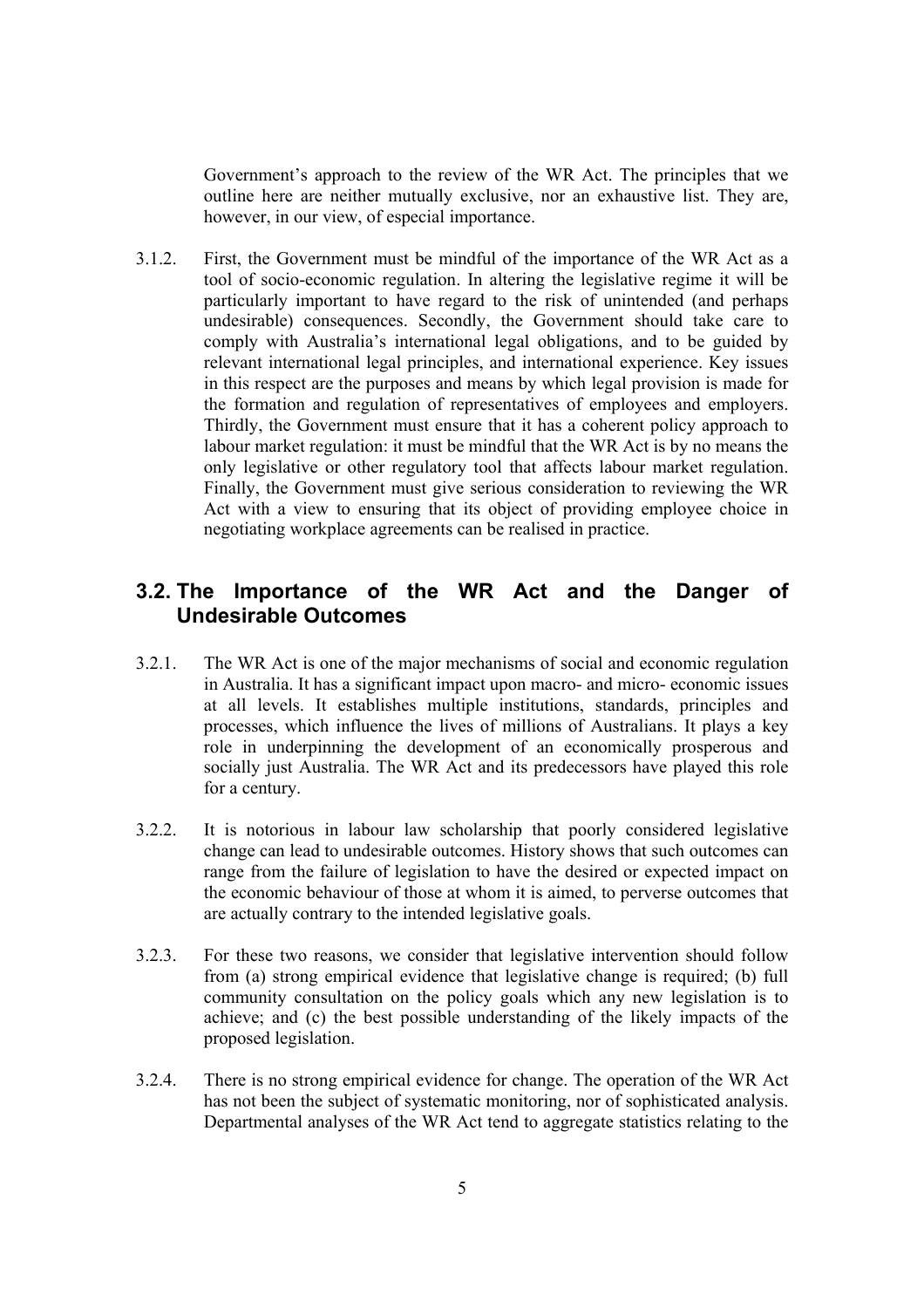quantity of matters dealt with under it (for example, how many Australian Workplace Agreements (AWAs) are approved each year), rather than an assessment of qualitative issues (for example, in what ways do individual agreements support the spread of improved productivity). Reputable research into the key questions of the social, legal and economic policy implications of the WR Act is only just emerging. In such circumstances, legislative change is premature.

3.2.5. It also appears that very little attention has been paid to the range of possible outcomes which may follow changes to the WR Act, should they be passed. We comment on some of these in particular instances in the sections that follow. Broadly, however, unintended consequences may have a significant impact on Australia's economic prosperity, its capacity to cope adequately with the pressures of international competition, its traditional identity as a nation which gives everyone a 'fair go', and its reputation as a good international citizen.

## **3.3. The Relevance of International Law**

- 3.3.1. Australia is a party to a number of essential international legal instruments that bear on its policy and practice in labour law and labour market regulation. These include elements of the International Covenant on Civil and Political Rights (ICCPR) and the International Covenant on Economic and Social Rights (ICESCR). Obviously, a good number of ILO Conventions are relevant, and in particular the principles contained in the ILO's 1998 Declaration on Fundamental Principles and Rights at Work. These apply to Australia, as they do to every member of the ILO.
- 3.3.2. It is incumbent on Australia, as a member of the international community, to do its utmost to comply with its obligations at international law, into which it has voluntarily entered. Compliance with international law is a critical element of good governance at both national and international levels, and it is an object of the WR Act that it should assist in Australia meeting its international obligations in this respect: s 3(k). Australia supports compliance with international law in its role within international trade, aid and development regimes, and must do no less in the conduct of its own domestic affairs. In times of threat to national security, it is all the more important that all members of the international community uphold international law.
- 3.3.3. A number of the Government's present legislative proposals will place Australia in conflict with some of its obligations under international law. Government policy analysis, before the Parliament takes such a serious step as to place Australia in breach of its international obligations, should address the wisdom of such action.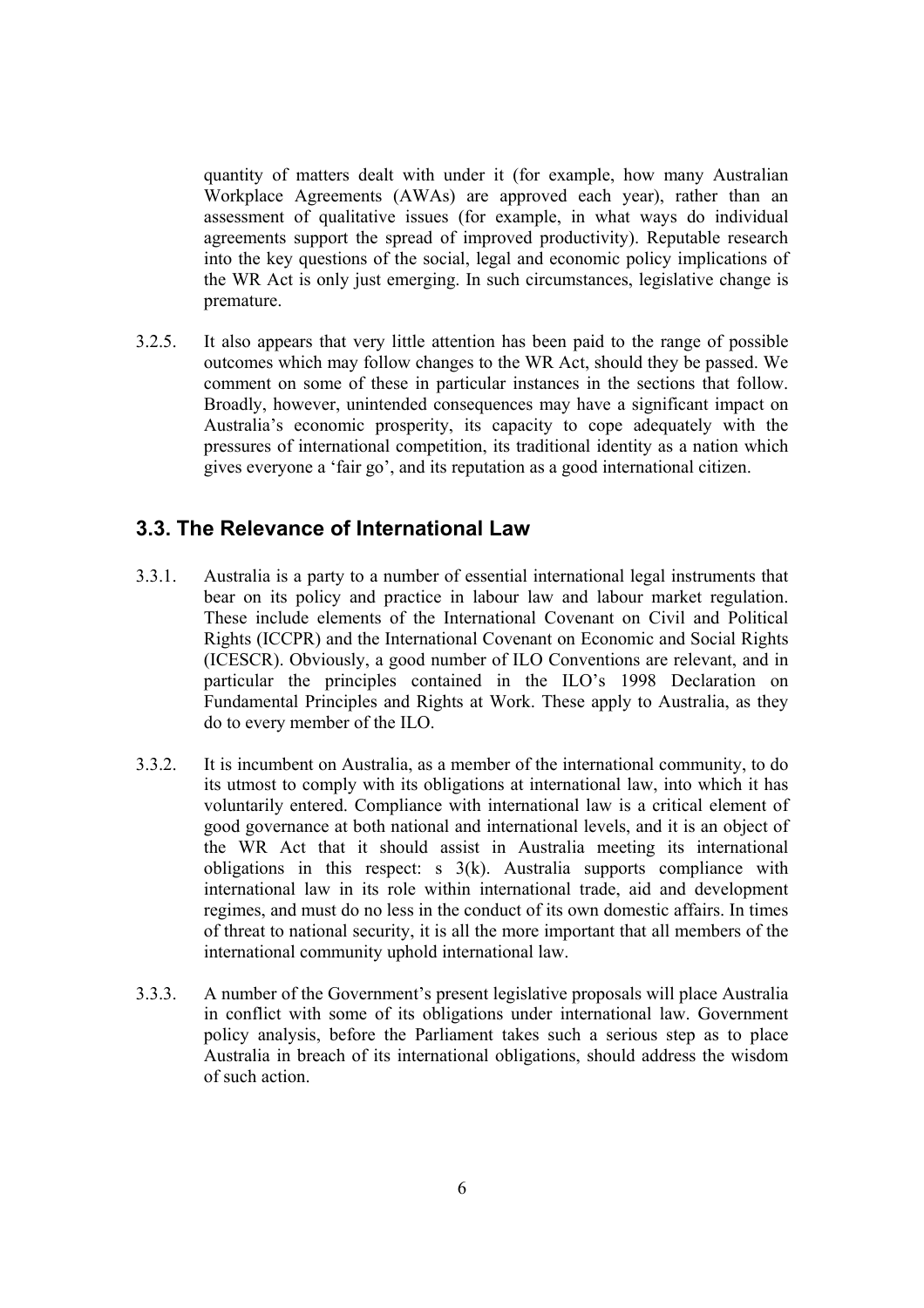3.3.4. From a different perspective, international law holds great potential as a source for a complete overhaul of the Australian labour relations system. If, for example, the Government were intent on achieving a unitary system of labour law and relations, by far the most expeditious way of doing so would be to utilize the full extent of the external affairs power in the Commonwealth Constitution. It could draw on a wide range of international instruments to which Australia is a party, that touch on matters to do with labour and workers. In this way it could also re-orient the policy basis of the regulation of labour relations toward recognition of the fundamental rights of workers, and of employers.

### **3.4. The Need for Policy Coherence**

- 3.4.1. It is essential that the Government's approach be coherent overall. The current outstanding Bills in the portfolio of Employment and Workplace Relations, all of which the Government has indicated it wishes to make into law, do not represent a coherent policy approach to legal regulation of the Australian labour market. Rather, they seek to address a 'mishmash' of issues: if enacted, they would not constitute a considered set of laws based upon a clearly expressed policy.
- 3.4.2. Moreover, it is important for the Government to recognise that it plays a significant role itself in the formation and regulation of labour markets through a range of different legal and non-legal policy initiatives. Although the WR Act is an important regulatory mechanism affecting the exchange of labour, there are many other ways that government regulates labour supply and demand. Examples of relevant policy areas include employment policy, immigration policy, taxation, social security, and education. If the Government is serious in its expressed desire to improve legal regulation of the labour market, it must consider this wider context.
- 3.4.3. There are also, of course, many different labour markets in the Australian economy. Labour markets may be identified according to many different dimensions. Geographically, for example, we may recognise international, regional and local labour markets. According to definitions of work, we may identify labour markets as occupational or industrial. Labour markets may also be identified with a particular employer, firm or employment sector (such as the public service). Any policies carried out in the name of improved labour market regulation should take account of these different dimensions. We also take the view that the Government must be interested in both the efficiency *and equity* of these labour markets.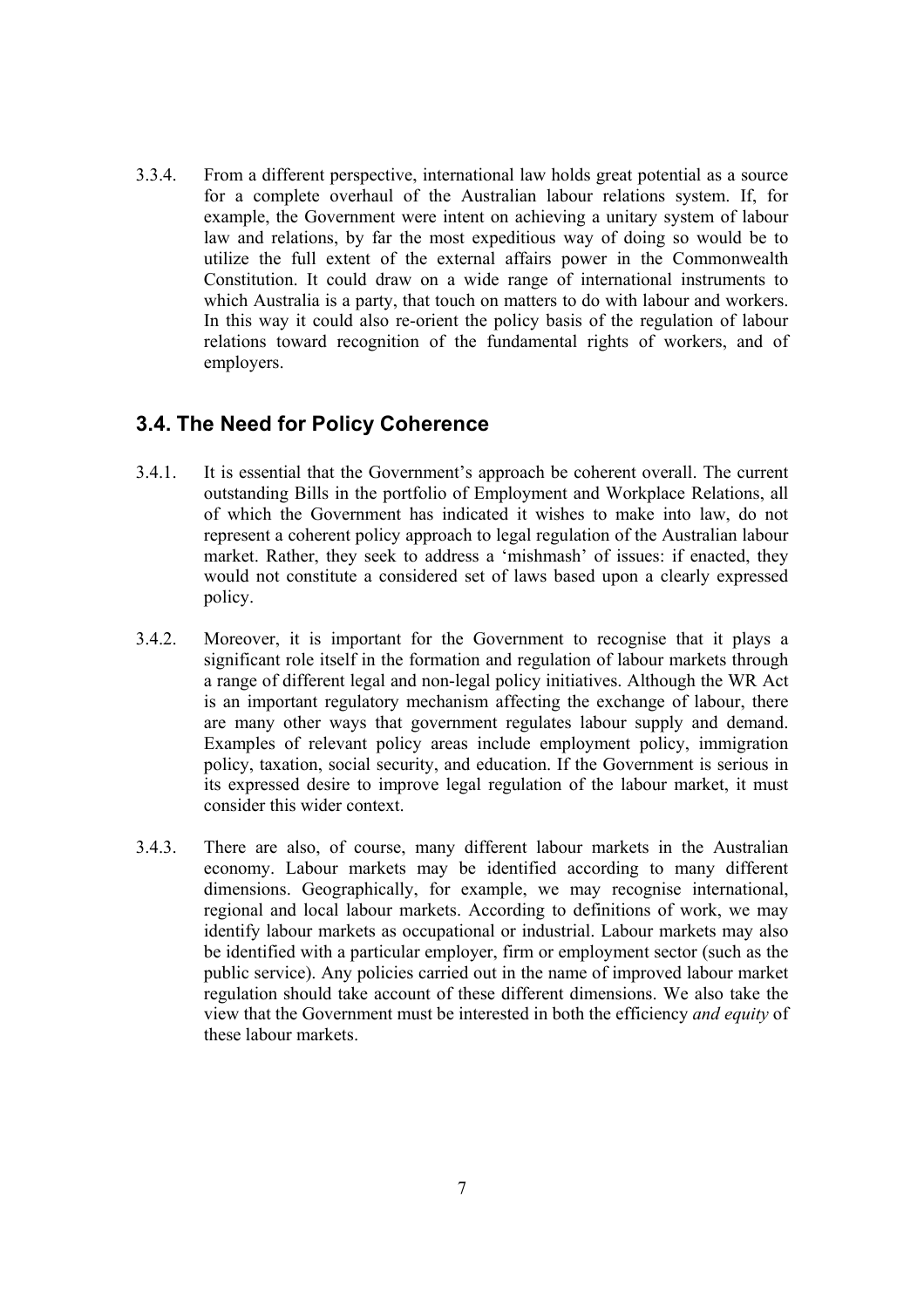## **3.5. Employee Representation and Agreement - Making**

- 3.5.1. The Government's current policy framework is clearly expressed in the objects of the WR Act. They include four points of particular importance. First, that primary responsibility for the determination of working conditions 'rest with the employer and employees at the workplace or enterprise level' (s 3(b)). Secondly, that employers and employees should be able to 'choose the most appropriate form of agreement for their particular circumstances', including forms of agreement that are not provided for in the legislation (s  $3(c)$ ). Thirdly, that agreement making should be 'fair and effective' (s 3(e)). Fourthly, ensuring freedom of association, including the right to of employees and employers to join an association of their choice (s 3(f)).
- 3.5.2. We agree that employees and employers should have a significant degree of choice in identifying the most appropriate method of regulating their working conditions. This includes the freedom to determine those conditions at the level of the workplace or enterprise, *if they so choose*. As we discuss below, however, the choice to negotiate working conditions at other levels, including by industry or region, should not be precluded by law, as is presently the case.
- 3.5.3. While at present the WR Act largely constrains the parties to bargain at the level of the workplace, it does provide choice about the type of agreements that might be concluded (whether union or non-union, collective or individual). At present, however, and despite its objects, the WR Act does not adequately provide for effective employee choice about which type of agreement to conclude. On the contrary, the WR Act in certain contexts confers on *employers alone* the choice about the most appropriate form of workplace agreement, regardless of employee preference. This is particularly true of AWAs offered to new employees, and initiation of non-union agreements made under s 170LK. On a different note, greater provision for employee choice in agreement-making would arguably assist the parties to better tailor their agreements to the needs of particular workplaces.
- 3.5.4. The choices available to employees should also include true choice whether or not to be effectively represented by a trade union, and for employers whether or not to be represented by a registered organisation of employers. In this respect, the Government might well reconsider the purposes for which the WR Act provides for the formation of representative organisations of employees and employers, and in particular, reduce significantly the highly prescriptive level at which the WR Act regulates their internal affairs. It should in this respect make a greater effort to facilitate the exercise of the basic human rights of workers and employers, and to do so consistently with Australia's obligations at international law.
- 3.5.5. In an environment in which employee choice and participation are critical elements of the framework for representation and negotiation of employee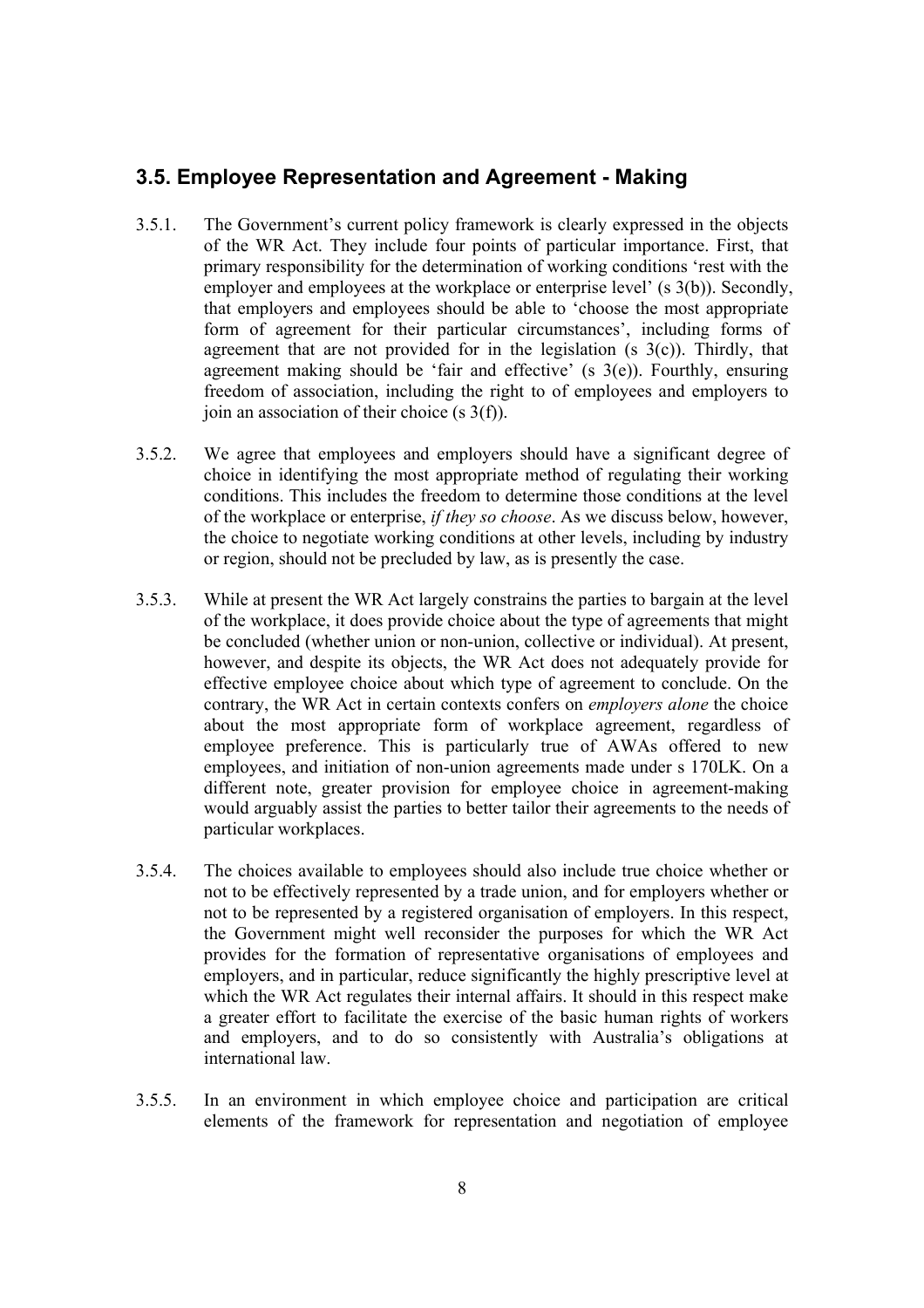interests, the Government might consider making additional provision for representation of employee interests at the level of the workplace. Innovative policies for employee representation at the workplace, drawing on European experience, would complement existing methods of workplace representation and negotiation. In so doing, they would help to overcome the perceived 'representation gap' in Australian workplaces, and boost enterprise performance by drawing on employee experience and innovation, while reducing the impact on management of sole responsibility for certain types of decision-making, especially in relation to change management.

# **4 Promoting Employment**

### **4.1. Job Creation/Growth**

- 4.1.1. Continuous growth and development in the labour market are both necessary and desirable. More jobs, and different types of jobs, are required to meet, among other things, the needs of new entrants to the labour market, and changes in work relations brought about by developments in technology and the organisation of business. However, as we have emphasised, the goal of job growth must be approached from a coherent and coordinated policy perspective. It must be one that, for example, pays attention to the significant variations in unemployment rates across different sectors of those who seek to participate in the labour market. True it may be that the overall unemployment level is at its lowest for almost thirty years. In some pockets of the labour market, however, such as school leavers and the long-term unemployed, the rates remain significantly and unacceptably higher. No single policy approach will be able to address all of those issues: one size will not fit all. Nor will reliance on changes to legal regulation of the labour market alone be sufficient.
- 4.1.2. In many cases, the changes that the Government has proposed to date will require prescriptive legal regulation - for example, the proposal that the Australian Industrial Relations Commission (AIRC) be required to take into account the interests of the unemployed in conducting its functions. As we elaborate further below, in our submission the AIRC has always, in conducting its Safety Net Reviews, balanced the needs of the economy as a whole with its role in maintaining minimum standards for employees. For that reason, introducing further legislative constraint on the AIRC's decision-making power is both undesirable and unnecessary.
- 4.1.3. Particular legislative changes that have been proposed must be the subject of specific analysis. For example, the evidence supporting the argument that removing statutory protection of collective representation and reducing or removing minimum labour standards will lead to job creation is, at best, highly contested. This argument seems to be based on the view that Government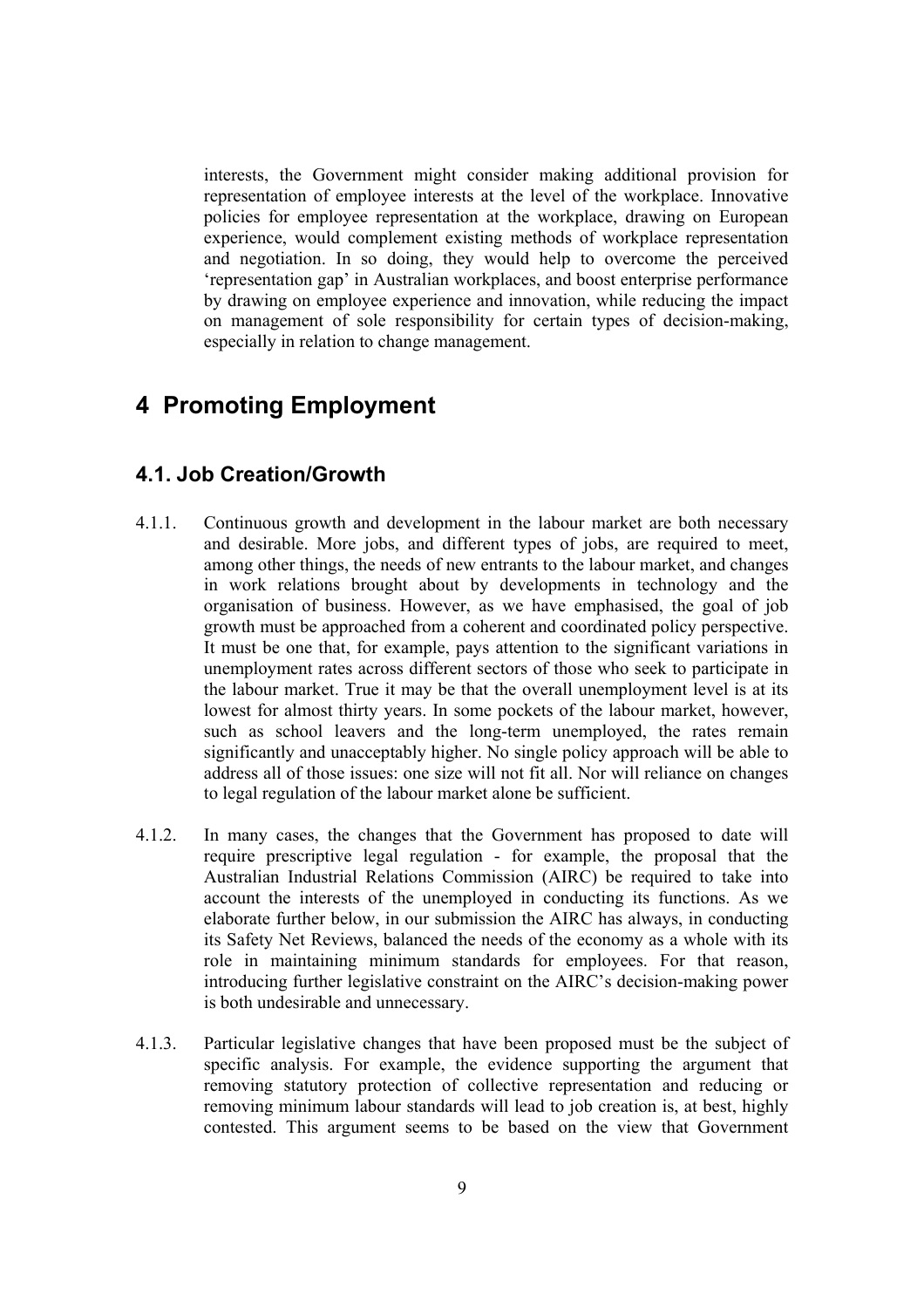should abandon any concern for maintaining reasonable working conditions in Australia because it can have faith in the private sector to generate employment growth from, among other things, the money it saves on wages bills. In our submission, this is a somewhat superficial and unduly charitable view of business, and one that raises significant concerns about Government policy in relation to job creation.

- 4.1.4. What may seem trite, but is easily forgotten, is that the principal reason that a company is formed is that a number of people have come together with a common purpose, which is generally the accumulation of profit by means of commercial enterprise. Arguably, the principle reason that people become shareholders in a company is to get a positive return on their investment. Naturally, it the directors' responsibility to achieve this goal, and they are answerable to the members in general meetings.
- 4.1.5. On one view, the directors' duty to the company and to its members obliges them to claim savings from reduced wages as profit, rather than as a source of funds with which to create more jobs. One need only have regard to the many instances of the rises in share prices of publicly listed companies following large cuts in numbers of employees. Even if one accepted the proposition that reducing wages might create more jobs, this could also lead to increased poverty, forcing people to work in more than one job at minimal wages just to make ends meet. One need only look at inequality in the United States of America as a classic example of what can happen when there is a low minimum wage.
- 4.1.6. In the view of the Centre, if the Government's goal is to reduce unemployment by promoting job growth, it should not focus on the removal of measures which safeguard the welfare of workers. Rather, government ought to consider the raft of policies which have a clear and transparent connection between the initiative taken to create extra employment and the jobs created, without necessitating removal of basic labour freedoms, rights and entitlements.
- 4.1.7. For example, direct job creation programmes, industry policy, and public procurement programmes can be effective in promoting economic growth and productivity, ensuring employment for people especially disadvantaged in the labour market, and also for targeting regional unemployment.<sup>1</sup> Although some of these programs recognize the important role of the public sector in job creation, many such initiatives involve cooperation between government and business whereby the government provides financial subsidies to the private sector to achieve its policy objectives.

<sup>1</sup> For an excellent overview of the various job creation policies available to government, see P Gregg, 'The Evolution of Special Employment Measures' (1990) 132 *National Institute Economic Review* 49. On the value of regional job creation policies, see Senate Employment, Workplace Relations, Small Business and Education References Committee, *Jobs for the Regions: A Report on the Inquiry into Regional Employment and Unemployment*, AGPS, Canberra, 1999.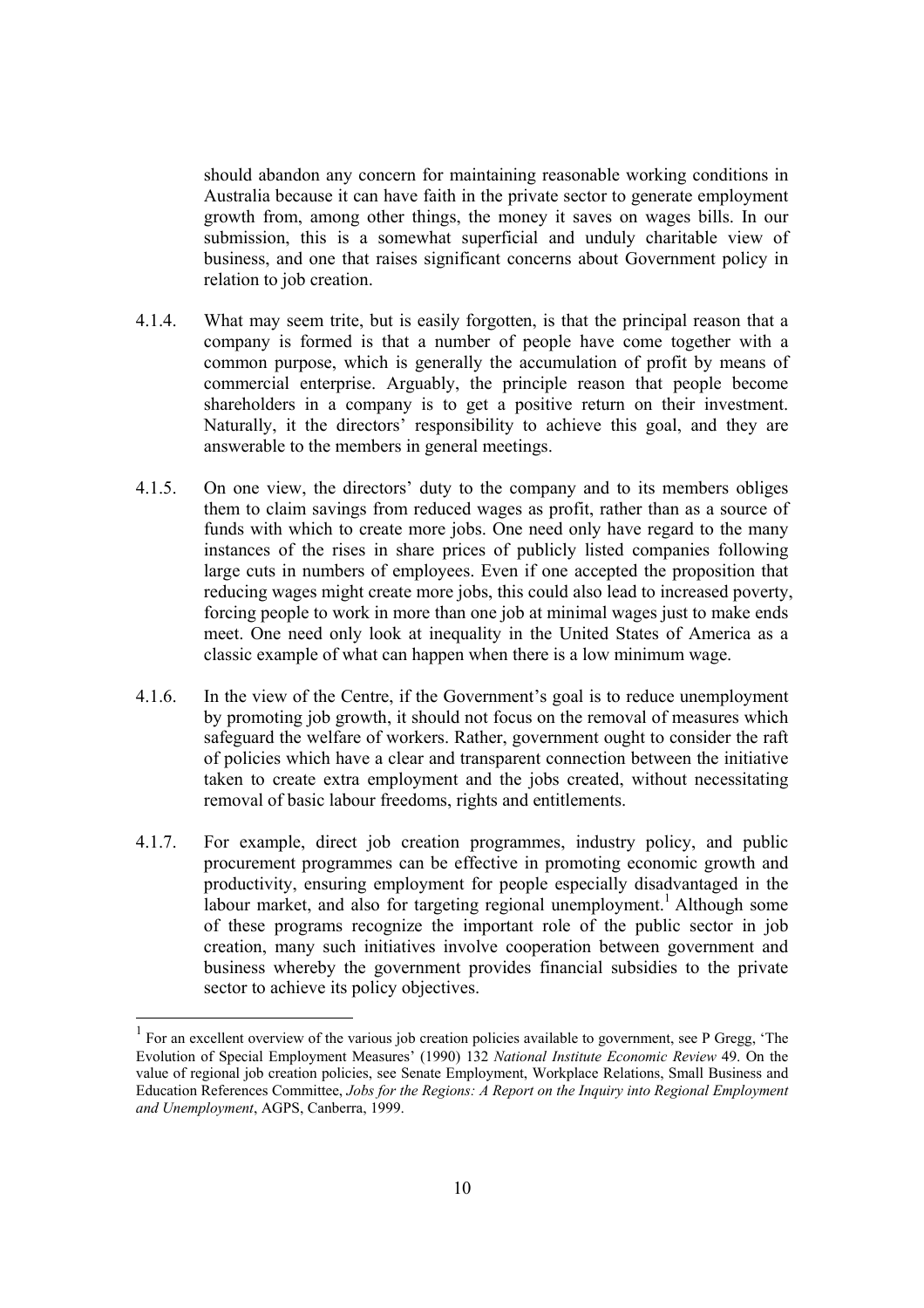- 4.1.8. The industrial relations system, as it is currently configured, can be a forum for positive job creation initiatives. There is no reason why the Government could not promote, for example, limits on overtime and working hours as a job creation measure, which is achievable through enterprise bargaining between trade unions and employers.
- 4.1.9. Many of these policy ideas have been adopted successfully in the European Union, where balancing social protection with promotion of economic growth and development is a central concern.<sup>2</sup> Further, implementation of such policies, unlike the type of labour market reform that the Government has proposed to date, will not require prescriptive legal regulation: they involve the Government promoting the adoption of positive job creation practices rather than restricting personal rights and freedoms.

## **4.2. Unfair Dismissal Laws**

#### **4.2.1. Preliminary matters**

- 4.2.1.1. The Government has tried on many occasions in recent years to amend the WR Act to exclude small businesses from the operation of Division 3 of Part VI of the WR Act, which regulates termination of employment. In particular, it has sought to exclude small businesses from the operation of those provisions regulating termination of employment that is 'harsh, unjust or unreasonable' – the 'unfair dismissal' laws (UFD laws). Its principal expressed reason for doing so is that this will assist small business to create further employment growth.
- 4.2.1.2. So far as we are aware the Government has not attempted, and does not intend, to exclude small businesses from the operation of Subdivision C of Division 3 (unlawful termination). We support this distinction and urge that it be maintained.

#### **4.2.2. It is bad policy to exclude small business from UFD laws**

4.2.2.1. It is not desirable to exclude a large number of workers from the provisions of the UFD laws. One of the functions of good government in a liberal, democratic system is to ensure that all citizens are protected from arbitrary or capricious actions which impinge on their liberty to conduct their lives, including their working occupations, in relative peace and freedom. The proposal to exclude small businesses from the UFD laws would be an unacceptable withdrawal by government from these obligations.

 $2^2$  See, for example, the case studies of various European member states contained in Volume 15(4) of the *International Journal of Comparative Labour Law and Industrial Relations* (1999).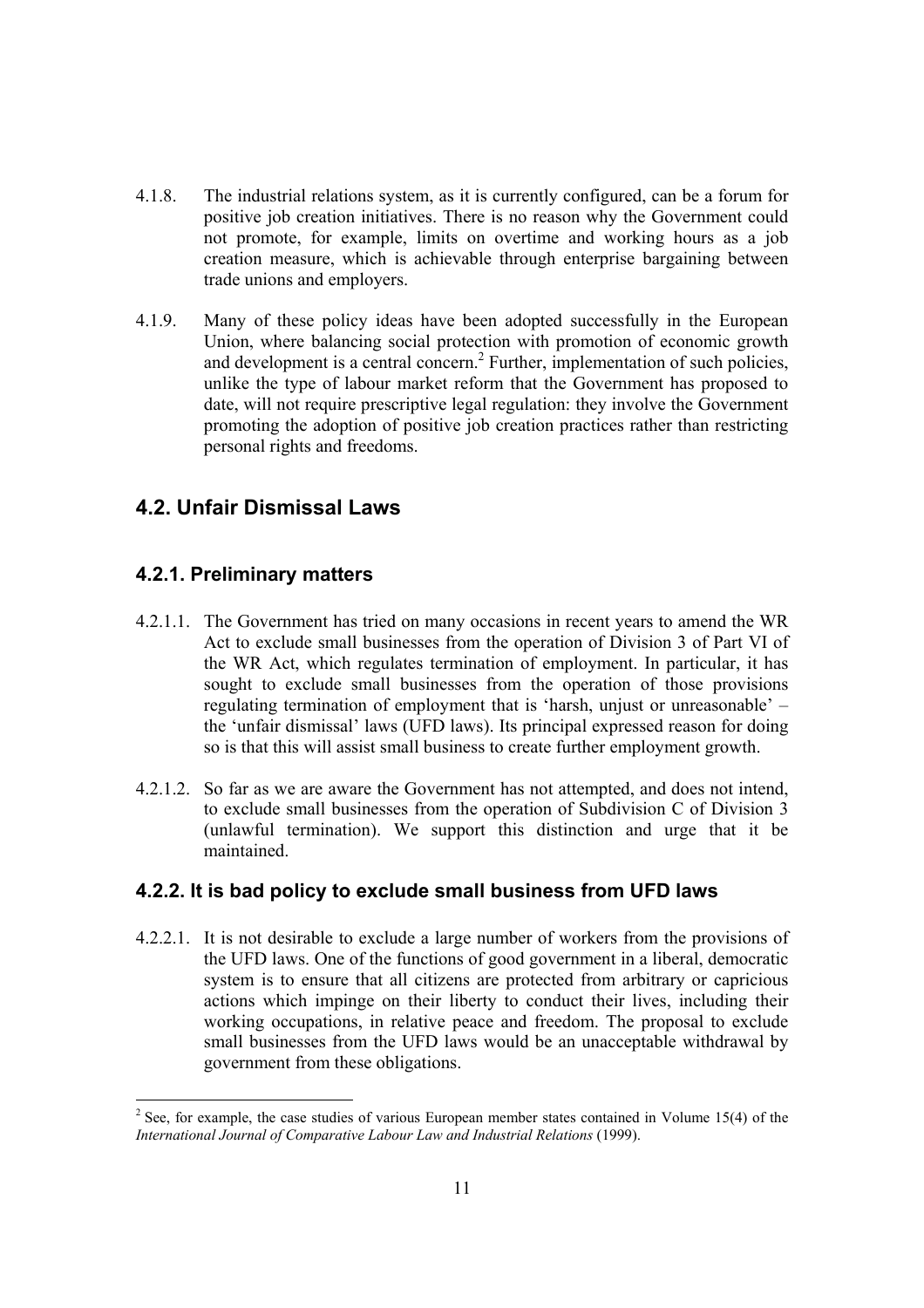- 4.2.2.2. The exclusion of employees of small businesses from the UFD laws is bad policy because it will create different classes of workers in the labour market for no rational or clear reason. There will be many workers who have no choice but to work for small businesses (however defined). This may come about because of their geographical location, their skill-set, or a lack of alternatives in the segment of the labour market in which they work. These workers will therefore be excluded from this basic protection, largely for reasons beyond their control. Thus, the policy will create winners and losers in the labour market, regardless of the actions, competencies and wishes of the workers who will be made into winners and losers.
- 4.2.2.3. The current arrangements in the WR Act provide a cheap, informal and userfriendly process: employers and employees may deal with a disputed dismissal without the need to pay for lawyers, and the vast majority of matters are settled at the conciliation phase. Only a small minority of cases proceed to arbitration by the AIRC, or to determination by the Federal Court. There is no reputable evidence that the current system represents an unjustified burden on small/medium businesses, or that the proposed change would create more jobs.
- 4.2.2.4. One ramification of the proposed legislation is that small and medium employers will be permitted to sack workers for any reason, or none, and that those workers will have no recourse to this quick and cheap review process. Workers may therefore be sacked without notice because their boss decides they don't like the worker's face any more, or because the employer's cousin has come to town and is looking for a job. These are reasons that are not addressed by the provisions relating to unlawful dismissal, but which would be perfectly lawful were the UFD laws not to apply.
- 4.2.2.5. Such capricious decisions to dismiss have nothing to do with the economic efficiency of a business, nor with its capacity to employ more people. For this reason, current Government policy measures are not properly adapted to the ostensible policy goal. Indeed, granting employers a blank cheque to dismiss at any time, without natural justice, for any reason, is likely to have an adverse impact on the economic stability of small businesses. For example, workers who have ideas which would contribute to the more efficient running of the business, or who have concerns about current safety procedures, are unlikely to speak up. One unintended consequence of this proposed law may be the stagnation of small and medium businesses, and the growth of a 'yes person' culture in this part of the labour market, to the detriment of the Australian economy as a whole.

#### **4.2.3. It is not necessary to exclude small businesses from UFD laws**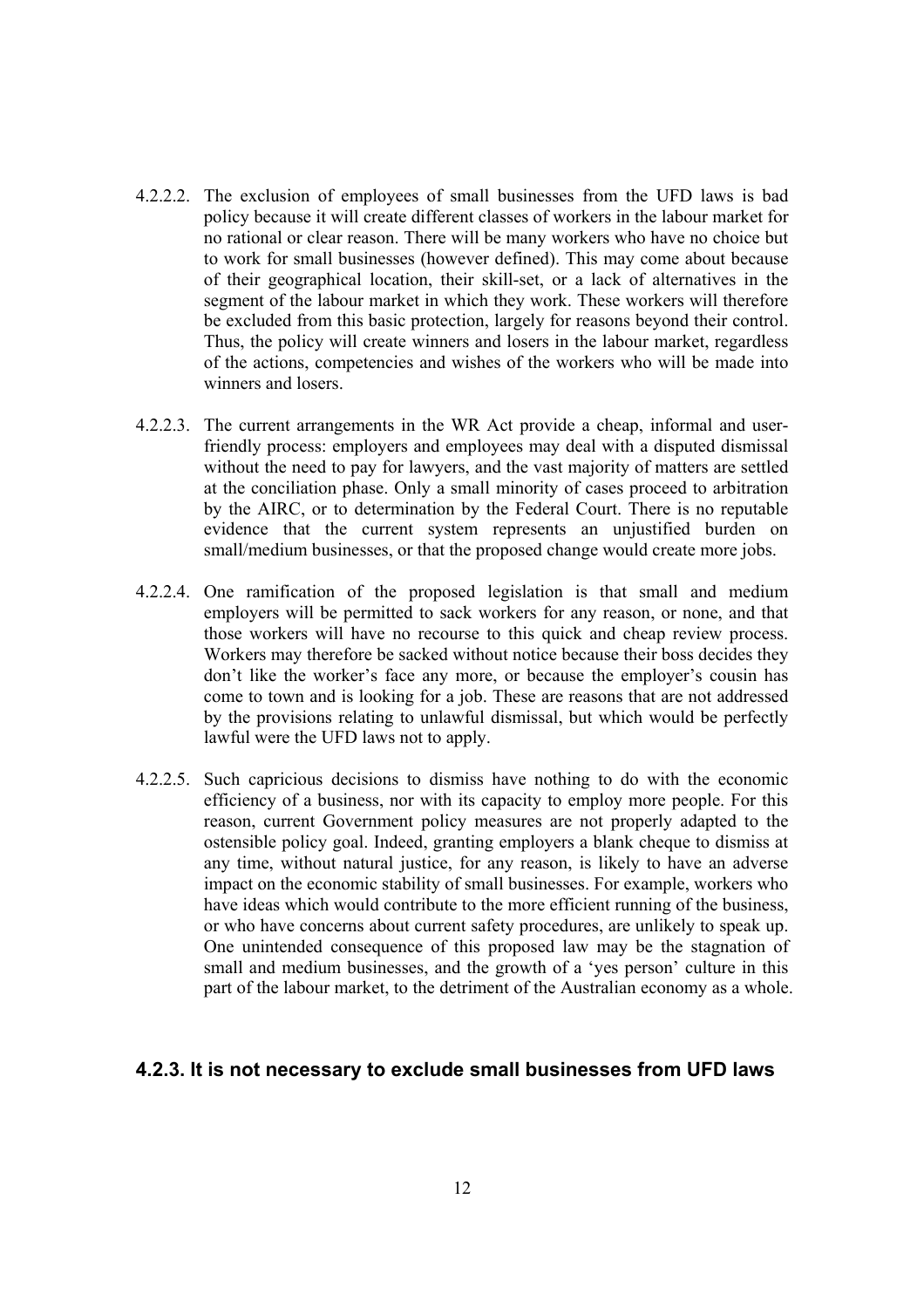- 4.2.3.1. There is no empirical evidence to suggest a need for the changes that the Government proposes. This calls into question the clarity with which its policy goals are and have been expressed. It is claimed, for example, that removing small and medium businesses from the ambit of UFD laws will increase the rates of employment in small businesses. As yet, however, this is unsupported by academic research. So much was admitted by Professor Mark Wooden, one of the key proponents of the argument that excluding small businesses will lead to employment growth, during his evidence in *Hamzy v Tricon International Restaurants*. 3 We are not aware of any academic work published since then that overcomes this gap in our knowledge of the relationship between UFD laws and employment growth.
- 4.2.3.2. A further reason why it is not necessary to exclude small businesses from the UFD laws is the existing range of workers who are excluded from them by the regulations made under s 170CC of the WR Act. Regulation 30B excludes workers on fixed term contracts, workers engaged to perform specified tasks, and many casual employees. The expressed rationale for the exclusion of small businesses from the UFD laws is in part to ensure that they have greater flexibility in how they engage labour. It is clear that significant flexibility is already available.
- 4.2.3.3. As indicated above, recent unemployment figures are lower than for almost thirty years. This has been achieved *notwithstanding* the operation of the UFD provisions, and suggests that further reform along these lines is not required. This is not to suggest that a further lowering of unemployment rates or creation of labour market participation opportunities is not desirable, merely to question the link between that policy objective and the suggested method of achieving it. It would be preferable to develop specific measures (such as those outlined above) targeted at those workers who are experiencing the most difficulties in participating in the labour market.

### **4.2.4. Compliance with international legal obligations**

- 4.2.4.1. Australia is a party to the ILO's Convention concerning Termination of Employment at the Initiative of the Employer (No 158). It underpins many aspects of the UFD laws, and has done since their introduction in 1993. Having voluntarily adopted the obligations contained in Convention 158, Australia is bound in law and in principle to comply with them, so long as it is able to do so, and it has not otherwise signalled its intention to denounce the instrument.
- 4.2.4.2. Article 2(5) of Convention 158 does contemplate the exclusion of 'small' businesses. It does so, however, as an example of the type of situation in which it might be necessary to exclude a group of workers because of 'special

  $3$  (2001) 111 IR 198.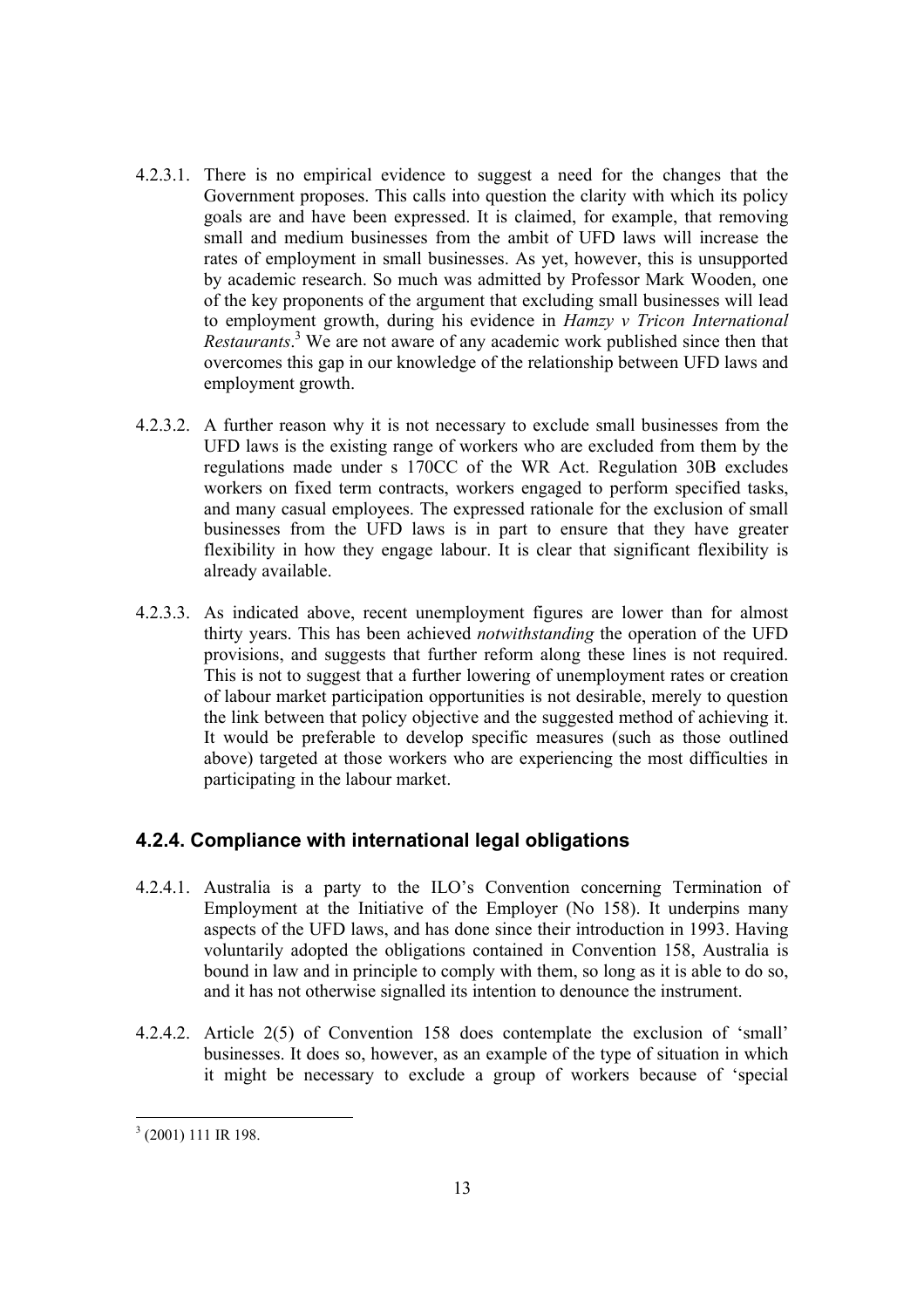problems of a substantial nature'. Thus, the first question from the point of view of Australia's international legal obligations is whether there is difficulty in applying the Convention. There is little or no evidence to suggest that small businesses employing up to 20 employees are experiencing 'special problems of a substantial nature' in applying the Convention. The majority of both the limited evidence and the extensive policy rhetoric used to support the Government's policy refers not to any supposed difficulty in the application of the Convention, but to the growth in employment that it is said will flow from the operation of the new provisions.

4.2.4.3. It is valuable and instructive to take note of the practice of other industrialized market economies in this respect. In its 1995 General Survey on the application of Convention 158, the ILO reported that Germany excluded workers in small businesses from the operation of UFD laws. According to the ILO, Germany reported that it made this exclusion

> based on a long historical tradition . . . [and] in order to guarantee the operation of small enterprises, allow flexibility in responding to demand and take account of the fact that small enterprises are less able to bear administrative and economic costs<sup>4</sup>

In that case, however, Germany excluded those enterprises employing fewer than six employees.

#### **4.2.5. What is a 'small' business?**

- 4.2.5.1. The definition of a 'small business' that the Government has used in its attempts to reform the UFD provisions has varied. In some cases the exclusion was for enterprises with fewer than 15 employees, and in others those with fewer than 20 employees. The current approach, as reflected in the *Workplace Relations Amendment (Fair Dismissal Reform) Bill* 2004 is to exclude enterprises with fewer than 20 employees. This is plainly significantly different from the German approach identified above.
- 4.2.5.2. As discussed in the following section, the use of a bare numerical threshold is in any event open to possible manipulation. This is a further reason why the Government might consider a different conception of 'small business'. Fundamentally, however, it is not obvious that a workplace of fewer than 20 employees is one that must be excluded, for that reason alone, from the UFD laws. It is said that small businesses (however defined) need to be exempted from the operation of UFD laws in order to allow for greater flexibility and employment generation. In this case, however, the raw number of 20 employees is being used as a proxy, to determine which enterprises have the *capacity* to

<sup>4</sup> ILO, *Protection Against Unjustified Dismissal* (1995), [69].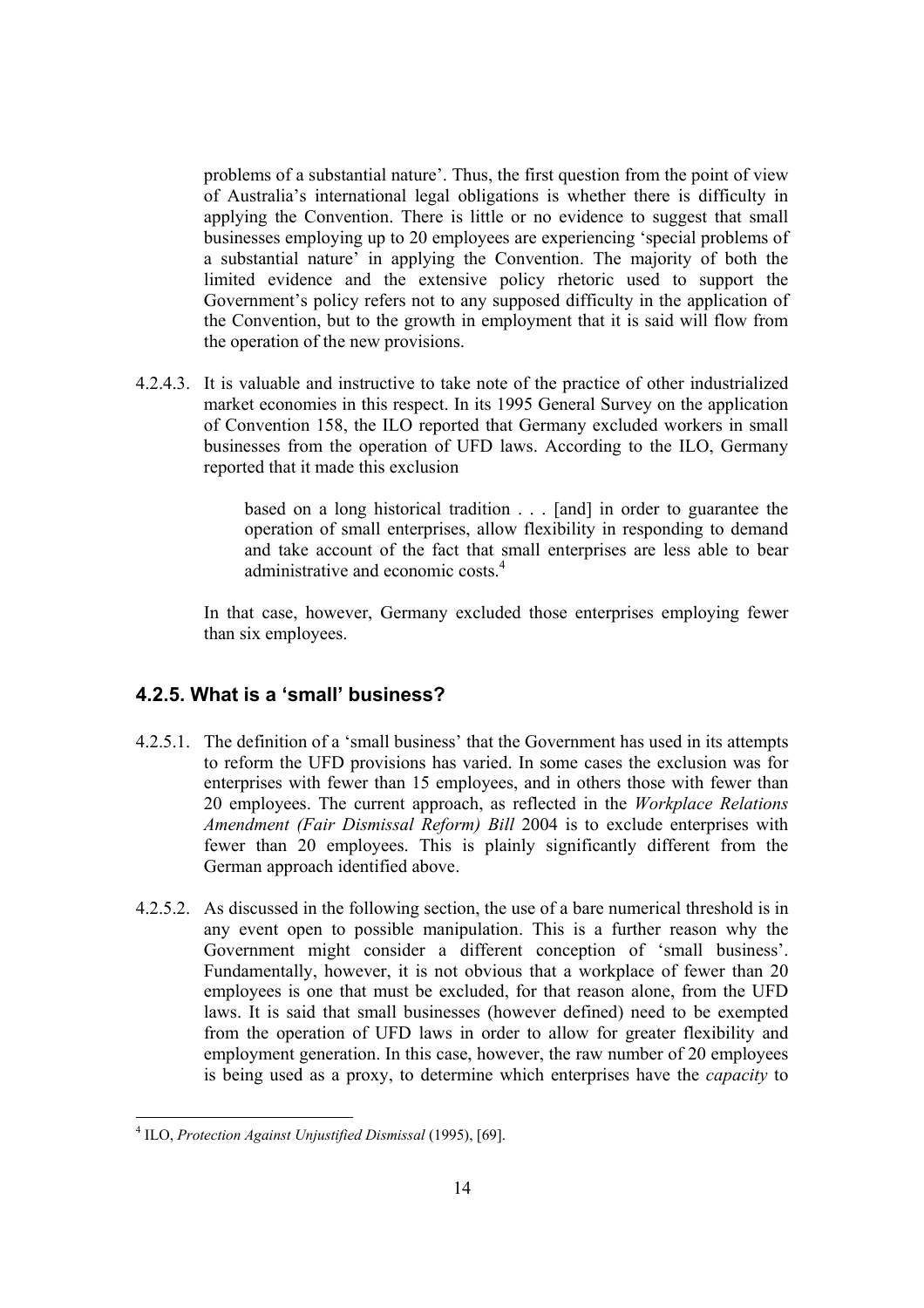withstand the extra regulation that the UFD laws impose. It is not difficult to imagine that there are many enterprises with far fewer than 20 employees that are well established and organised, and quite capable of complying with the UFD laws without undue interference with their business.

- 4.2.5.3. Accordingly, the Government should consider what better means there may be of identifying a small business for these purposes. In particular, it should give further consideration to what it is about 'small' businesses that warrants their exclusion from the UFD laws. Is it the regulatory impact? If so, in what way? Is it the likelihood that these businesses will have unsophisticated human resources policies? That is unlikely to be true in every case, and in any event is already provided for in the WR Act (s  $170CG(3)(da)$  and (db)). What this policy really needs is a measure of *business success and stability*, which can be used as a basis to conclude that it is capable of operating in a different regulatory environment that might include the UFD laws. If anything, willingness to hire an employee is the best possible indicator that a business is being well run, and ought *not* to be excluded from the UFD laws.
- 4.2.5.4. A better way of excluding certain smaller businesses from the UFD laws might be to provide that a business with fewer than a specified number of employees should have a right to claim an exemption, on specified grounds. Those businesses that in the relevant sense needed to be excluded from the laws could make their case and, if successful be excluded for a particular time. Businesses that might be excluded might be far smaller than those with 20 employees, depending upon what it is that truly justifies the lifting of this particular form of regulation. Many businesses below the application threshold may not make, or may not succeed in making, an application. It would be necessary also to require a business with such an exemption to advertise this fact, and to bring it to the attention of any applicant for employment during the period of the exemption. They would then be able to bargain for employment conditions that compensated them in other ways for the loss of the protection otherwise offered by the UFD laws. This would be consistent with the Government's insistence on the exercise of choice and negotiation in the labour market wherever possible and appropriate.

#### **4.2.6. The danger of unintended consequences**

4.2.6.1. One obvious possible consequence is that businesses will restructure to ensure that the number of their employees falls and remains below the threshold of 20. This is of course likely to be a problem with *any* bare numerical threshold. A company with 36 employees, for example, could relatively easily become two companies of 18 employees, so ensuring no employee later hired would be protected by the UFD laws.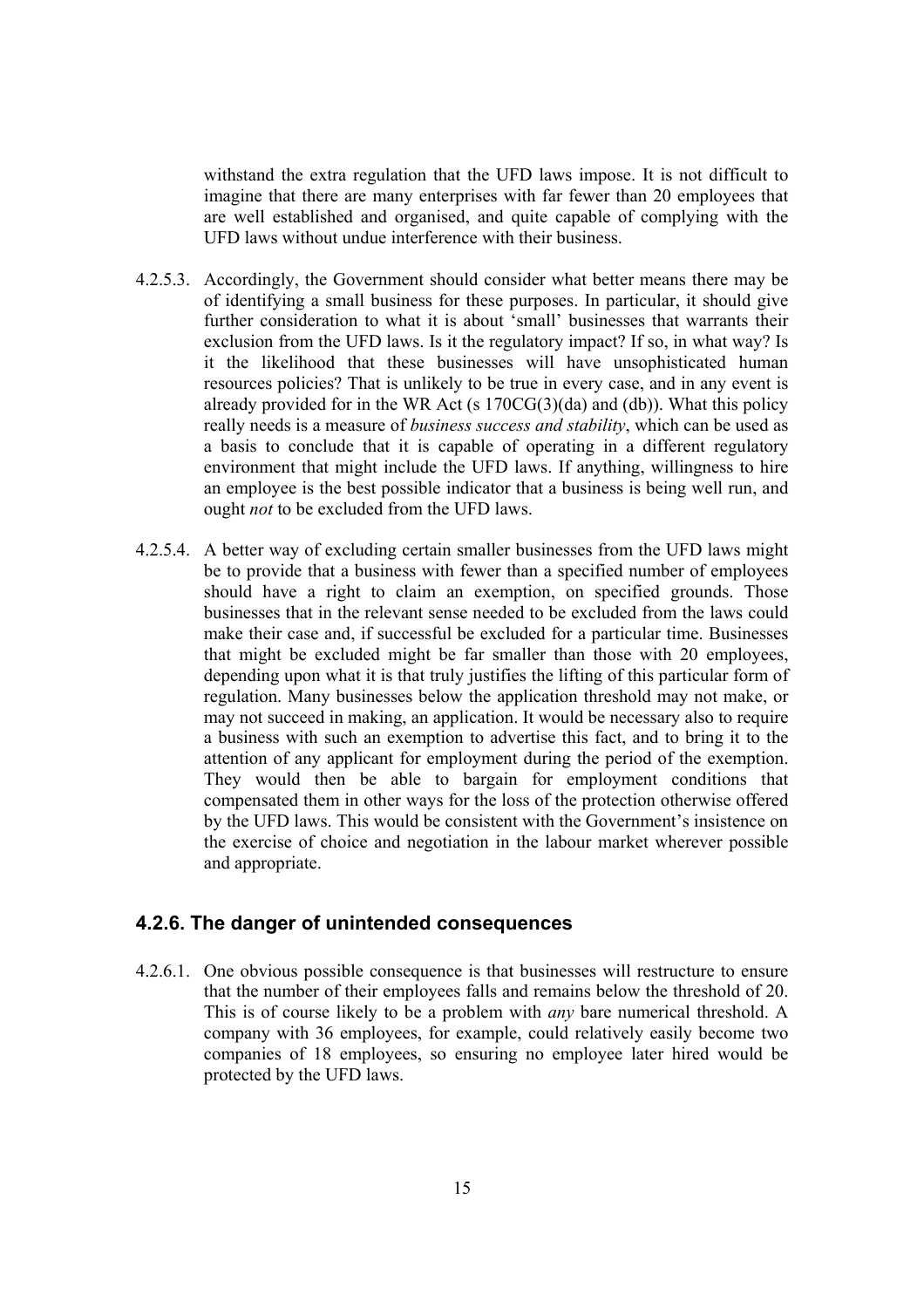- 4.2.6.2. A further difficulty in the approach taken in the present Bill is that the determination of whether or not an enterprise is a small business is to be made at the 'relevant time'. This is defined as the time at which the employer gives notice of termination of employment, or at which termination of employment occurs, whichever happens first. Again, this will create winners and losers among workers for reasons quite independent of their conduct, or the business needs of the enterprise. Imagine an enterprise in which there are presently 20 employees. After the commencement of the new provisions, 2 new workers are engaged. They might reasonably expect, and according to the terms of those provisions, they would be entitled to the protection of the UFD provisions. Moreover, as actors in the labour market they might deliberately seek work with an employer that is covered by the UFD laws. If, however, three employees should leave that company, the total number of employees would be fewer than 20. This would leave those newly engaged workers exposed to the possibility of their employment being terminated without them any longer being protected by the UFD laws. And, if more workers were engaged, so as to take the total number of employees above 20, they would regain the protection of the UFD laws. It is not equitable that a key protection of a basic working condition should alter in its operation in this way.
- 4.2.6.3. Excluding workers engaged in small businesses from the operation of the UFD laws will lead to legal developments in other jurisdictions. There is likely to be, for example, an increase in the number of applications brought to the Federal Court pursuant to Subdivision C of Division 3 of Part VIA of the WR Act. That is, there will be an increase in the number of claims alleging that termination of employment was unlawful – not least because in that jurisdiction the Federal Court is empowered to order reinstatement and lost wages. There is also likely to be developments in common law courts, in particular around whether the common law includes any right of procedural or substantive fairness in dismissal. Both the Federal Court and other common law courts are slowermoving and far more costly jurisdictions in which these matters might be fought out. This is likely to be an adverse consequence for both workers *and* employers.

#### **4.2.7. The policy should only apply prospectively**

- 4.2.7.1. If the government is resolved to exclude small businesses, however defined, from the UFD laws, the changes should operate prospectively. This approach is taken in the *Workplace Relations (Fair Dismissal Reform) Amendment Bill 2004*, and the Government should maintain it.
- 4.2.7.2. Prospective operation is necessary to ensure that those workers who have been engaged under the terms of the existing law are not subjected to what would in effect be a retrospective prejudicial alteration of their employment conditions. It is also necessary to ensure that small business employers do not simply use the opportunity of their exclusion from the UFD laws to remove staff whose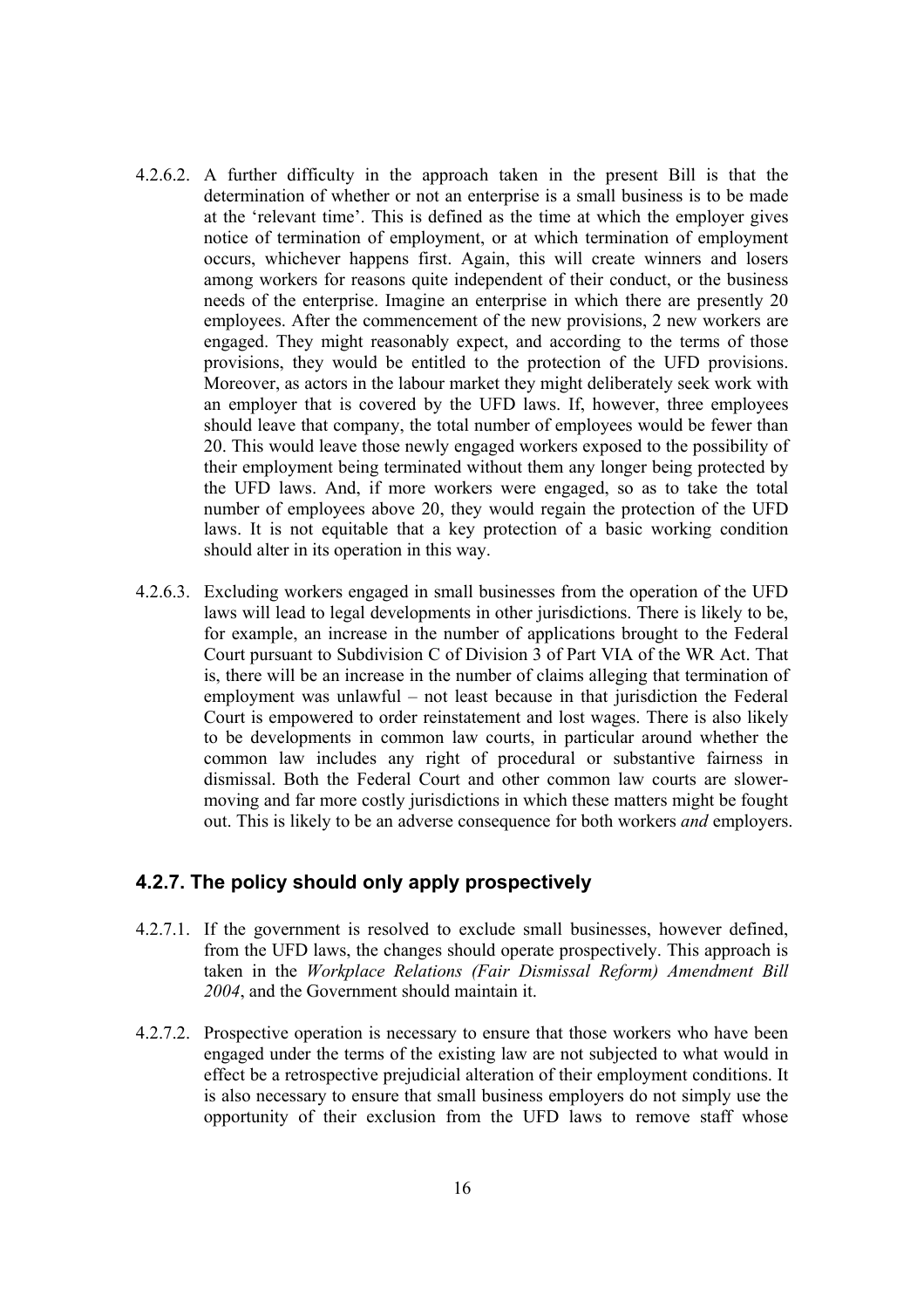employment they presently wish to terminate, but feel constrained by these laws from doing so.

4.2.7.3. Prospective operation of these laws would also be consistent with the Government's general view that workers and employers should negotiate workplace specific conditions of employment. If workers are to be employed in small businesses *without* protection by the UFD laws, it follows that they should have the opportunity to negotiate with their employer conditions of employment that reflect this situation, and where agreed, compensate them for this in other ways. The Government should modify the WR Act to ensure that an employer that is exempt from the UFD laws is obliged to disclose this fact to any prospective employee.

#### **4.2.8. An alternative model**

- 4.2.8.1. As we have argued, exclusion of small businesses from the operation of the UFD laws is neither desirable nor necessary. If, however, the Government is determined to proceed, then it should consider a legislative mechanism that is aimed at limiting capricious employer dismissals for reasons that are unconnected with the operational requirements of the business. This would be consistent with existing Government policy, in light of the distinction being drawn between exclusion from UFD laws, as distinct from the laws regulating unlawful termination, from which small businesses will not be excluded.
- 4.2.8.2. A model for this approach may be borrowed from the recent United Kingdom legislation governing a worker's right to seek flexible work. Under the *Employment Act* 2002 (UK), workers are entitled to request a change in the hours or place of work for family reasons. Employers are only permitted to refuse upon certain grounds, which are specified in the legislation. The relevant section is set out below.
- 4.2.8.3. Section 80G: Employer's duties in relation to an application under s 80F

(1) An employer to whom an application under s 80 F is made  $-$ 

 $(a)$ …

(b) shall only refuse the application because he [sic] considers that one or more of the following grounds applies –

(i) the burden of additional costs,

- (ii) detrimental effect on ability to meet customer demand,
- (iii) inability to re-organise work among existing staff,
- (iv) inability to recruit additional staff,
- (v) detrimental impact on quality,
- (vi) detrimental impact on performance,

(vii) insufficiency of work during the periods the employer proposes to work,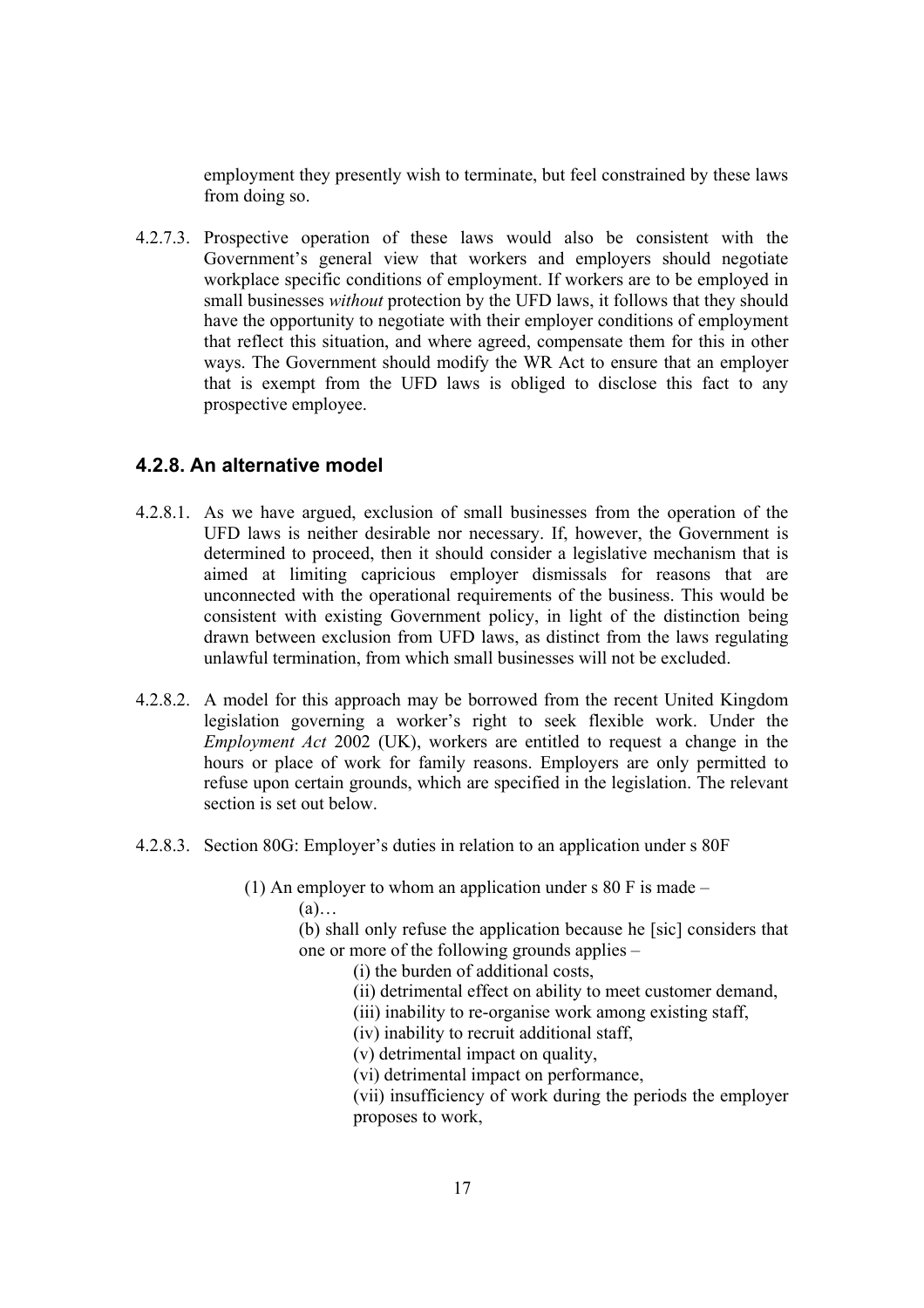(viii) planned structural changes, and (ix) such other grounds as the Secretary of State may specify by regulations.

- 4.2.8.4. Obviously, the issue addressed by the above provision is quite different from that under consideration here. In the UK case, the law provides a range of grounds upon which an employer may refuse an employee request. What is proposed in relation to Australia is that the law might specify a range of grounds upon which a small/medium business *may* dismiss a worker and avoid the provisions of the WR Act. It would be necessary to construct a meaningful set of legislative provisions, which clearly outlined *legitimate operational requirements* of a business as grounds for dismissal. It is also important that the law *specify a clear procedure* by which workers would be informed of the available operational grounds upon which their dismissal were based, and a brief, clear outline of the reasons for the application of this ground in this particular case.
- 4.2.8.5. Workers in small/medium businesses would retain access to UFD provisions of the WR Act in cases where the employer did not nominate one of the 'operational requirements grounds' specified in legislation, or where the worker believed that the nominated ground was not the genuine reason. Given the employer's superior (indeed probably sole) access to material relating to the reason for decision, the burden of proof should rest with the employer to prove that the nominated 'operational requirement' was in fact the reason for the dismissal. Reverse onus of proof provisions have long existed in the Australian labour law scheme and their use in this context would be entirely consistent with many years of legislative policy.
- 4.2.8.6. This process also may be open to abuse. For example, an employer might nominate an operational requirement and prove it, while actually dismissing the worker for illegitimate reasons. Nevertheless, it has a number of advantages over total deregulation. First, it gives workers and small/medium businesses important information about what is right and what is wrong in the area of dismissal. The mere existence of the law may have a powerful 'demonstration' impact, and limit the incidence of capricious dismissals. Secondly, it would show that the Government is committed to creating a labour market which is both efficient *and* fair. Thirdly, it bolsters sound economic development based upon adherence to the rule of law and fundamental principles of justice. The idea that small/medium businesses are too pressed by economic circumstances to learn the law and apply it is dangerous, and, may, over the long term, stifle innovation and productivity growth.
- 4.2.8.7. As noted, article 2(5) of ILO Convention 158 does provide that states party may exclude categories of workers from the Convention as a whole, or from 'certain provisions thereof'. The proposal here would mean that workers in small/medium businesses continued to receive some protection under Article 4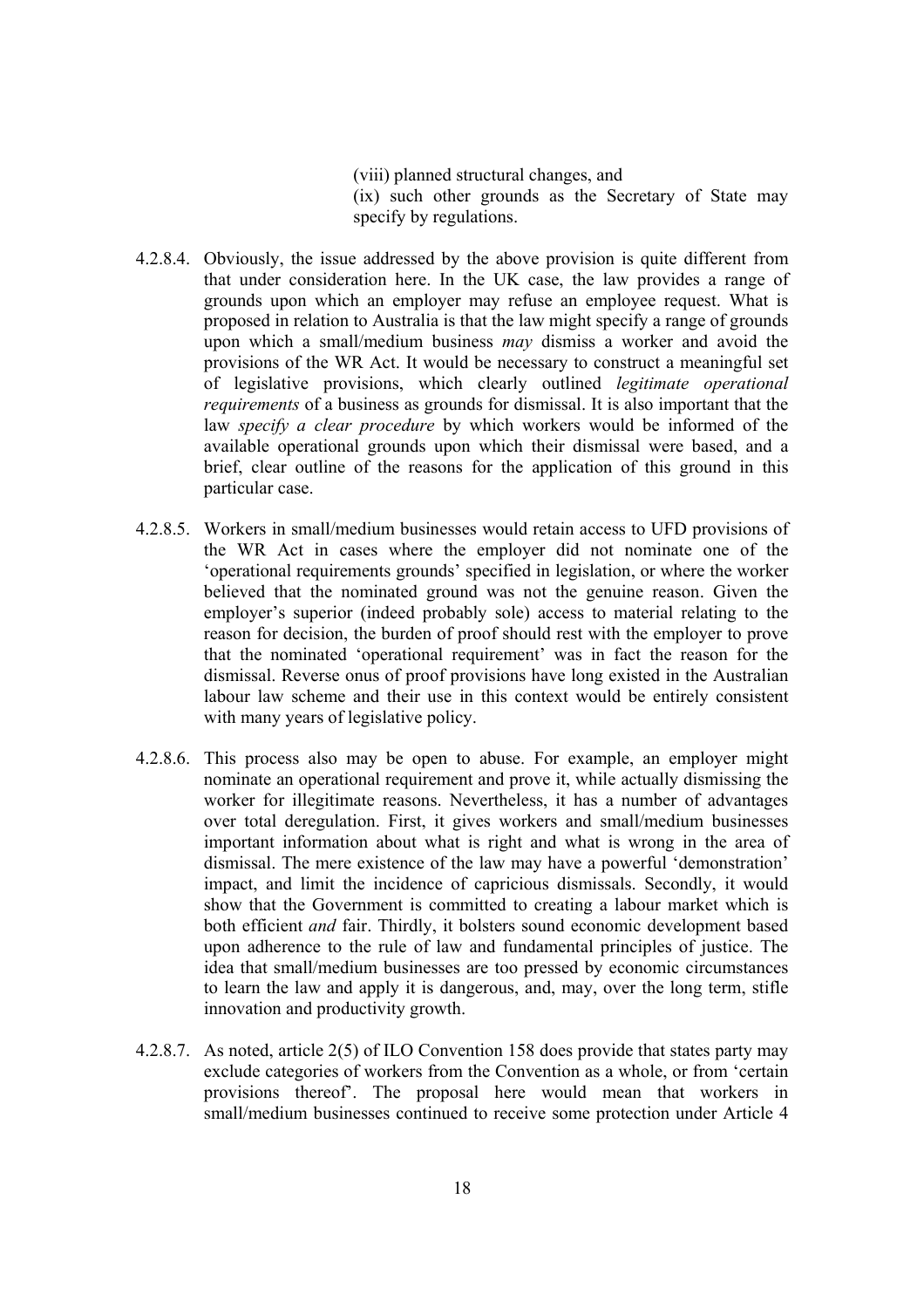of the Convention: 'The employment of a worker shall not be terminated unless there is a valid reason for such termination…based on the operational requirements of the undertaking, establishment or service.' At the same time, the Government would be excluding these workers from the full protection of the Convention, which is aimed at prohibiting harsh, unjust and unreasonable dismissals, whether for sound operational reasons or not. We reiterate our strong view that there are neither objective nor empirical grounds to justify the proposed exclusion.

# **5 Negotiating Agreements**

# **5.1. Bargaining Process and Employee Choice**

#### **5.1.1. An obligation to bargain, in good faith**

- 5.1.1.1. Key elements of Government policy, embodied in ss 3(b), (c) and (e) of the WR Act, are that employees should be able to choose the type of agreement that best suits their workplace, and that the process of agreement-making should be fair. These principles can only be effective if employers do in fact negotiate with their employees where the employees wish to do so. The WR Act, however, imposes no obligation on an employer to bargain with employees that wish to bargain, and gives the AIRC at best limited power to facilitate or to direct the parties' bargaining. The AIRC can of course play a role in promoting good agreement making.<sup>5</sup> However, as it made clear in its *Sensis* decision,<sup>6</sup> that role is quite limited; for example, it does not include ensuring that negotiations occur in good faith. Neither is there sufficient legal regulation of the *process* of bargaining when it does commence. These lacunae in the WR Act result in a significant deficit in employee participation in the workplace: employee choice in agreement-making is frequently stymied, rather than facilitated.
- 5.1.1.2. In our submission, the WR Act should provide that the AIRC has a clear role in assisting the parties to bargain. As we suggest below, one form of that role may be in adapting a framework for negotiation to the circumstances of a particular workplace. We support first, however, the principle that the AIRC should be empowered to direct a party to bargain, and to bargain in good faith. It may or may not be necessary to spell out legislatively what is meant by the expression 'good faith'. For a short period in the early 1990s there were legislative provisions to this effect. Attempts to define a concept of 'good faith' bargaining have appeared in several of the legislative measures to this effect that have not passed the Parliament in recent years. Examples could be drawn from other jurisdictions, including Canada, New Zealand and the United States of America.

<sup>&</sup>lt;sup>5</sup> See generally A Stewart, 'The AIRC's Evolving Role in Policing Bargaining' (2004) 17 *AJLL* 245.

<sup>&</sup>lt;sup>6</sup> Sensis Pty Ltd v Community and Public Sector Union (2003) 128 IR 92.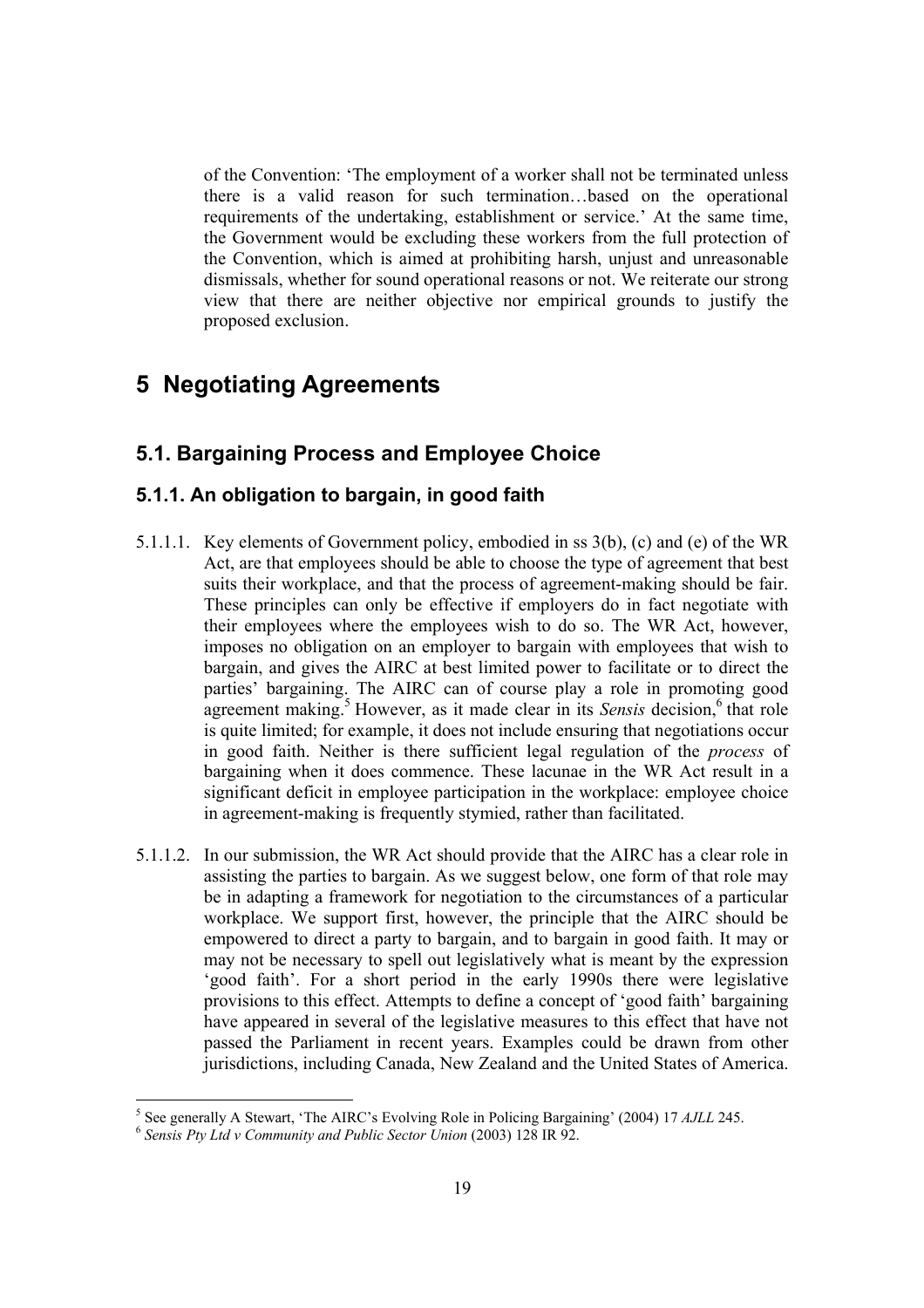Whether any of these models were followed, or the AIRC were left to develop appropriate principles over time, is not of great moment. The key issue is that workers' choice and fair-agreement making, to which the Government claims to be committed, are frustrated by the current operation of the WR Act. It should be amended to overcome this deficit.

5.1.1.3. To give the AIRC a role in the supervision and oversight of bargaining practices would, as suggested below, be consistent with international practice in comparable industrialised democracies. In the United States, there is an obligation to bargain in good faith that is policed by the National Labor Relations Board. Here in Australia, by contrast, there is no such obligation. The position for workers and their representatives, therefore, is unsatisfactory. As we discuss elsewhere in this submission, one set of institutional supports for trade unions was removed in the changes that brought the WR Act into operation, with little or no replacement. Australia is thereby in breach of its international legal obligations, and out of step with relevant contemporary practice. These are matters to which the Government should have regard in reviewing the WR Act.

#### **5.1.2. Failures to provide employee choice in agreement-making**

- 5.1.2.1. The objects of the WR Act, particularly s 3(c), include employee choice in the form of agreement for their workplace. To this end, the WR Act contains extensive provisions for the certification of different types of agreements regulating conditions at the level of the workplace. An agreement might be made between an employer and a union (s 170LJ, or s 170LL), between an employer and their employees (s 170LK), or to prevent or settle an industrial dispute (s 170L0). An employer and an employee may also enter into an AWA. As we have noted, the WR Act does little to provide legislatively for a process of fair agreement-making, despite this being one of its objects (s 3(e)). More than that, however, the WR Act does little to regulate *how* employees might choose the *type* and *content* of the workplace agreement they consider appropriate.
- 5.1.2.2. In particular, employees do not have a legal entitlement to confer with each other about the appropriate form of agreement, and about its content. It is unsurprising, therefore, to find that empirical evidence shows that agreements are initiated and drafted either by employers alone (especially in the case of AWAs and s 170LK agreements), or by union officials (especially in the case of s 170LJ agreements), or by the two in combination. These outcomes may be problematic if they do not adequately and accurately reflect direct employee involvement in the determination of terms of conditions of employment.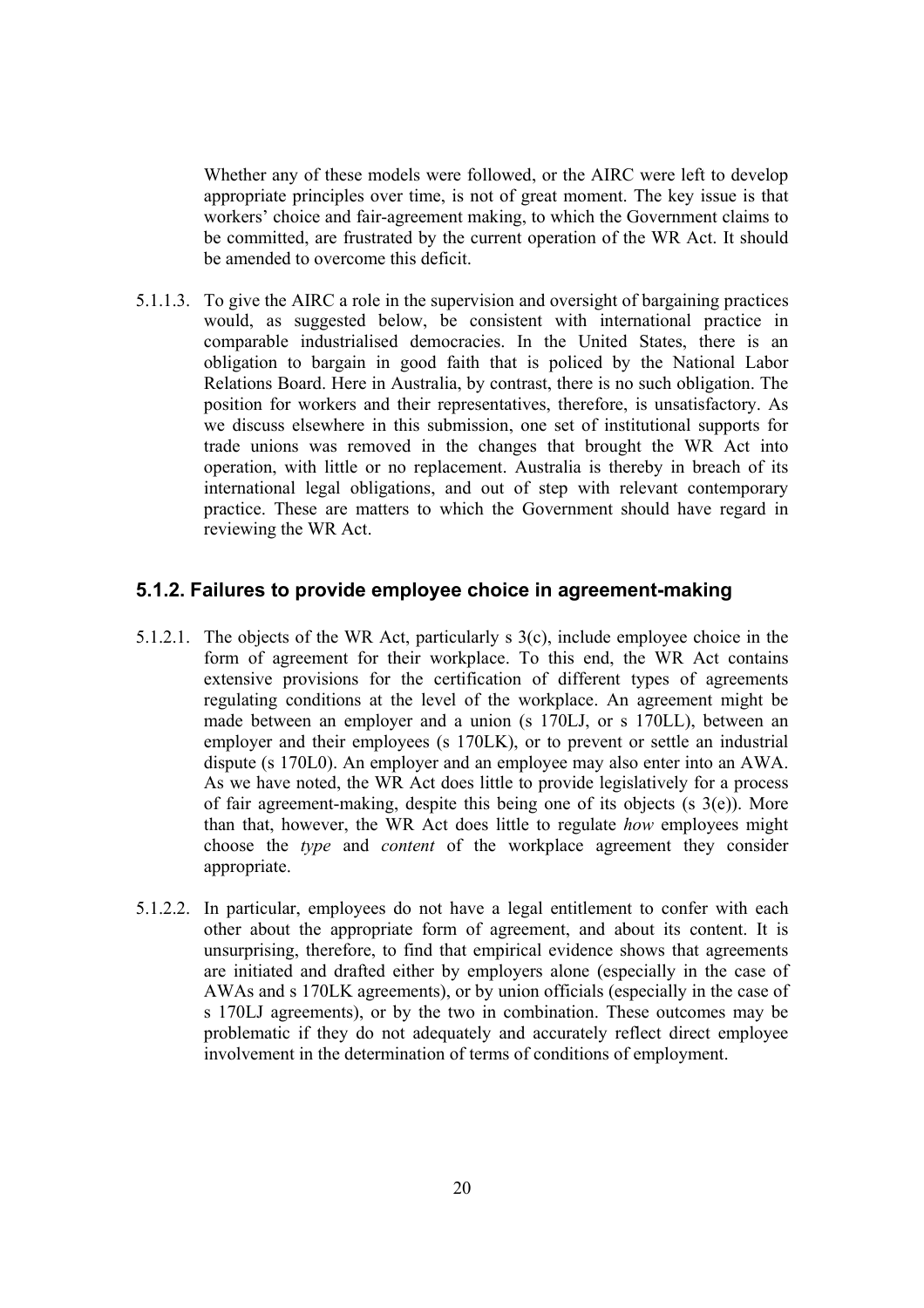- 5.1.2.3. There are at least two constraints upon employee choice in agreement making that effectively give employers the choice about the type of agreement that will be made.
- 5.1.2.4. First, at least some new employees may lawfully be *required* to enter into an AWA as a condition of accepting an offer of employment. In this case, an employee's capacity to choose an alternative arrangement, such as a (collective) certified agreement, is foreclosed. In this case the WR Act, as it has been interpreted, confers a right on the employer to choose the form of agreement, regardless of the preference of the new employee.
- 5.1.2.5. Secondly, existing employees in practice have only a *negative* capacity to select the appropriate form of agreement. They can refuse an AWA, or vote down an enterprise agreement (whether under s 170LJ or s 170LK), but the WR Act provides no mechanism for employees to deliberate and to express a *positive*  choice about which form of agreement they would prefer.
- 5.1.2.6. There is also a relationship between the provision of employee choice in agreement-making and the Government's desire to ensure that agreements are in fact tailored to the needs of individual workplaces. In other words, it would be possible to improve both the conduct of agreement-making, and the outcomes of the process, if employees within an enterprise were given legal rights within the process.
- 5.1.2.7. By far the majority of employees covered by agreements made under the WR Act are covered by s 170LJ agreements made between an employer and a union or unions. Democratically elected unions are of course legitimate representatives of employees, and it is entirely appropriate that workers might rely on their elected representative to negotiate on their behalf. The failure in the WR Act to give workers at a workplace a right to confer among themselves may, however, contribute to the development of workplace agreements by union officials, in isolation from their members who are to be covered by the agreement.
- 5.1.2.8. In this respect we note that the government has expressed concern in the past that some agreements in certain industries do not adequately reflect individual workplace needs but instead are standard form, or 'pattern' agreements. As to this, we first reject the proposition that there can be any inherent objection to a negotiation strategy by which employees in a workplace seek, through their democratically elected union representatives, to secure conditions that are consistent with those in a comparable workplace. Secondly, we point out that negotiations that pursue practices followed and outcomes achieved elsewhere will entail lower transaction costs that those which seek to reinvent the wheel. Thirdly, we note that an employer may engage in 'pattern' bargaining by, for example, insisting that each employee agree to an AWA in identical terms.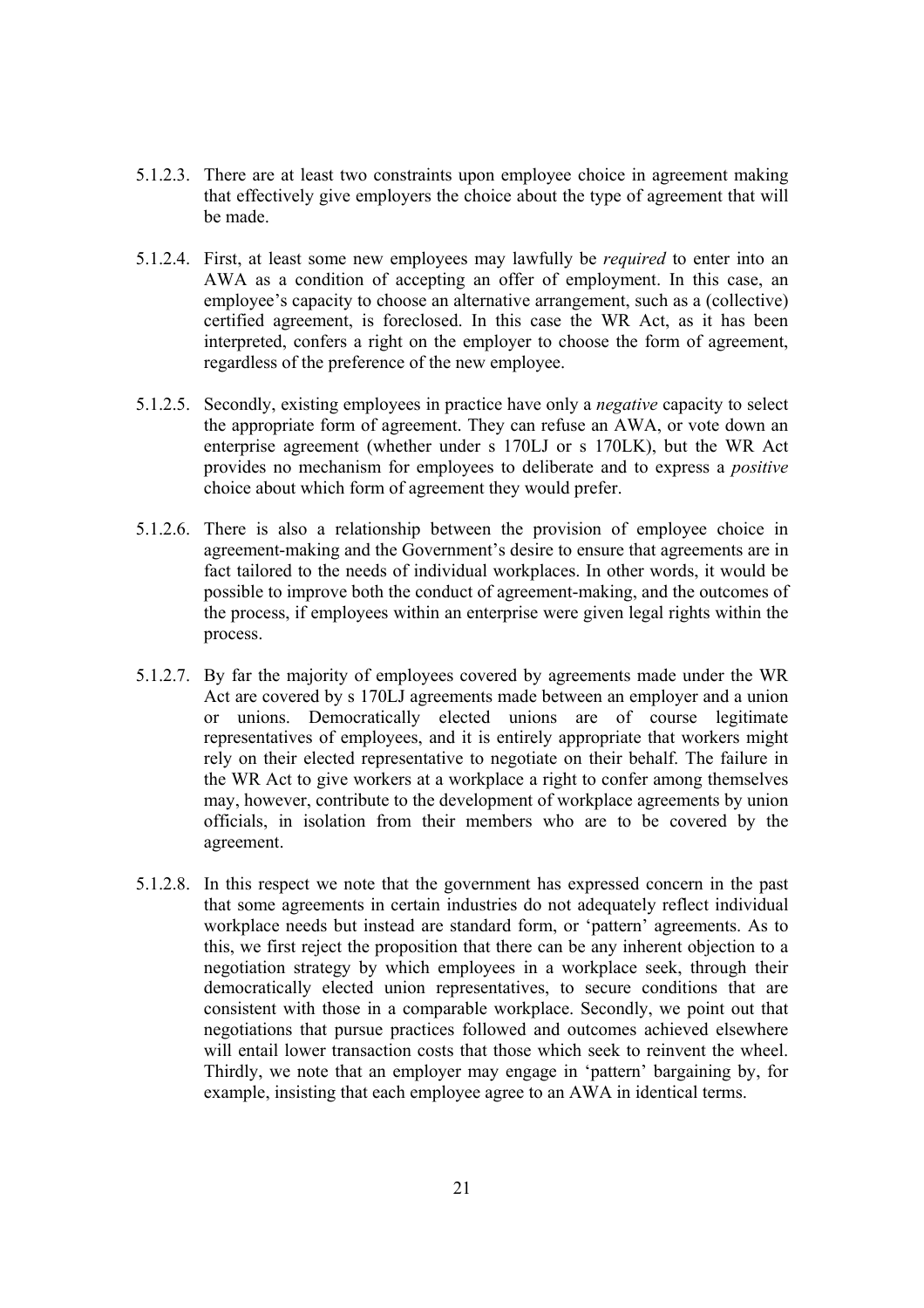- 5.1.2.9. A relationship between employee choice and so-called 'pattern' bargaining may lie, however, in the question whether working conditions negotiated at the level of the single workplace are appropriate for each workplace. In other words, to the extent that 'pattern' bargaining may tend to overlook enterprise-specific concerns, the best way to address that possibility is to ensure that employees have better legal rights to participate to direct the course of agreement-making.
- 5.1.2.10. It is fundamentally inconsistent with the objects of the WR Act for employers to be able to determine workplace terms and conditions unilaterally, without significant capacity for employees to develop their own proposals. In particular, employees should have the opportunity of forming a common position on the form of agreement they desire. They should also be able to come to any position through discussion amongst themselves in the workplace. Attention to these issues may assist in ensuring that agreement outcomes are appropriately tailored to workplace needs. In these respects, however, the WR Act presently falls well short of international benchmarks.

#### **5.1.3. Employee choice and international practice**

- 5.1.3.1. It is inconsistent with international practice in all developed countries, and most developing countries, as well with international standards,<sup>7</sup> to deny employees, as a group, the capacity to make a choice about the form and content of agreement they believe is appropriate to them. Three examples illustrate the point.
- 5.1.3.2. First, the *National Labor Relations Act* in the United States famously provides:

Employees shall have the right to self-organization, to form, join, or assist labor organizations, to bargain collectively through representatives of their own choosing, and to engage in other concerted activities for the purpose of collective bargaining or other mutual aid or protection, and shall also have the right to refrain from any or all of such activities  $[...]^8$ 

Like many similar statutes around the world, that Act goes on to set up mechanisms to enable employees to make a choice about organisational form and approach to agreement making*.*

5.1.3.3. A second example highlighting Australia's anomalous position internationally is provided by the decision of the European Court of Human Rights in *Wilson & Palmer*.<sup>9</sup> There the Court determined that an employer may not induce employees to relinquish their rights to a preferred form of representation and to

<sup>7</sup> See specifically, ILO Convention 98.

<sup>8</sup> *National Labor Relations Act*, 7 USC tit 29, ch 7, sub-ch II §127 (1935). 9 *Wilson & The National Union Of Journalists, Palmer, Wyeth & The National Union Of Rail, Maritime & Transport Workers, Doolan & Others v United Kingdom* [2002] ECHR 547.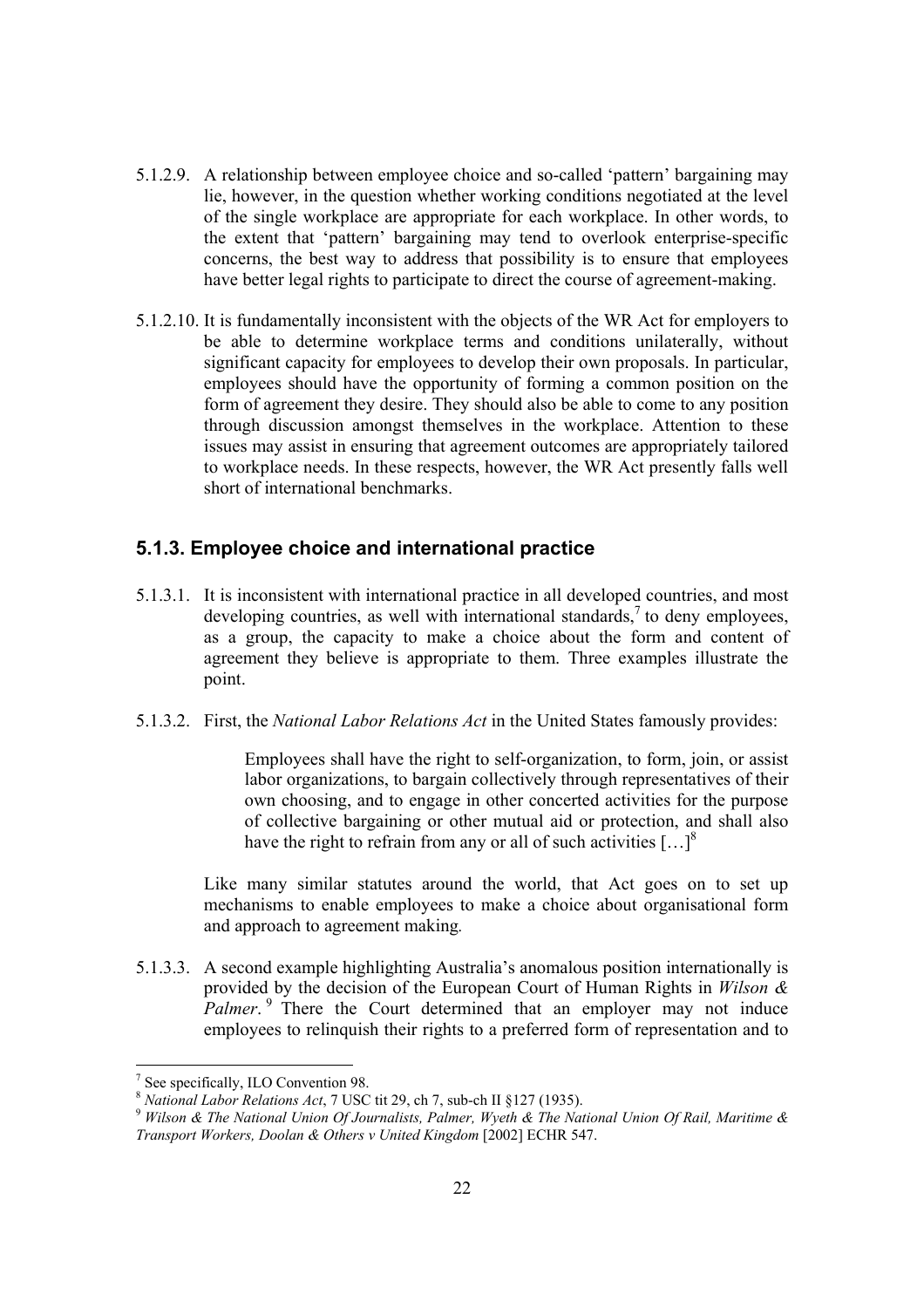collective bargaining. This decision has recently been implemented in the law of the United Kingdom. $10$ 

5.1.3.4. A third relevant international example is provided by the OECD Guidelines for Multinational Enterprises. All OECD members, including Australia, have endorsed those Guidelines. The Commonwealth Treasury Department is responsible for promoting them to Australian business, and currently does so through various forums.

In respect of workplace relations, the Guidelines state:

Enterprises should, within the framework of applicable law, regulations and prevailing labour relations and employment practices: […]

1. a) Respect the right of their employees to be represented by trade unions and other bona fide representatives of employees, and engage in constructive negotiations, either individually or through employers' associations, with such representatives with a view to reaching agreements on employment conditions; […]

2. a) Provide facilities to employee representatives as may be necessary to assist in the development of effective collective agreements.

b) Provide information to employee representatives which is needed for meaningful negotiations on conditions of employment.

c) Promote consultation and co-operation between employers and employees and their representatives on matters of mutual concern.

3. Provide information to employees and their representatives which enables them to obtain a true and fair view of the performance of the entity or, where appropriate, the enterprise as a whole. […]

8. Enable authorised representatives of their employees to negotiate on collective bargaining or labour-management relations issues and allow the parties to consult on matters of mutual concern with representatives of management who are authorised to take decisions on these matters. $<sup>11</sup>$ </sup>

5.1.3.5. The current WR Act procedures may be contrasted with those in other jurisdictions, such as the United States, Canada and the United Kingdom. There, employees may determine their preferred form of agreement-making through a ballot procedure.

#### **5.1.4. A principled alternative**

 $10$  Employment Relations Act 2004 (UK).

<sup>&</sup>lt;sup>11</sup> Compare ILO, *Tripartite Declaration of Principles Concerning Multinational Enterprises and Social Policy* (1977 and 2000), [41] – [59].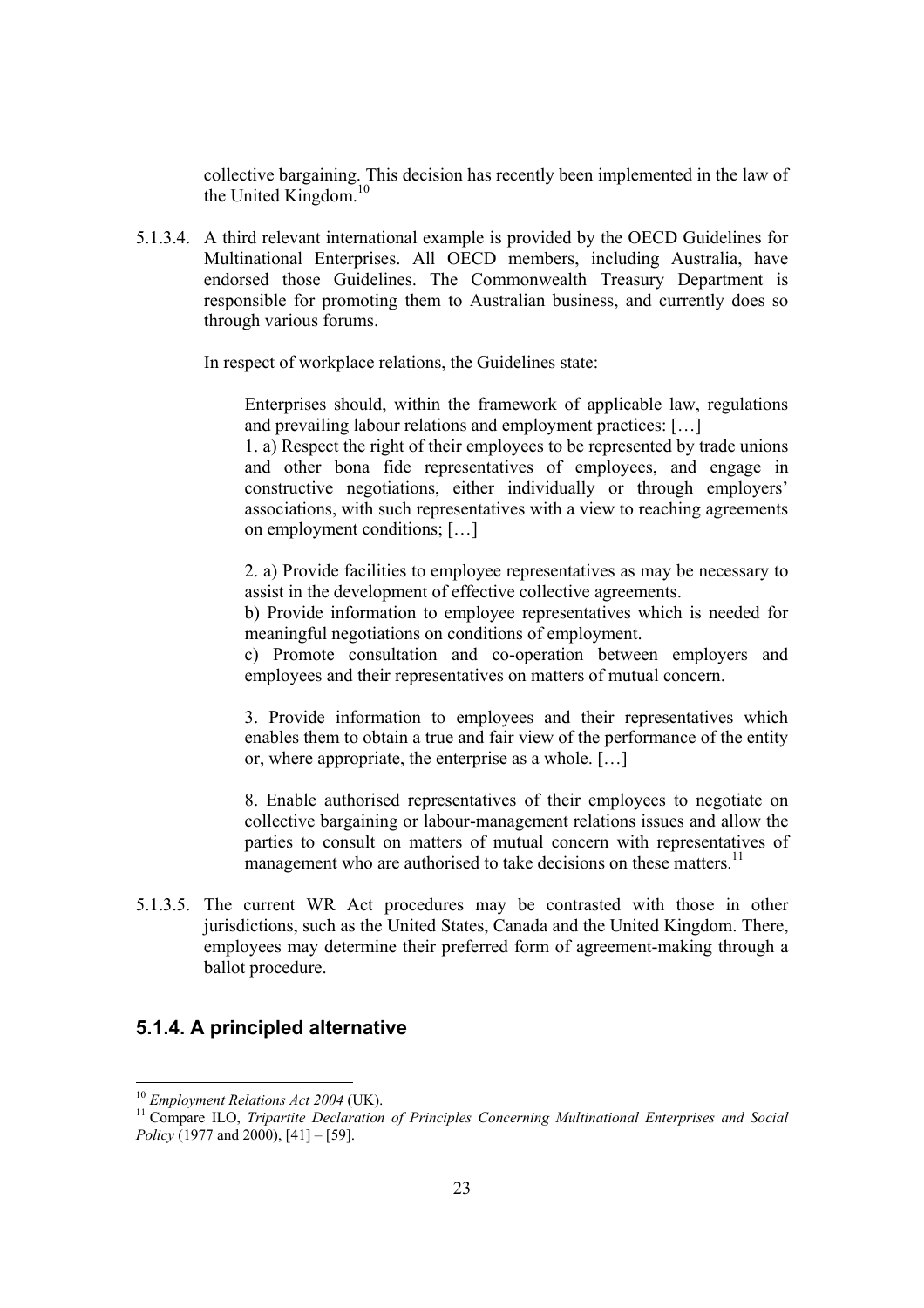- 5.1.4.1. Taking the OECD Guidelines cited above as a starting point, we can see that they require the following conditions for genuine employee involvement in agreement making:
	- a) Capacity to engage in negotiations through representatives;

b) Capacity for authorised employee representatives to negotiate with authorised employer representatives;

c) Provision of facilities necessary for employee representatives to develop effective collective agreements; and

d) Provision of information needed for meaningful negotiation on conditions of employment, including information enabling employees to obtain a true and fair view of the performance of the enterprise.

#### *Capacity to engage in negotiations through representatives*

- 5.1.4.2. The WR Act enables employees to act through their unions or other representatives. This right to representation should not be diminished. However, the WR Act does not facilitate employees choosing *from among themselves* persons who could represent their views to their employer, whether with or without assistance of union officers. Even more significantly, it does not facilitate employees choosing what form negotiations should take.
- 5.1.4.3. Employees should be provided with an opportunity to initiate consultations with employers on preferred forms of agreement and, where they so desire, to appoint representatives. In the event of controversy, this might include the conduct of a ballot of employees over which type of agreement the majority prefer. Such procedures would be supervised, in the event of dispute, by the AIRC by analogy with the work of, for example, the Central Arbitration Committee in the United Kingdom.
- 5.1.4.4. It is worth emphasising in this context that 'representatives' chosen by senior management rather than by employees would not of course constitute genuine representation. It would constitute paternalism and provide an incentive for opportunistic behaviour. Although senior management and employees will often have coinciding interests, it is clear that negotiations over (and implementation of) workplace conditions will present cases in which there are conflicts of interest between rational self-interested individuals, or, less brutally, colleagues with different interests in the outcome of those negotiations.

#### *Capacity for authorised employee representatives to negotiate with authorised employer representatives*

5.1.4.5. Once employees selected their preferred form of agreement, their employer should be obliged to negotiate with their representatives on the basis of that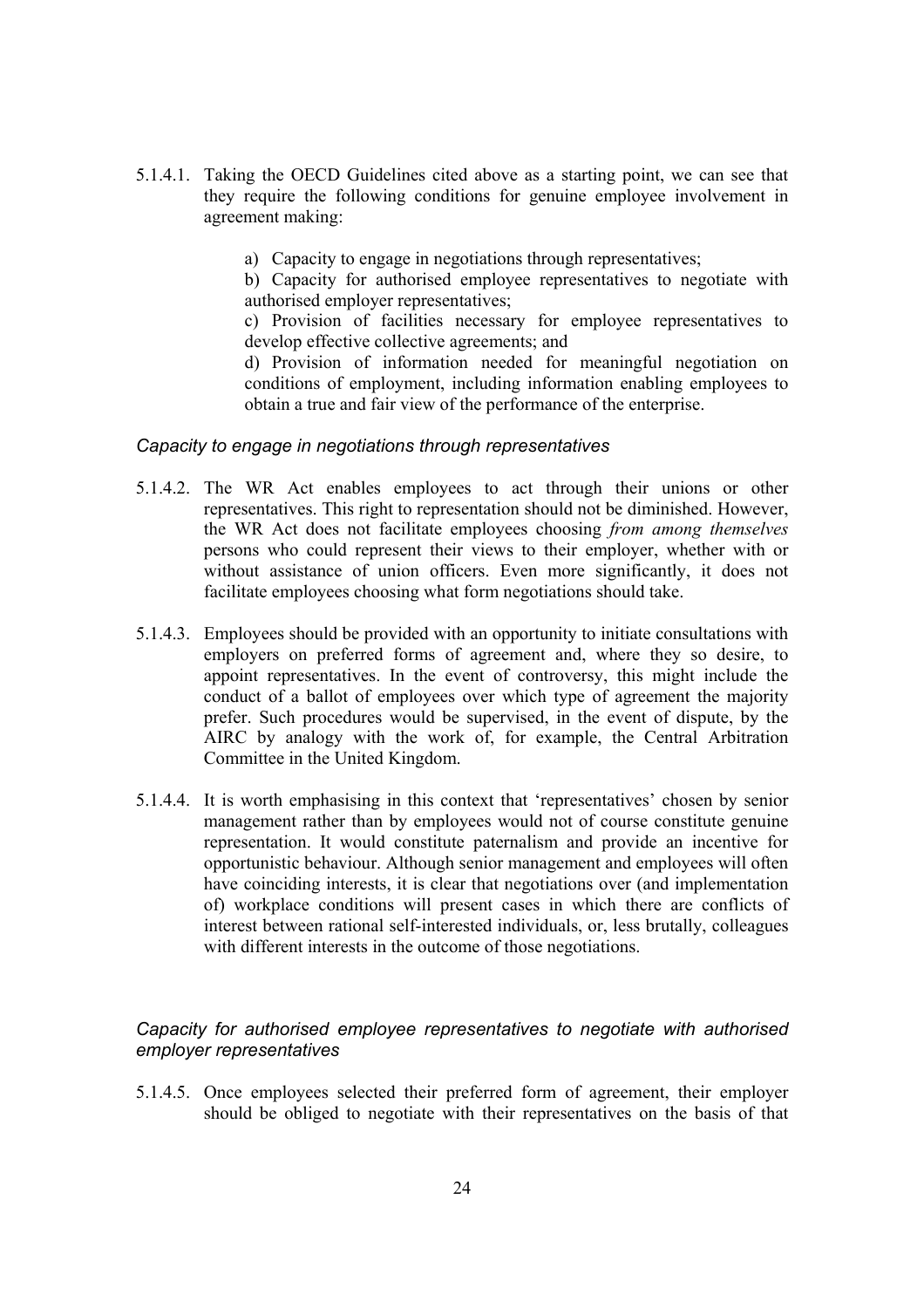choice. Many employment relations systems – New Zealand is (geographically) the closest example – impose an obligation to negotiate in good faith. This has proved controversial in Australia, perhaps unnecessarily given the development in other common law jurisdictions of the implied obligation of mutual trust and confidence.

5.1.4.6. An alternative approach, as outlined here, would be to require the parties to devise a *framework for negotiations*, and to impose a default in the event of disagreement. The default would be expressed in general terms to cater for the wide variety of workplaces, but could be adapted to specific workplaces by the AIRC.

#### *Provision of facilities necessary for employee representatives to develop effective collective agreements*

- 5.1.4.7. The framework for negotiations should, unless the parties otherwise agree, enable employee representatives to develop their own proposals (whether with or without union representatives) and to respond to employer proposals. This would entail:
	- a) Time release from ordinary duties for the purposes of negotiations;
	- b) Capacity to conduct meetings of staff at relevant points in the bargaining process, without management presence; and

c) Capacity to otherwise communicate with staff about bargaining matters at relevant points in the bargaining process (and in particular to respond to employer statements).

5.1.4.8. The nature of these arrangements should reflect the nature of the individual firm. For example, in large firms, management negotiators are often supported by large HR departments, and communicate extensively with staff through e-mail and other methods. In such firms, employee representatives should be accorded time release and IT access sufficient to enable a balanced debate of proposals. Again, adoption of a default model modified by the AIRC would be appropriate in the event of sustained disagreement between employers and employees.

#### *Provision of information needed for meaningful negotiation on conditions of employment, including information enabling employees to obtain a true and fair view of the performance of the enterprise*

5.1.4.9. Finally, the framework for negotiation should also stipulate the distribution of information pertinent to the negotiating process. Again, there should be a default position in the event that the parties are unable to agree. The information requirements under the European Commission's Directive on Information and Consultation, referred to elsewhere in this submission, provide a useful model which could form the basis of the default requirement.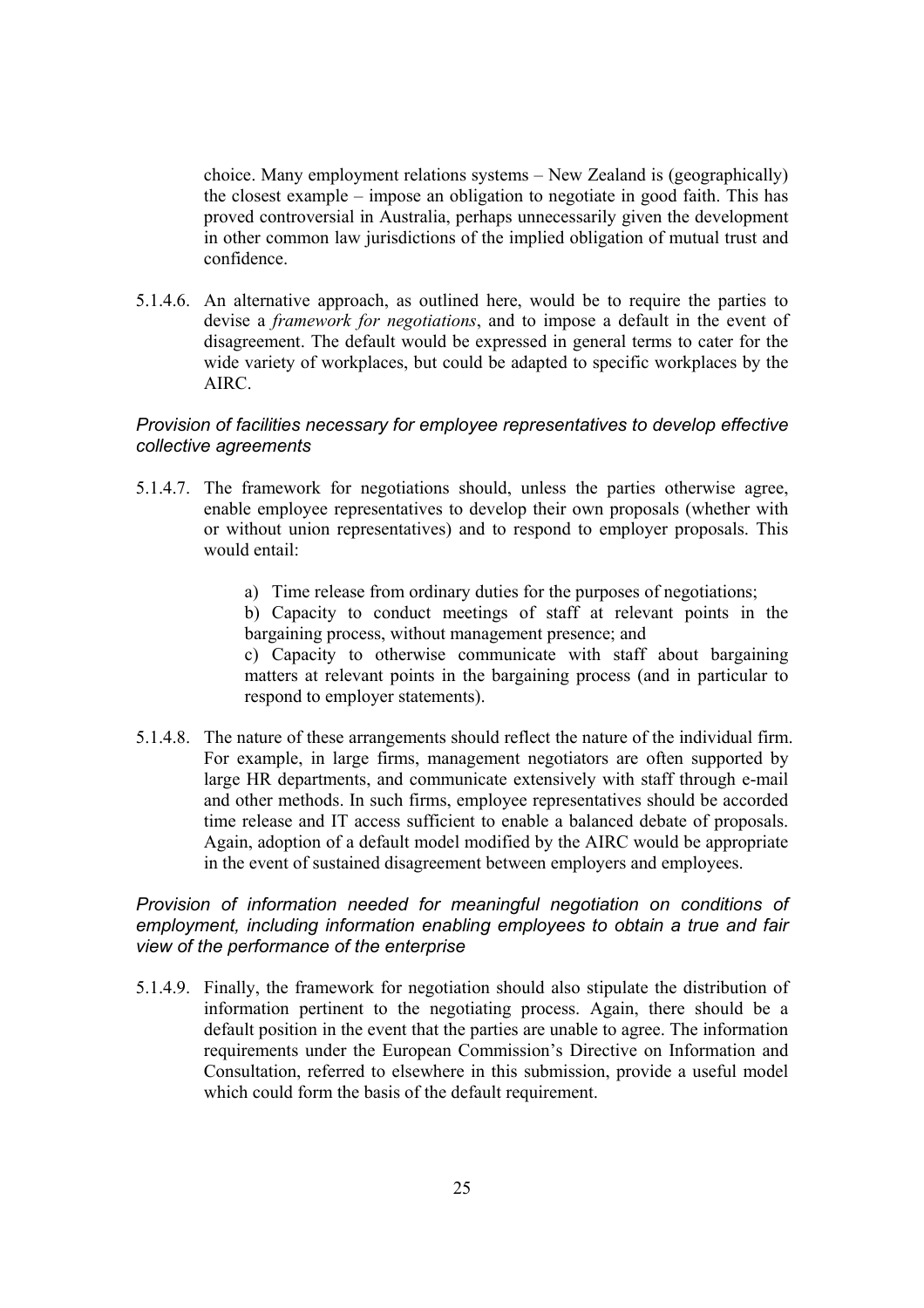# **5.2. The regulation of industrial action and collective bargaining**

- 5.2.1. The WR Act provides for the parties to take industrial action during the course of negotiating agreements at the level of the workplace. It should continue to do so, both in compliance with Australia's international legal obligations, and as an element of a sound policy for the resolution of collective labour disputes.
- 5.2.2. We reiterate in this specific context our general argument that Australia should, in its regulation of labour relations, comply with its obligations at international law. At present, the WR Act fails in a number of respects. The ILO's Committee of Experts has determined that the WR Act improperly limits the exercise of the rights to organise and to bargain collectively. It does so in at least three important ways. First, it unduly limits the taking of sympathy industrial action, by prohibiting secondary boycotts. Secondly, the emphasis on bargaining at the level of the single business (as defined in the WR Act) impermissibly constrains both workers and employers from exercising the right to bargain at a level that they select. Thirdly, the promotion of Australian Workplace Agreements, which displace collective regulation through awards and certified agreements, is incompatible with Australia's obligation under Article 4 of ILO Convention 98 to promote collective bargaining. These failures also constitute failures to comply with Australia's obligations under article 8 of the ICESCR, which protects trade union rights, including an explicit obligation to protect a right to strike.
- 5.2.3. Continued failure to comply with obligations at international law can only adversely affect Australia's standing within the international community in general, and within the ILO community in particular. This might have significant repercussions if, for example, Australia were to consider presenting itself again for election to the ILO Governing Body.
- 5.2.4. The regime for protected industrial action under the WR Act goes some way to providing a legal right to strike in Australia. It therefore makes good on some of our international legal obligations. The right is not unregulated or unfettered, and neither do international legal principles require that it should be. What those principles do require, however, is that procedural limitations on the exercise of the right to strike should not be so restrictive as to act in practice as a deterrent to the effective *exercise* of the right.
- 5.2.5. There are already significant procedural limitations on the right to take protected industrial action. These include the requirements to give notice of initiation of a bargaining period and of the intention to take protected industrial action. There are also many provisions that help a party to bring an end to industrial action that is unlawful, or which is causing excessive or unwarranted harm to parties beyond the particular work relationship. These provisions include, for example, the ability to seek orders restraining industrial action and/or permitting common law action to do so, as well as powers in the AIRC to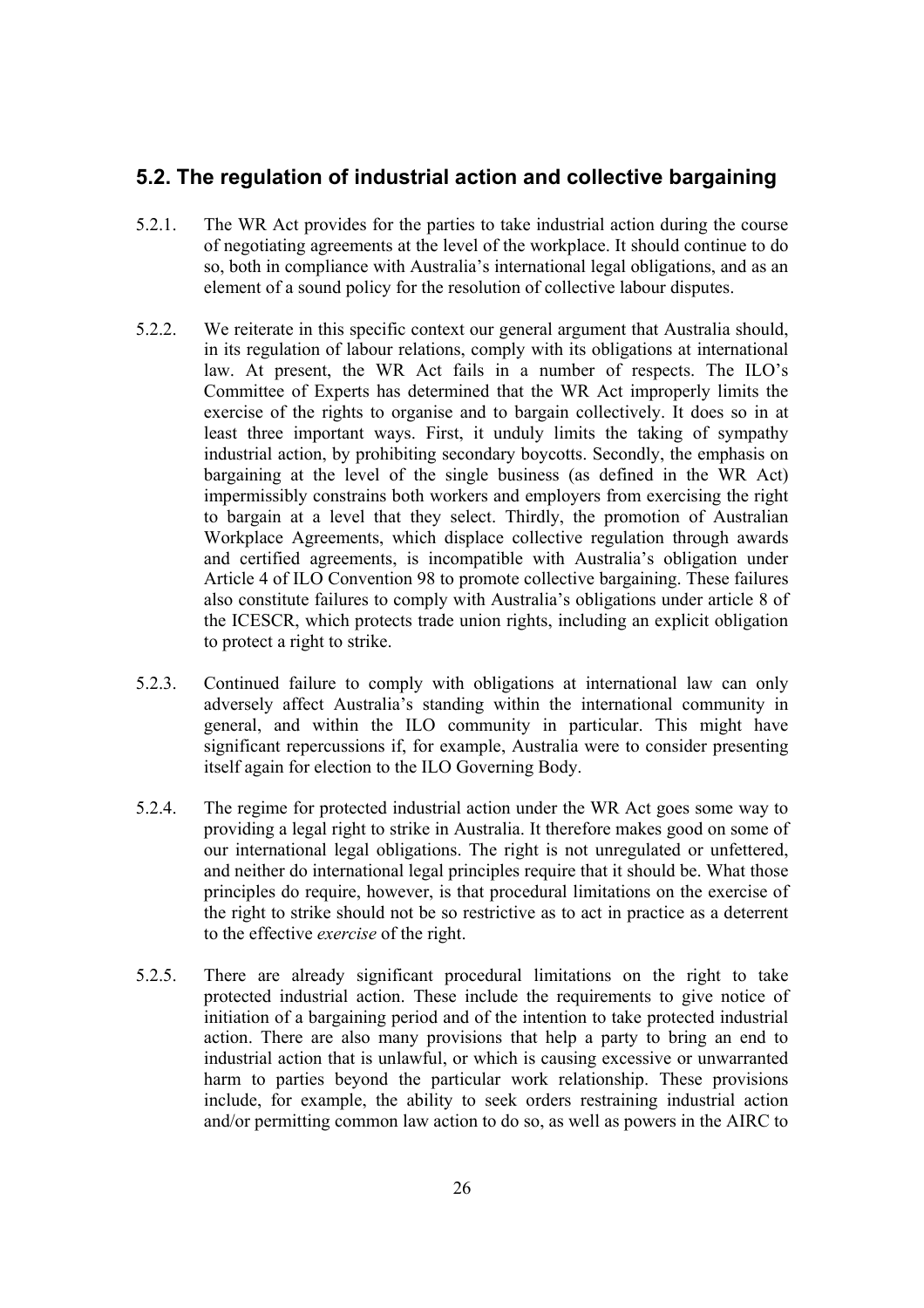restrict the rights of parties to continue their bargaining and/or their industrial action.

- 5.2.6. We encourage the Government to go no further in regulating the conduct of protected industrial action under the WR Act. Further limitations would constrain the exercise of the right to a point where a trade union could not realistically expect to use it is a negotiating tool. This would likely be inconsistent with Australia's obligations under international law.
- 5.2.7. Regardless of international legal principles, the provision of a lawful right to strike is important from a policy perspective. Labour relations frameworks in industrialised economies that promote free collective bargaining typically provide a legal right to take industrial action. In many labour law systems, this is required by constitutional protection of the right. Labour relations systems, however, provide a right to strike in recognition of the fact that workplace negotiations, like other negotiations, sometimes depend upon the application of economic pressure in order to achieve progress. The 'peace obligation' that is common in free collective bargaining systems is a quid pro quo for the availability of the right to take industrial action freed from the legal consequences that otherwise obtain.

# **5.3. Australian Workplace Agreements**

### **5.3.1. Preliminary matters**

- 5.3.1.1. AWAs are the one true innovation introduced with the changes that brought about the transformation of the former *Industrial Relations Act 1988* (Cth) into the WR Act. Their singular contribution to the regulation of labour relations in Australia is that, for the first time since the introduction of compulsory conciliation and arbitration a hundred years ago, they provide a mechanism by which an individual agreement might lawfully undercut the safety net of conditions as built up over the years in awards of the AIRC and its predecessors.
- 5.3.1.2. The number of AWAs registered has steadily increased in the last few years. They are however a relatively minor means of regulating working conditions in Australia: only a small percentage of workers is covered by AWAs. Their relevance is further called into question by the fact that they are concentrated in particular industries, notably mining, and in the senior levels of the federal public service. In the latter case this is a reflection of the Government's determination to use this mechanism of regulating working conditions. It is no secret that many Government posts are offered on the condition that the successful applicant will enter into an AWA as a condition of accepting the officer of employment. Be that as it may, it appears that AWAs will remain a feature of Government policy for the foreseeable future. In some areas, they are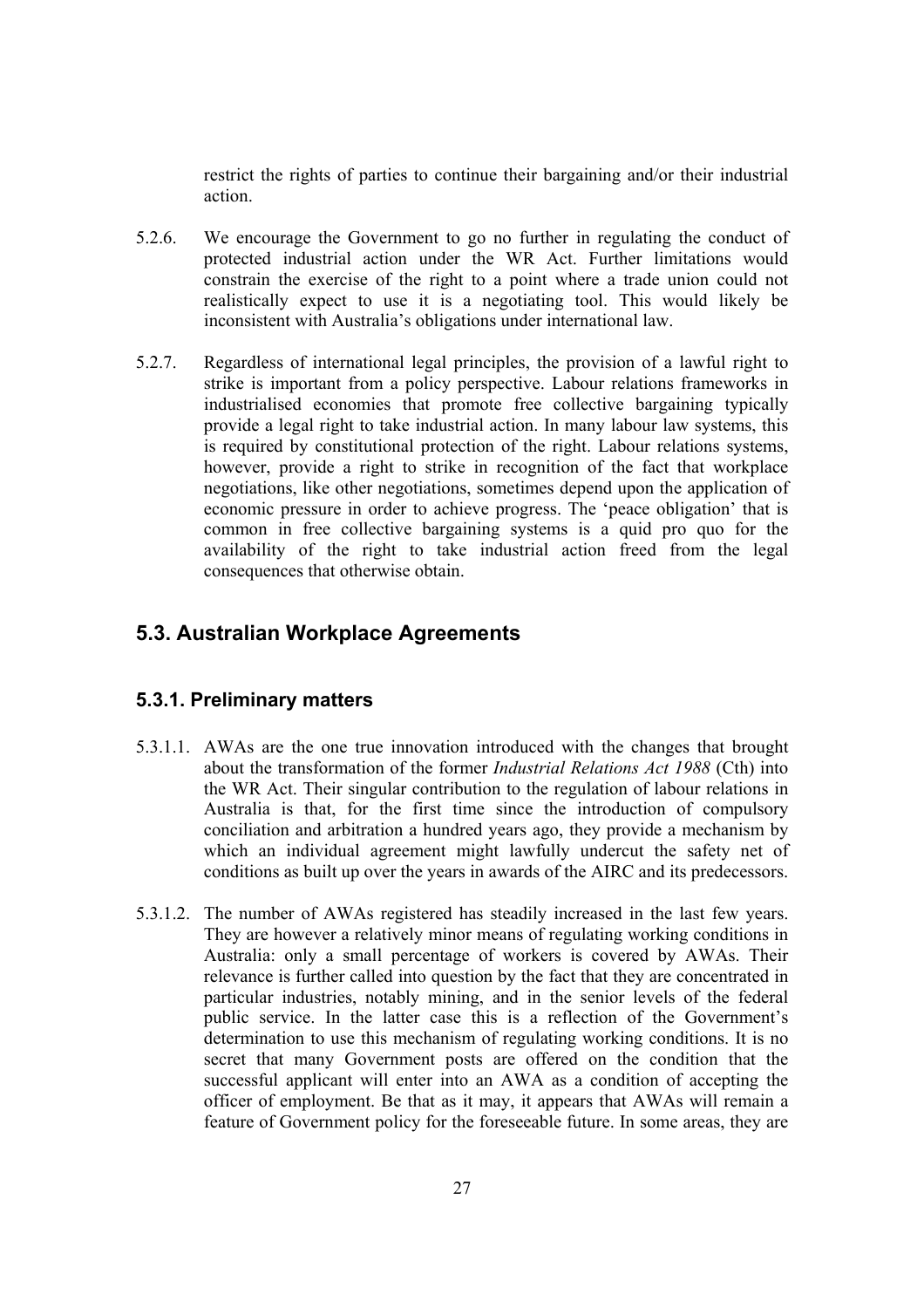likely to become more significant in the immediate future, in particular in Victoria, where employers are presently being encouraged to move their staff onto AWAs in order to avoid the impact of the introduction of common rule awards of the AIRC.

5.3.1.3. There are at least two matters that the Government must consider in relation to the availability and operation of AWAs. One is the regulatory complexity to which they give rise. The second is the effectiveness and operation of the No-Disadvantage Test.<sup>12</sup>

#### **5.3.2. Regulatory uncertainty and complexity**

- 5.3.2.1. AWAs give rise to a number of issues of regulatory uncertainty and complexity. These include doubts about their precise legal status, and concerns over whether they are in fact able to deliver the type of functional flexibility that it appears they have been designed to help bring about in Australian workplaces.
- 5.3.2.2. The legal status of an AWA is as yet unclear. This is no small thing, given the emphasis that has been given to them in Government policy since their introduction into the WR Act. In effect, the Government has been promoting the implementation of a new means of labour market regulation without being sure what it has been promoting. It would hardly be surprising to find then that the parties to AWAs themselves may from time to be uncertain about the nature of the legal regulation of their work relations that is brought about by an AWA. Clearly this is not a desirable position.
- 5.3.2.3. On one view of the legal effect of an AWA, it is a creature of the WR Act; an instrument of public law. It is in this sense no different from a certified agreement or an award made by the AIRC. In accordance with High Court authority, $^{13}$  subsequently applied in the Full Federal Court, $^{14}$  neither awards nor certified agreements take effect as terms of a contract of employment. On this view, neither would the terms of an AWA take contractual effect. A common law contract of employment could continue to operate differently from, and in some cases to override, the terms of an AWA. On the other hand, it may be that any agreement under the WR Act takes effect not only in the form provided for in the Act, but also 'according to the general law'.<sup>15</sup> On this basis, it may have some contractual effect, although at this stage it is unclear what that effect may be.

<sup>&</sup>lt;sup>12</sup> In relation to AWAs see J Fetter and R Mitchell, 'The Legal Complexity of Workplace Regulation and Its Impact upon Functional Flexibility in Australian Workplaces' (2004) 17 *AJLL* 276, and R Mitchell and J Fetter, 'Human Resource Management and Individualisation in Australian Labour Law' (2003) 45 *JIR* 292, and the sources referred to therein.<br><sup>13</sup> Byrne & Frew y Australian Airlines Ltd (1995) 185 CLR 410.

*Byrne & Frew v Australian Airlines Ltd* (1995) 144<br>
<sup>14</sup> *ACTEW Corp Ltd v Pangallo* (2002) 127 FCR 1.<br>
<sup>15</sup> *CFMEU v AIRC* (2001) 203 CLR 645.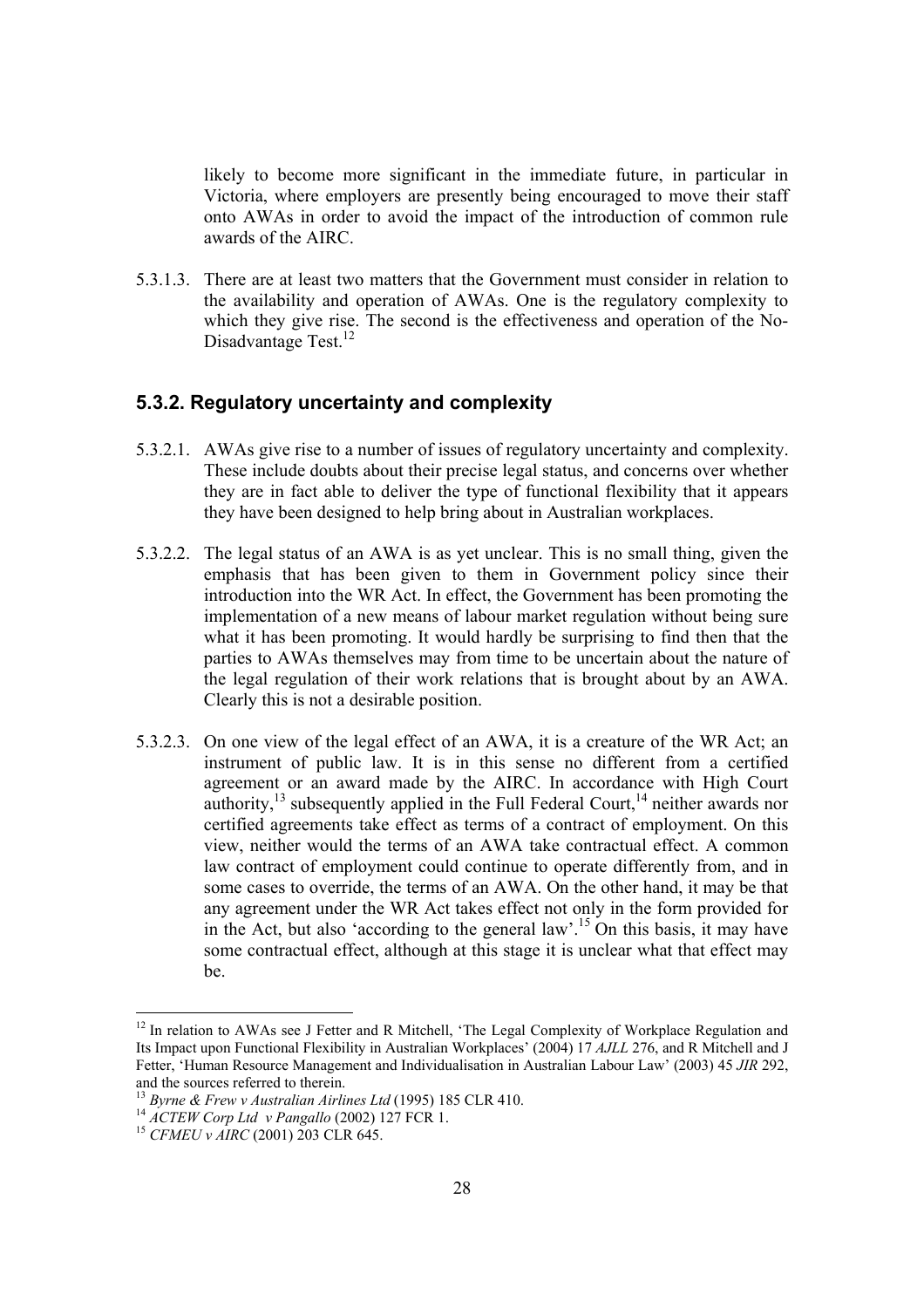- 5.3.2.4. It is an irony that one of the goals of the many changes to the legal regulation of labour relations in Australia over the last ten to fifteen years has been to 'deregulate' the labour market, when consideration is given to the extensive provisions of the WR Act that have been introduced for this purpose. Maintaining the availability of AWAs, whether they are considered only as statutory instruments, or as instruments capable of and having contractual effect, only adds further to the regulatory complexity that it has been the Government's stated aim to reduce. For this reason, the precise legal status of AWAs should be clarified as soon as possible.
- 5.3.2.5. A further type of regulatory complexity arises frequently when the parties introduce into an AWA (by incorporation or other reference) provisions from other instruments of work regulation, including agreements, awards, company policy documents and the contract of employment itself. This practice may reintroduce, whether deliberately or otherwise, inflexibilities into the employment relationship. Given the Government's policy of encouraging job flexibility in the workplace through the use of AWAs, the Government ought to consider clarifying the legal ordering of the AWA with respect to other instruments of workplace regulation (particularly the contract of employment) so that greater job flexibility can lawfully be introduced by the parties, should they so desire.

#### **5.3.3. The application of the no-disadvantage test**

- 5.3.3.1. While it is possible for an AWA to reduce conditions previously protected in awards, for the most part an AWA, like a certified agreement, must survive the application of the No-Disadvantage Test (NDT). It is the role of the Office of the Employment Advocate (OEA), and in certain cases the AIRC, to ensure that an AWA meets this test before an AWA may be certified.
- 5.3.3.2. Most scholarly analysis of the NDT suggests that, as it is applied in practice, it is a fundamentally inadequate way of ensuring that employees do not inappropriately bargain away their conditions.
- 5.3.3.3. For example, returning to the important issue of flexibility, it is evident that agreeing to increased job flexibility (generally achieved by ceding to management the power to dictate working hours and duties, and the discretion to set elements of pay, such as bonuses) constitutes a significant practical, legal and financial detriment to the employee compared to their conditions under the award and their contract of employment. However, this detriment is not presently taken into account under the NDT. This is equally a problem for certified agreements.
- 5.3.3.4. It would be better, therefore, if the NDT were to explicitly direct the OEA and the AIRC to consider the detriment (or benefit) to the employee of agreeing to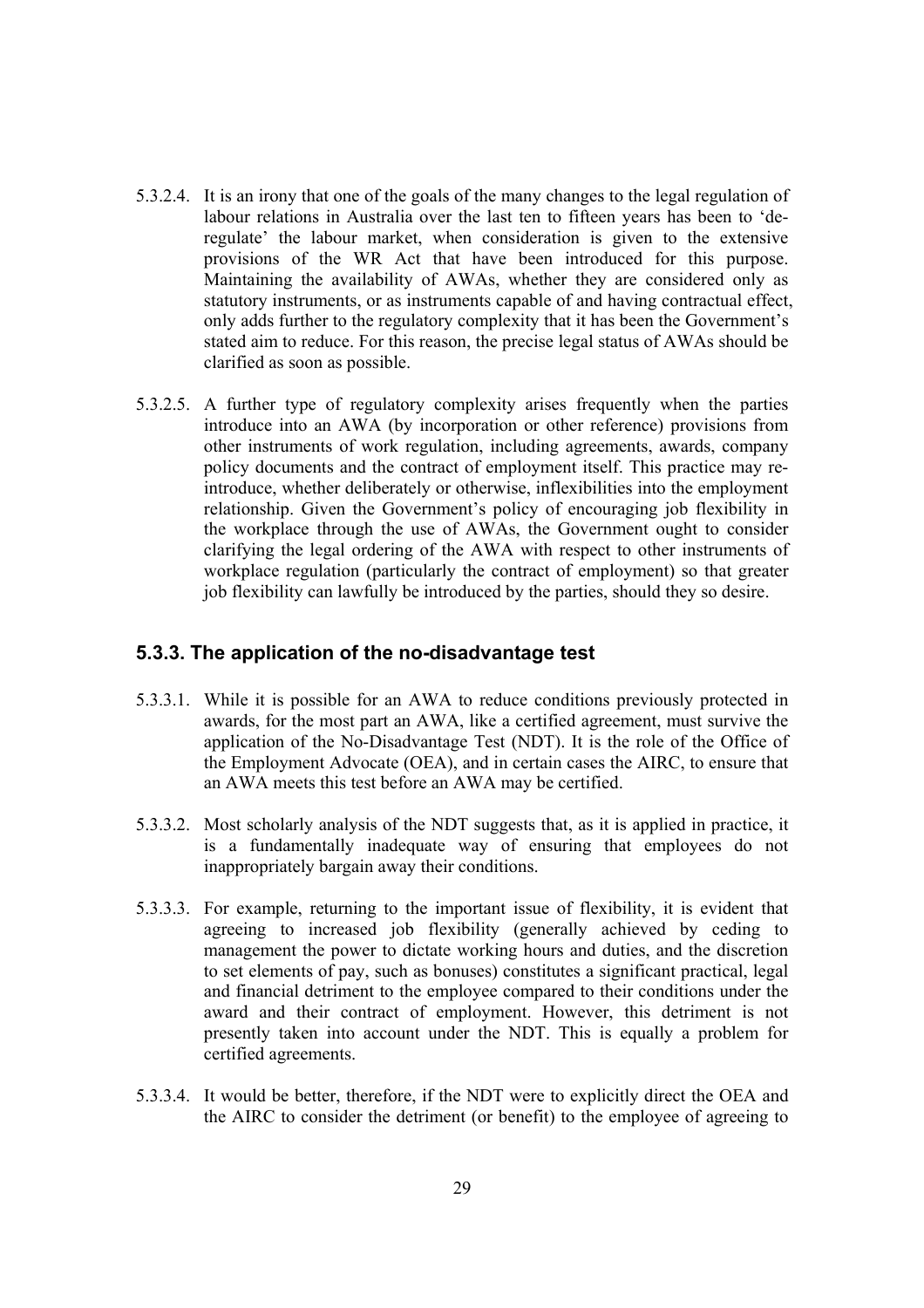additional job flexibility, and to require that any detriment be compensated for or otherwise offset in the agreement.

5.3.3.5. It would also be desirable if the function of approving AWAs were to rest with the members of the AIRC. The members of the AIRC have a significant degree of useful experience in both the certification of agreements, and in the application of the NDT. Moreover, with their involvement in matters under the UFD laws, they also have wide ranging knowledge of individual employment relationships. A third reason why the approval of AWAs should be removed from the OEA is to overcome the tension inherent in the mix of functions performed by the OEA. Those functions include the policing of Part XA of the Act and AWAs, the provision of information about, and the promotion of, AWAs, associated research and information functions, and the independent determination of whether an AWA should be registered. This last function requires a truly independent assessment, which it is not possible for the OEA to give.

# **6 Representation of Employee and Employer Interests**

## **6.1. Preliminary Matters**

- 6.1.1. The existence and operation of collective organisations to represent the interests of both workers and employers have been central to the system under the WR Act and its predecessors. Registered organisations and their role in the resolution of industrial disputes were a key element of the regulatory model embodied in the system of conciliation and arbitration. Their role included the identification of industrial disputes within the jurisdiction of the arbitral system, and bringing them to the tribunal for resolution, where necessary by arbitration. Through the provision of rights of entry and the ability to bring proceedings for breach of awards and agreements, registered organisations had a significant function also in the policing of awards, and thus were a key element of the regulatory mechanism.
- 6.1.2. In recent years, as Government policy has shifted emphasis from the use of compulsory arbitration to the resolution of disputes at the level of the workplace, the role of registered organisations has accordingly changed. There have been a number of legislative changes to reflect the different policy. In particular, the right-of-entry provisions were altered, and trade union security mechanisms such as the tribunal's power to award preference to trade union members were removed. A related change was the introduction of strong freedom of association provisions in Part XA of the WR Act.
- 6.1.3. One of the key changes to the regulation of registered organisations, symbolically at least, was the removal of the legislative provisions relating to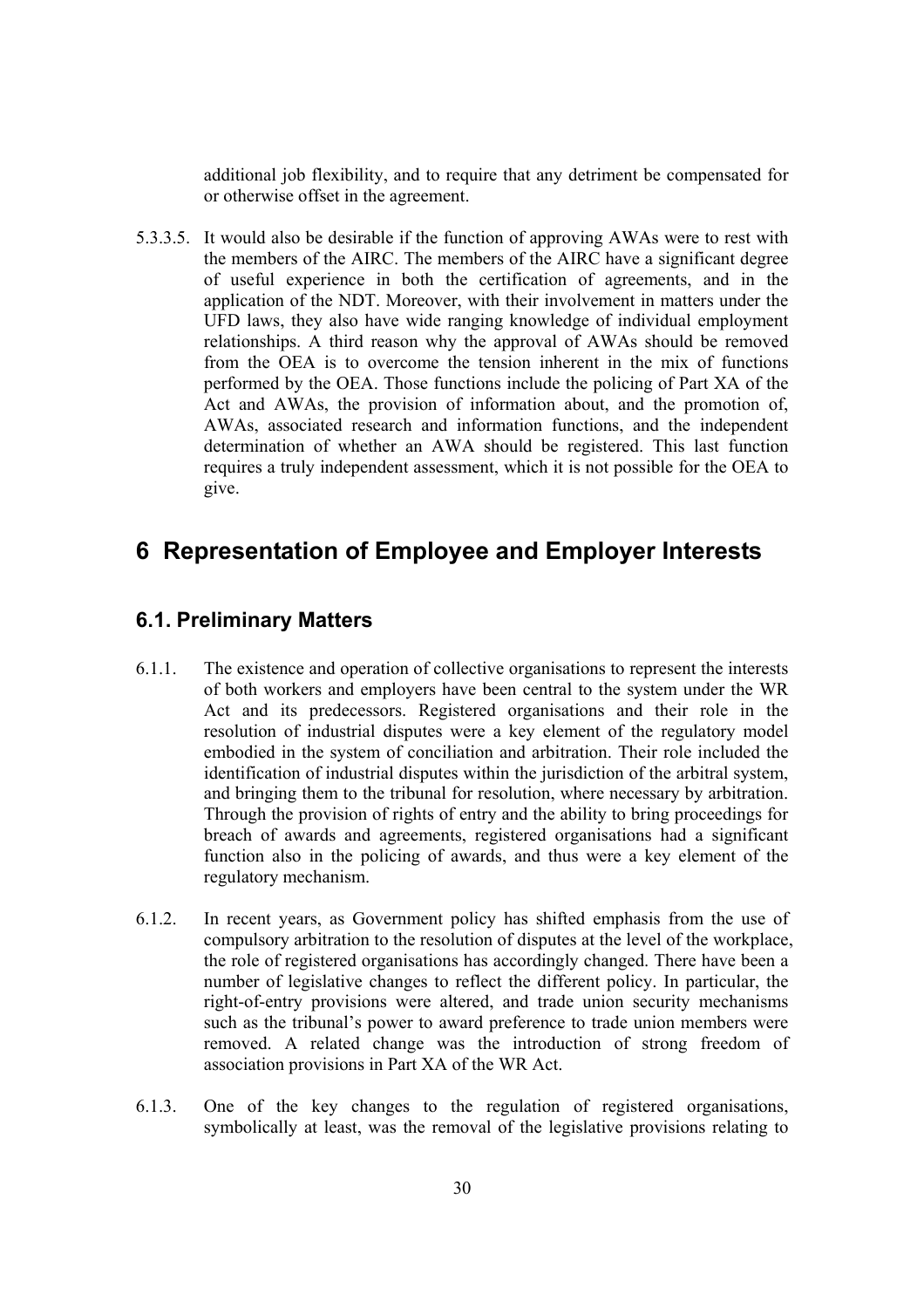the registration and oversight of the affairs of registered organisations from Part IX of the WR Act into what is now Schedule 1B. This move was accompanied by certain changes to the model of regulation of registered organisations' affairs, to one that draws significantly on the model of regulation applied to commercial corporations.

6.1.4. The developments of the last ten years or more highlight the importance of developing a coherent policy approach to the regulation of collective representative associations and their activities. While there has been a piecemeal breaking down of the system that conceived of registered organisations as essential to the system for conciliation and arbitration of interstate industrial disputes, there has been no attempt to articulate a clear role for workers' and employers' organisations in the collective bargaining framework that now dominates Australian labour relations.

### **6.2. The Role of Trade Unions in a Participatory Democracy**

- 6.2.1. The desirability and need for collective representation is recognised in labour relations systems across the world, regardless of legal tradition or state of economic development. It is also required by the range of international legal obligations by which Australia is bound, in particular the obligation to promote and protect the freedom of association. The Government should not resile from the desirability of maintaining a legal and policy framework within which both workers and employers are able to organise collectively to represent their social and economic interests.
- 6.2.2. Keeping this in mind, the Government is presented with an historic opportunity to reconceptualise the policy approach to collective representation in Australian labour relations law. Insofar as workers' representation is concerned, this must include consideration of the distinction that must be drawn between registered organisations, on the one hand, and trade unions, on the other.
- 6.2.3. As noted, registered organisations were creatures of the conciliation and arbitration system, brought into existence to serve its purposes. It was the integral relationship with the regulatory model that provided the justification for many of the supports for registered organisations that have since been wound back. In practice, registered organisations came to dominate the space that in a different system might have come to be taken up by trade unions. Thus, it has long been common to refer to 'trade unions' when for the most part the entity concerned has in fact and in law been a registered organisation.<sup>16</sup> In other words, policy approaches to 'trade unions' that have been developed as a way of altering their supposed privileges need to be seen in light of the role that

<sup>&</sup>lt;sup>16</sup> It might be noted that some, but not all State systems of conciliation and arbitration included provision for registration and incorporation of organisations for their purposes.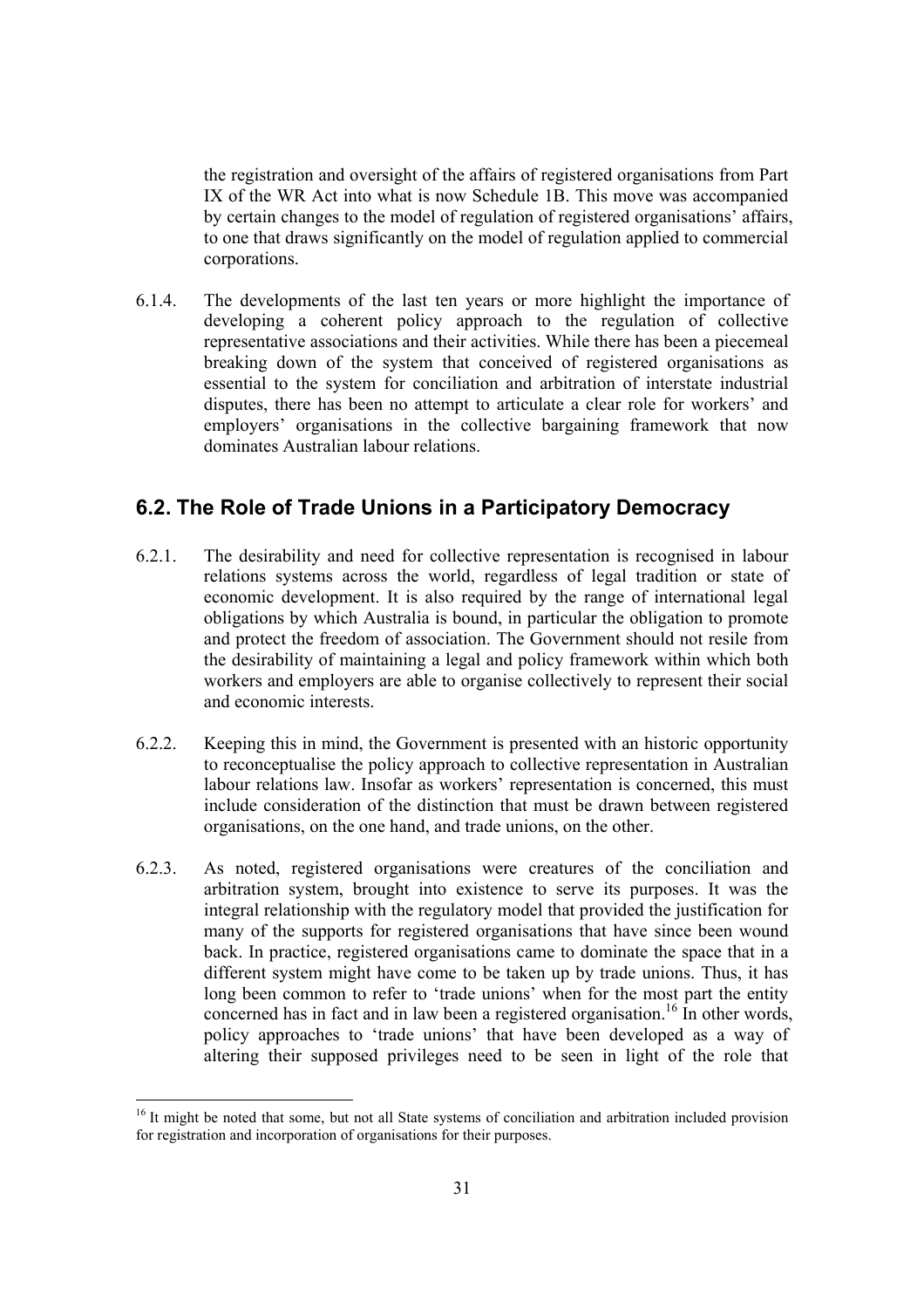registered organisations were intended to play in the state-sponsored model of regulation by conciliation and arbitration.

6.2.4. The Government should take this opportunity, while reviewing the WR Act, to develop and implement a policy approach to the regulation of collective labour relations that proceeds from a fundamentally different conceptual basis. Whether or not it wishes to go that far, it should develop its policy in light of the fundamental importance of collective representation in a participatory democracy.

### **6.3. Collective Representation in a Participatory Democracy: Exercising the Freedom of Association**

- 6.3.1. The desirability and need for collective representation is recognised in labour relations systems across the world, regardless of legal tradition or state of economic development. It is also required by the range of international legal obligations by which Australia is bound, in particular the obligation to promote and protect the freedom of association. The role and activities of collective representation of workers and employer are in this sense but one example of the broader principle that civil society organisations are critical to the development and maintenance of pluralistic, participatory democracy. Australia is certainly committed to the implementation of these principles of governance abroad, through its own foreign aid programs and its participation in the activities of international organisations, including the Bretton Woods institutions. It would do well for the government to bear these principles in mind in developing its own national domestic policy framework.
- 6.3.2. International law in general, and many of the obligations that Australia has voluntarily accepted, provide a related basis upon which a policy for collective representation might be developed. The ICCPR, the ICESCR and a range of ILO Conventions binding on Australia conceptualize collective representation as the expression of a fundamental human right to freedom of association. There is some evidence in the WR Act and in Government policy pronouncements that the Government accepts the significance of this principle. (Although, as we argue elsewhere, its implementation in the WR Act is inconsistent in some respects with relevant international law).
- 6.3.3. The Government should embrace the desirability and the utility of maintaining a legal and policy framework within which both workers and employers are able to organise collectively to represent their social and economic interests. In this respect it should bear in mind in particular the important role that the trade union movement (comprised of registered organizations of employees) has played in promoting and defending social and economic justice throughout Australia's history. Limitations on the ability of workers to organise free trade unions, and on the ability of those unions to carry out their programs of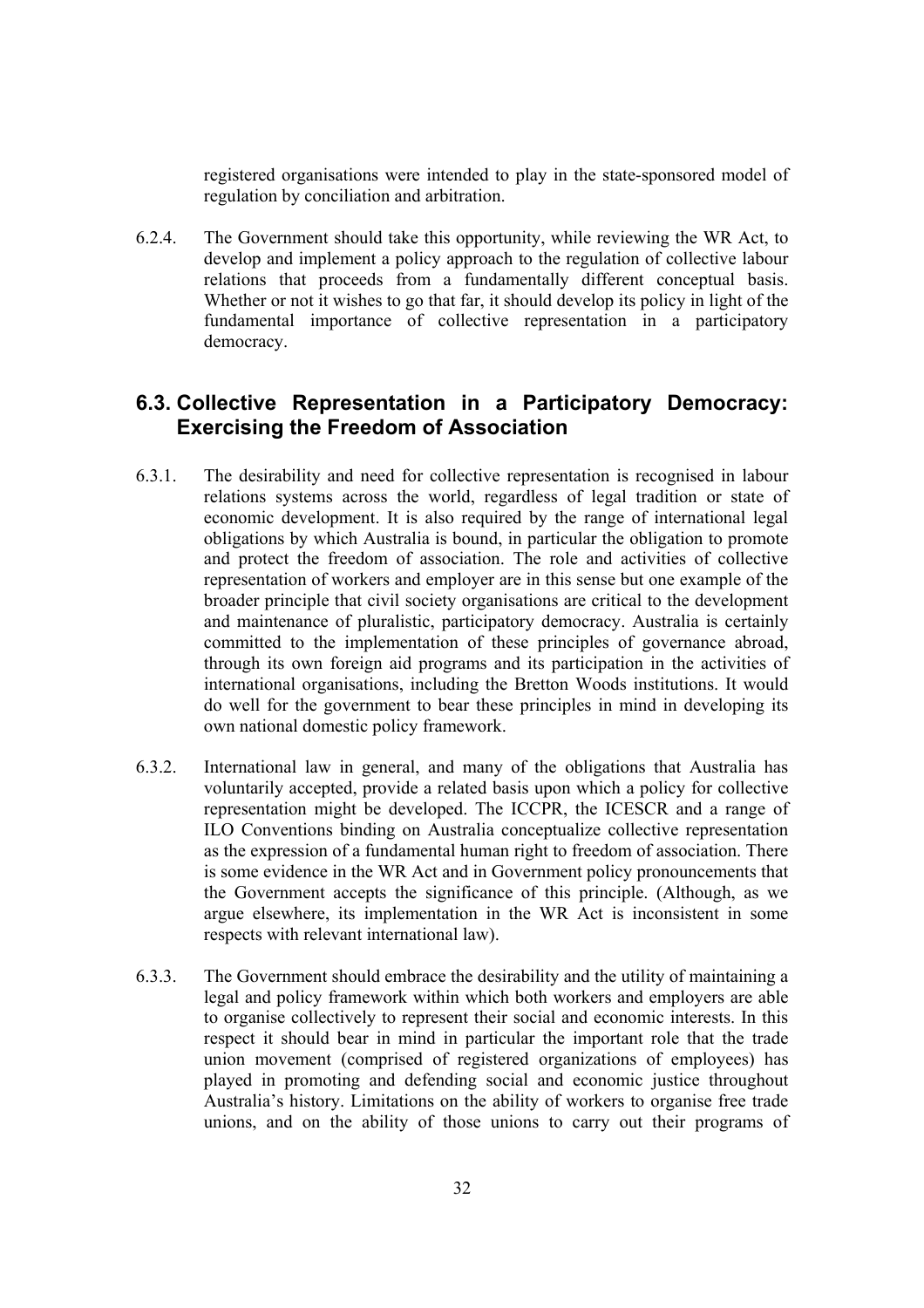activities, are not merely contrary to Australia's international legal obligations. They constitute bad policy, for they threaten the continuation of a vibrant tradition of civil society activity which in turn undermines the notion of Australia as a participatory democracy.

6.3.4. In this area the Government must be mindful of the practical functions that trade unions have served, particularly given their role as joint regulators of industry under conciliation and arbitration. Strong and well organised unions with rights of entry, for example, have carried out the function of enforcing minimum conditions of employment. If the rights of unions are to be altered so as to diminish their capacity to continue in this role, the Government must address the regulatory omission to which this gives rise. In particular, it will need to consider providing significant funding increases and other institutional support to the inspectorate appointed to enforce the WR Act. This area of state enforcement of the minimum conditions set through the conciliation and arbitration system has always been one of limited funding and activity. While trade unions were playing the role, this perhaps mattered less than in a policy environment in which trade unions have a diminished capacity as regulatory enforcers.

# **6.4. New Forms of Employee Representation**

- 6.4.1. In addition to providing a sound, principled basis for the exercise of freedom of association in the form of trade unions, in our submission the Government might well take the current opportunity to develop further methods of collective representation for employees. This would help to implement our obligations in relation to freedom of association, and further enhance Australia as a participatory democracy.
- 6.4.2. The development of new forms of employee representation at the workplace would supplement the scheme of agreement making provided for in the WR Act. In this sense, they would be consistent with the Government's policy to have workplace conditions determined so far as possible at the level of the workplace, and to involve employees in determining workplace conditions. It is also a policy that could be implemented in a way that would complement both employee representation at the workplace through unions, and the individualised arrangements promoted by the Government.<sup>17</sup>
- 6.4.3. Like the formation of free and independent trade unions, new forms of employee representation could harness the strength of employee knowledge and involvement to help Australia confront important socio-economic problems.

 $17$  P Gollan and J Hamberger, 'Enterprise-based Employee Representation in Australia – Employer Strategies and Future Options' in P Gollan, R Markey and I Ross (eds), *Works Council in Australia – Future Prospects and Possibilities* (2002).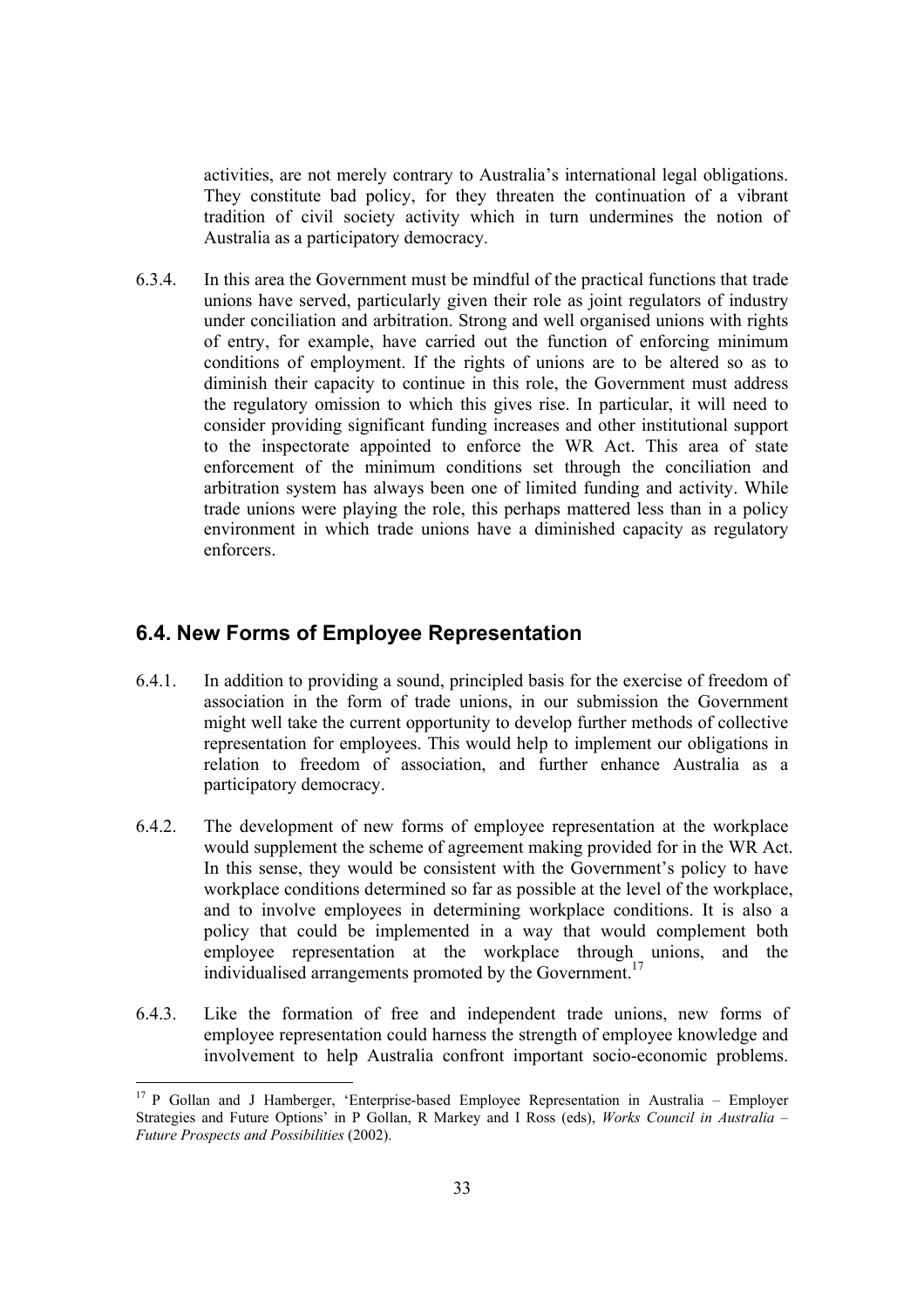These include the current skills shortage, inefficient work practices, and feelings of insecurity at work. International experience shows that enhanced employee participation would also contribute to employees' personal development, and promote greater efficiency and higher productivity. Research in Australian workplaces has also shown that there is greater satisfaction with management, and greater employee commitment, if a higher level of employee participation and involvement is sought.<sup>18</sup>

- 6.4.4. New methods of employee representation must never be a substitute for the formation of free and independent trade unions, nor could they be from an international legal point of view. They may, however, offer a way to harness employee knowledge and innovation in an industrial relations environment that has seen a dramatic decline in membership of trade unions. Trade union membership declined from 51.1 per cent in 1976 to less than 25 per cent of the overall workforce in  $2001$ .<sup>19</sup> As we have argued, trade unions do continue to play a key role in the labour relations system. Through their role in bargaining, and the creation and enforcement of awards, they are pivotal to the determination of the working conditions that apply to virtually every Australian worker, irrespective of whether they are trade union members.
- 6.4.5. Nonetheless, a substantial proportion of the workforce is not *directly*  represented in the Australian workplace. This poses a serious problem for the development of cooperative workplace relations. Some Australian companies have retained schemes of employee representation to achieve higher levels of productivity and performance, but empirical studies of workplace relations indicate that the level of joint decision-making in Australia is relatively underdeveloped.<sup>20</sup> The absence of employee input into Australian corporate decision-making can be contrasted unfavourably with the superior representation and involvement of employees in Europe, $21$  and in many Asian countries.
- 6.4.6. These findings, together with the decline in union membership, have led to the development of the concept of an Australian employee 'representation gap'. One consequence of such a gap is obviously that employee voices are not heard. Another is that workplace-specific decisions are increasingly left to be dealt with by employers and managers. The lack of readily defined collective structures in non-unionised workplaces can mean that greater reliance is placed on management's ability to implement processes of change. This in turn may involve a considerable investment of management time and resources. The Government could both assist these enterprises, and address the perceived

<sup>&</sup>lt;sup>18</sup> J Campling and P Gollan, *Bargained Out: Negotiating Without Unions in Australia* (1999).

<sup>&</sup>lt;sup>19</sup> Australian Bureau of Statistics, *6310.0 Employee Earnings, Benefits and Trade Union Membership*, (2001).

<sup>20</sup> A Morehead et al, *Changes at Work: The 1995 Australian Workplace Industrial Relations Survey* (1997). See also, R Mitchell, R Naughton and R Sorenson, 'The Law and Employee Participation: Evidence from the Federal Enterprise Agreements' (1997) 39 *Journal of Industrial Relations* 196. 21 J Campling and P Gollan, above n 18, ch 7.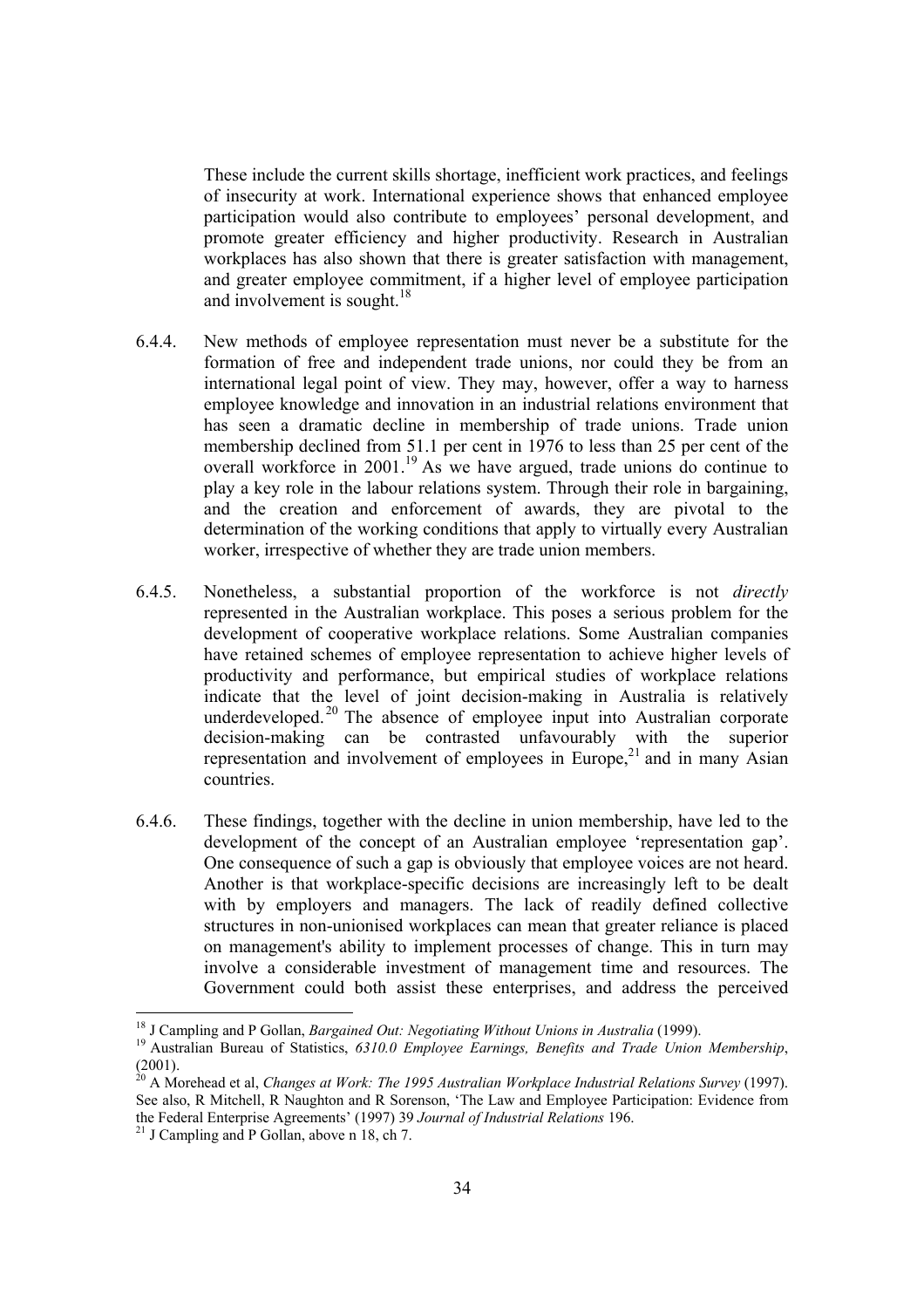representation gap, by providing a legislative framework for employee information and consultation in Australia.

- 6.4.7. European experience with methods of consultation in the workplace may provide a useful model for the development of new methods of employee representation in Australia.<sup>22</sup> In particular, the Government might consider drawing on the European Union's National Directive for Information and Consultation 2002 (NDIC). The significance that the EU accords this form of cooperative workplace relations as a means of addressing economic and social problems can be seen in the NDIC's binding status.
- 6.4.8. The NDIC establishes a general framework for informing and consulting employees in medium sized enterprises, meaning those with 50 or more employees. Amongst other things, it provides for elected committees of employees with the right to meet with management to discuss certain key workplace decisions. In the UK, it is estimated that 75 per cent of the entire labour force could be covered after full implementation of the NDIC in 2007.<sup>23</sup>
- 6.4.9. The NDIC does not replace schemes of collective bargaining which already exist in member states: it operates in addition to those frameworks. Nothing within the NDIC scheme precludes union members from running for election, although it is not a union-based scheme. By creating a legislative model, the NDIC provides an additional and new form of employee consultation and participation in workplace decision-making.
- 6.4.10. The Government could supplement the existing methods of workplace representation and negotiation in the WR Act by providing for employers and employees to form ongoing joint consultative committees based on a legislative model that draws on the NDIC. This could be constitutionally supported by relying on a combination of federal powers under the Australian Constitution.<sup>24</sup>
- 6.4.11. It is important to emphasise the key conceptual difference that would underlie such a scheme. Drawing on the European experience would mean emphasising the importance of the provision of information, and consultation, quite separately from traditional collective bargaining, but in a way that is completely complementary to it. This would represent a significant development in Australia, where employee participation (through information and consultation) has generally been seen as an adjunct to the award process or to collective bargaining, or alternatively, as simply unnecessary.

 $\overline{a}$ 

<sup>22</sup> P Gollan and G Patmore (eds), *Partnership at Work: the Challenge of Employee Democracy, Labor* 

*Essays 2003* (2003). Gollan, Markey and Ross, above n 17.<br><sup>23</sup> H Gospel and P Willman, 'The Coming of Workplace Information Sharing and Consultation: What it<br>Means for Employee Representation in Britain' (2003) 7(1) *Pers* 

<sup>&</sup>lt;sup>24</sup> R McCallum and G Patmore 'Works Council and Labour Law' in Gollan, Markey and Ross, above n 17.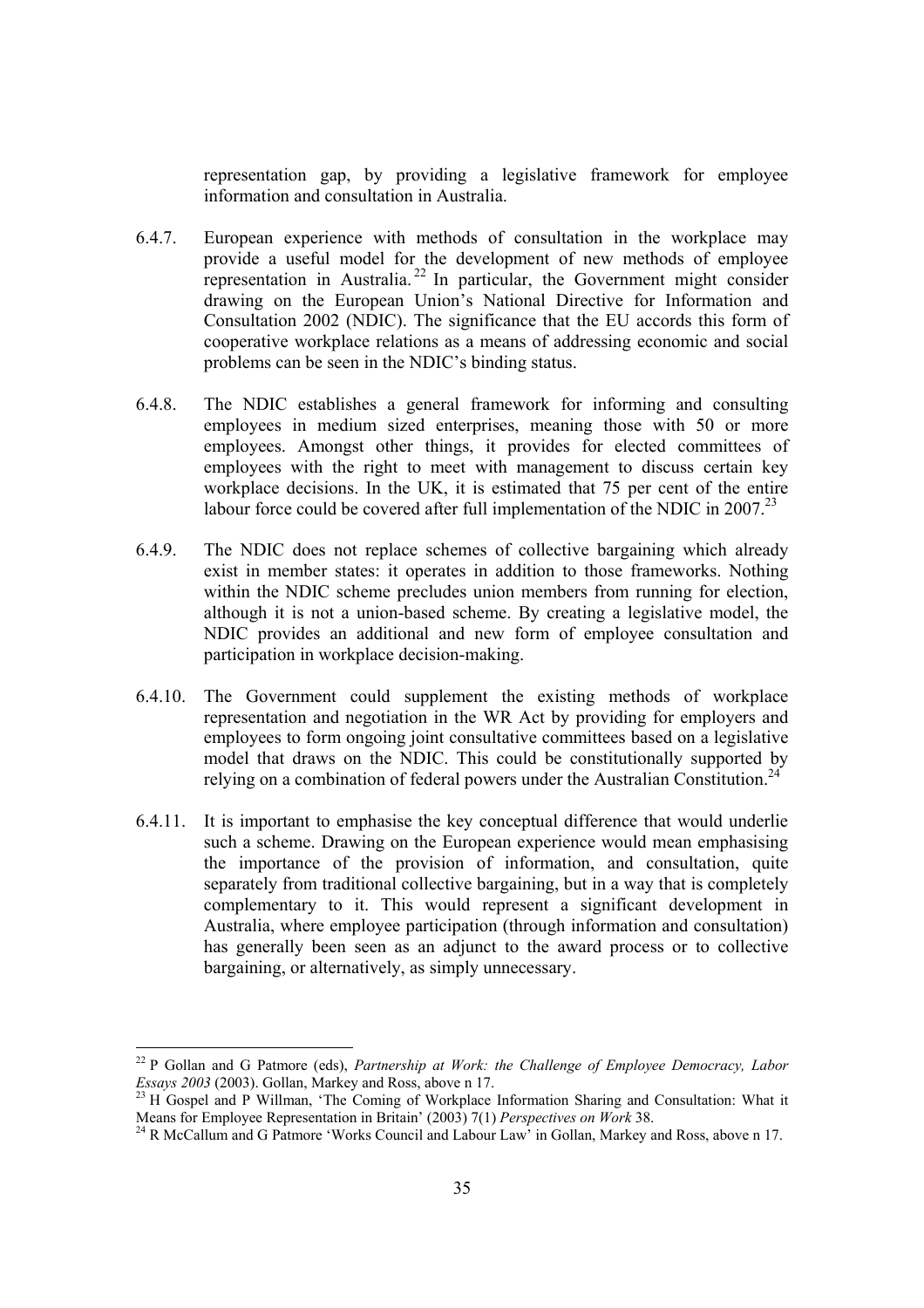- 6.4.12. Another key element of European experience with workplace consultation is that it typically excludes pay from the topics for discussion within information and consultation committees. (Although where there is no union in the workplace, such committees in some countries may negotiate collective agreements). The removal of the key item of workplace conflict from the industrial equation assists as an incentive to begin dialogue, in an atmosphere that can become highly conducive to cooperative workplace relationships.
- 6.4.13. By creating a legislative model for information and consultation mechanisms, the Government could work to address key labour market problems by setting the agenda at a national (macro) level, while allowing implementation that best suits workers and managers at the enterprise (micro) level. It could do so by establishing the key topics for discussion within information and consultation committees so as to address fundamental economic problems. These could include:

a) Employability and skills training – to help manage the skills shortages in enterprises;

b) Finding better ways to integrate casual and full-time employees;

c) Introduction of technological change – to enhance productivity;

d) Managing acquisitions, mergers and redundancies – to better address the issue of job security;

e) Discussing working hours – as a means of managing the work-life balance; and

f) Considering flexible work practices to enhance efficient work outcomes.

The list of topics need only be framed in very general terms. Consistently with Government policy for workplace relations, such a policy would not direct employers and employees as to outcomes. Rather, it would bring the parties together to discuss critical labour market problems, to find innovative solutions to suit each enterprise.

6.4.14. At the outset, the government could trial and promote a voluntary scheme, or seek participation in other ways, including tax breaks, or the introduction of a reporting requirement. If the scheme were to be voluntary, it would be hard to see any sustained opposition by employer groups, especially as there is support from all parts of the political spectrum for the development of such schemes of employee representation. At the same time, however, it appears that a legislative framework would ultimately be required: the voluntary approach of leaving it to employers and employees to develop their own arrangements has not redressed the current low levels of joint consultation in Australia. As we have argued, taking steps to address this problem by introducing new forms of consultation may lead to important social and economic benefits.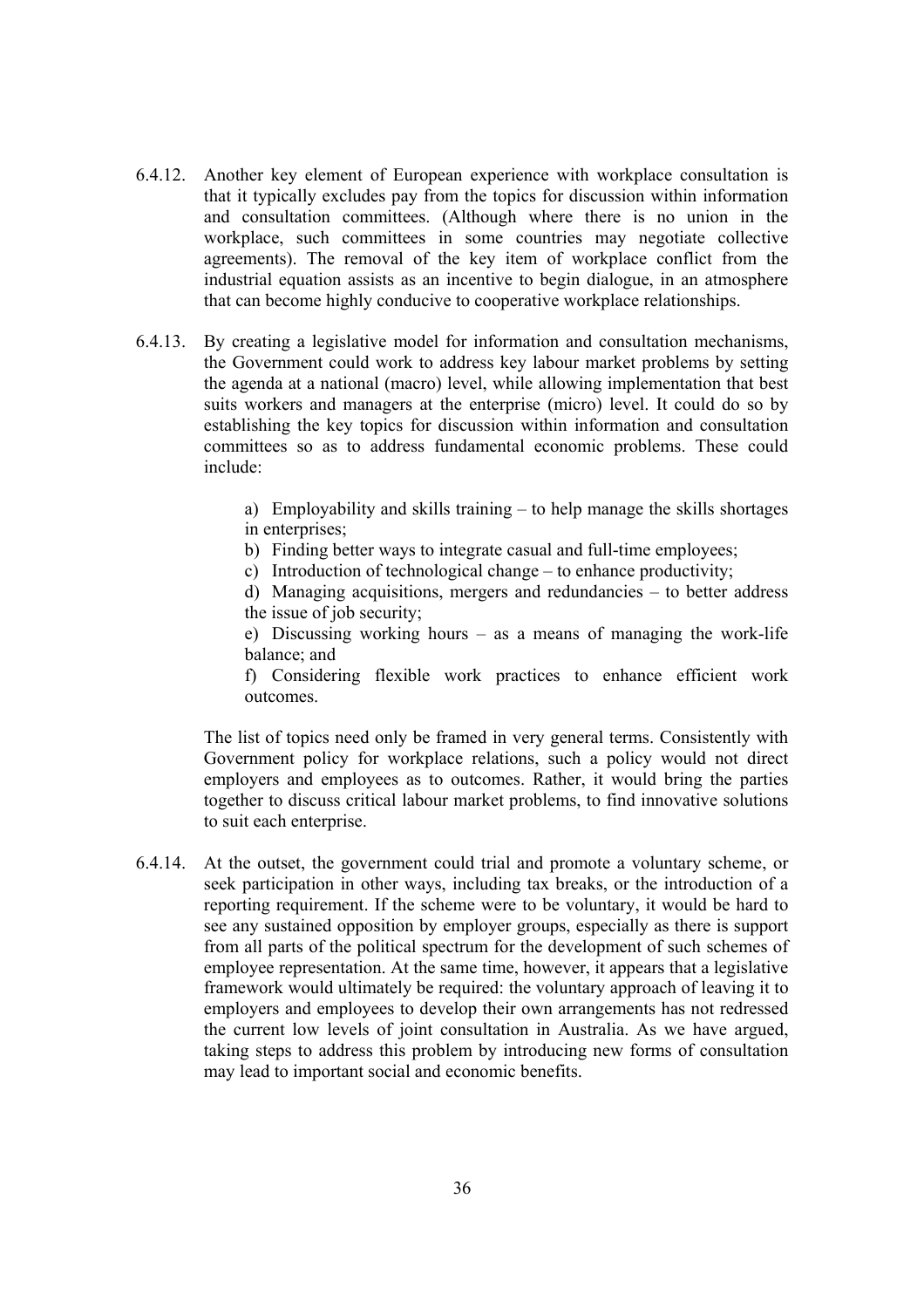# **7 An Effective Safety Net**

## **7.1 Preliminary Issues**

- 7.1.1 Government policy accepts, and we argue, that there must be a clear level of minimum working conditions in the Australian labour relations framework. So much is provided as an object of the WR Act: s 3(d)(ii). Minimum conditions must be set to ensure equitable and humane treatment of workers, and to assure employers of protection against unfair labour market competition from undercutting labour costs. This means that the level of the conditions must be set in a way that fairly takes into account the needs of workers and those who are dependant upon them, and that ensures equity in the workplace. In this sense, for the safety net to be effective, it must be a set of truly binding and enforceable minimum working conditions appropriate to Australia's status as a wealthy industrialised democracy.
- 7.1.2 A safety net must also, however, be flexible: it cannot remain fixed in one place forever. If the minimum working conditions do not move and adapt with changing work practices and demands, they will become rigid and inappropriate. They will not then provide any assistance to those who are forced to fall back on them. It is essential therefore that there be means to review the content of the safety net on a regular basis, and to ensure that it takes into account a range of emerging issues of concern in the workplace. These might include, for example, addressing the need for better balance between work and family life, or ensuring privacy in the workplace.

## **7.2 Role of the Australian Industrial Relations Commission**

- 7.2.1 Unless the Government were to adopt the suggestion that it rely on the external affairs power to take complete control of the regulation of labour relations in Australia (and in the absence of referrals from the states other than Victoria) it is difficult to see how the Commonwealth could constitutionally legislate a set of minimum working conditions. It is therefore necessary to rely on an independent institution that is capable of ensuring that the safety net is properly maintained. There can be no better institution for this purpose than the AIRC.
- 7.2.2 Over the hundred years of its operation, the AIRC and its predecessors have developed a remarkable regulatory capacity in the area of setting and maintaining equitable and efficient working conditions. Any reduction of the role of the AIRC to carry out this function would inflict a dramatic loss of regulatory capacity on the Australian labour relations landscape that could not easily be replaced by any other mechanism.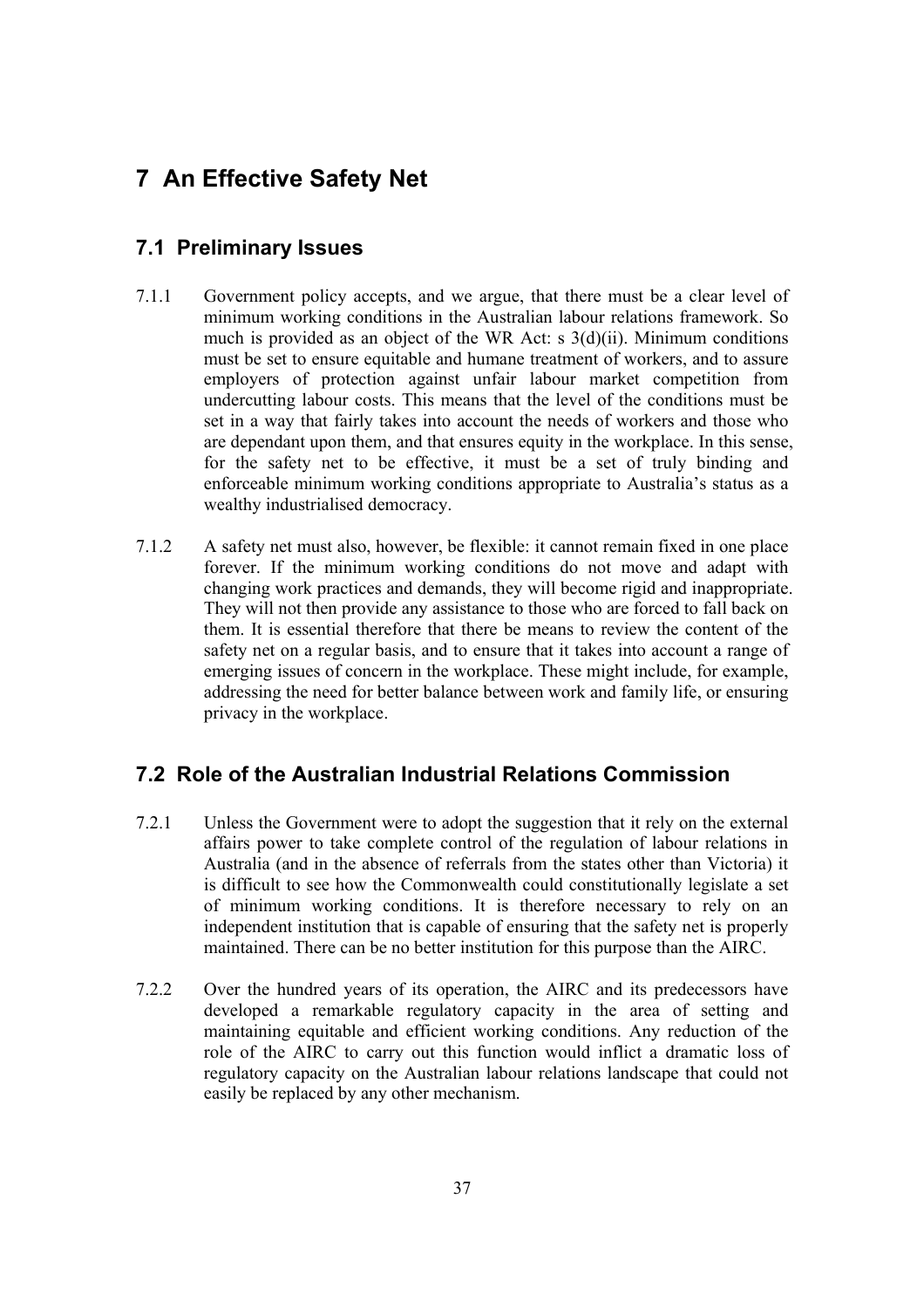- 7.2.3 The AIRC has a long history of hearing cases about working conditions, and dealing with them fairly on the evidence put before it. It continues that role today, in the determination of safety net wage reviews, and in the assessment of applications for new test case standards, which might then appear in other awards. The AIRC exercises this role responsibly, efficiently, flexibly, and without charge to the parties. Looking for a moment to a different context in which the parties are inclined to have recourse to the AIRC, there is mounting evidence that the volume of work in the AIRC has not reduced at all with the advent of the WR Act. While the emphasis has shifted from s 99 dispute notifications and award-making to certification of agreements and resolution of disputes over the application of agreements, it is clear that the AIRC is as busy as ever. It would hardly be so were the parties unsatisfied with how it carried out its functions.
- 7.2.4 The fact remains that there is no other body in Australia capable of performing the key role in setting and maintaining minimum working conditions that is played by the AIRC.
- 7.2.5 We note that in many cases, however, the changes that the Government has proposed would introduce prescriptive legal regulation - for example, the proposal that the AIRC be forced to take into account the interests of the unemployed in conducting its functions. In our submission, the AIRC in conducting its safety net wage reviews has always balanced the needs of the economy as a whole with its role in maintaining minimum standards for employees. Evidence is sought and taken about the state of the economy. Where the evidence is anecdotal, it is rejected, and the parties are encouraged to take a more substantive approach. It is argued on occasion that the AIRC is called on to make decisions that it is not equipped to make. Assuming for a moment that the members are not necessarily experts in every area they may consider, it is a relatively simple matter to ensure that expertise is available. It might be done through the development of a better research function within the AIRC, or through the appointment of members with suitable qualifications, as for example in economics or labour economics, in addition to those with expertise in law and/or industrial relations.
- 7.2.6 Insofar as the impact of safety net wage rises on the ability of those without work to enter the labour market is concerned, we make the following observations. First, as we emphasised earlier, unemployment is at record lows. This would suggest that safety net wage review decisions are having little or no adverse impact on the ability of the unemployed to enter paid employment. Secondly, the AIRC has endeavoured to consider this matter in at least the last two safety net review decisions, but determined that the power and responsibility it has under the WR Act do not extend to taking these matters into account. The Government has not sought judicial review of these decisions. Thirdly, the AIRC has repeatedly remarked on the need for the Government to take a 'whole-policy' approach both to the needs of low-paid workers, and in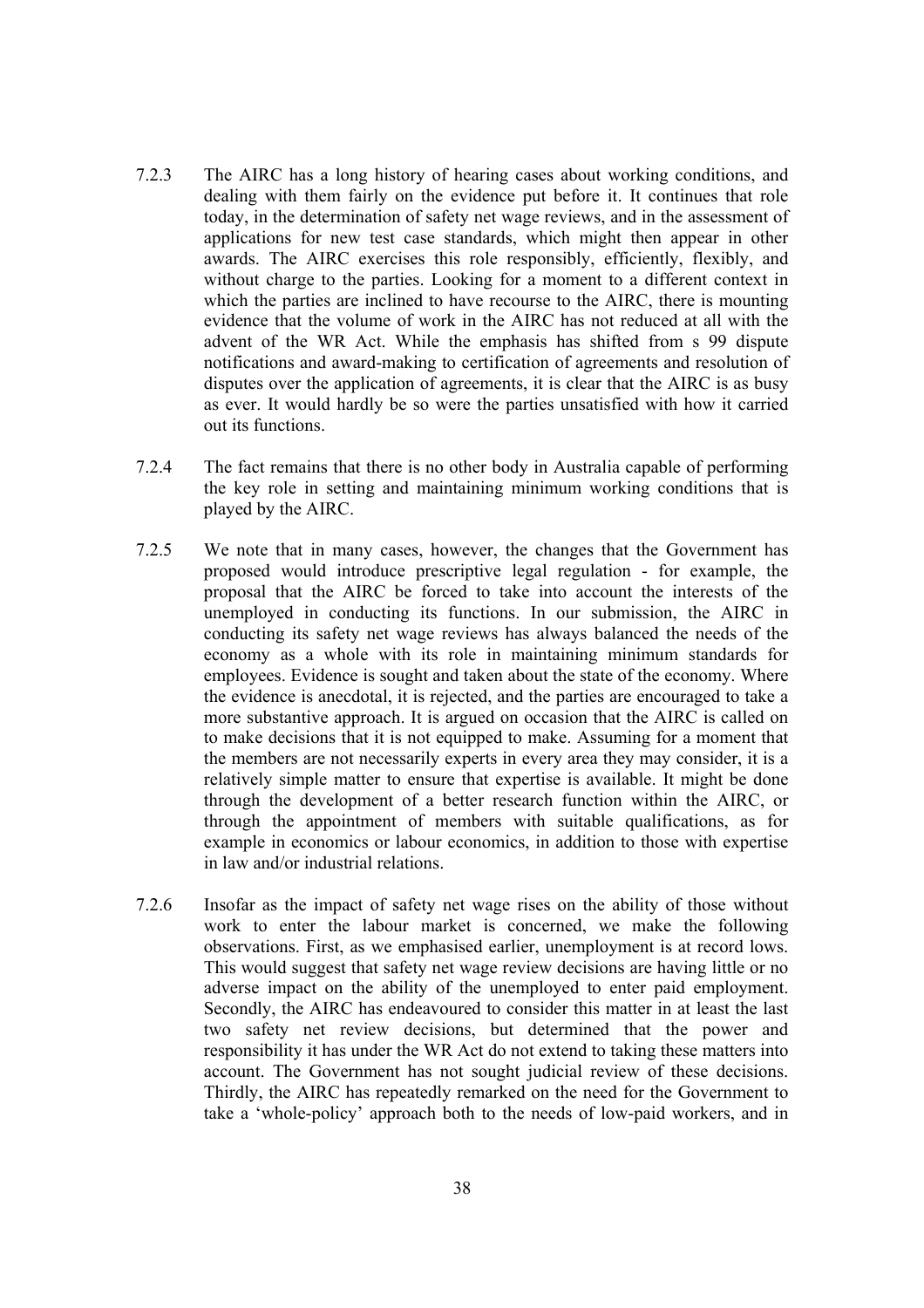that context, to the desirability of those who are unemployed finding their way into paid employment. It has observed, for example, that alterations to social security measures might be a better means of addressing the needs of the growing class of working poor in Australia.

- 7.2.7 We reiterate our view that this is another area in which the corollary of the Government's approach to the AIRC and to wage-setting, is heavily reliant on the private sector to create work and thereby reduce unemployment. Particularly with unemployment levels at historic lows, it seems all the more likely that only active labour market policies, strategically overseen and implemented by the Government, are likely to change this.
- 7.2.8 Moving from safety net wage reviews, a further area in which the Government has repeatedly indicated a desire to amend the WR Act is in relation to the list of matters that might permissibly appear in an arbitrated award, under s 89A(2)(a). The legislative proposals in this respect to remove certain paragraphs of that provision, as well as to identify particular matters that would no longer be permitted in an award, go far beyond what is either necessary or desirable. In the first place, we would observe that they go beyond the Government's original policy in this area, by reducing the list of allowable matters to a small number. That included a list of 18 allowable matters, whereas it appears that present Government policy is to reduce this further.
- 7.2.9 A key consideration is to recall the historically-determined nature of the matters retained in the list of allowable matters in s 89A(2). Many of course are longstanding and predictable concerns of workers and employers: wages, hours, leave and the like. A good number, however, are the product of the system by which standards have been developed in the AIRC and its predecessors. Occupational superannuation is a good example. It is a matter that came to be included in awards only after the adoption of a decision in principle by the AIRC that this was both jurisdictionally possible, and desirable. If the list of matters about which the AIRC might make award provisions by arbitration had been determined at an earlier point in time, then occupational superannuation would never be allowed into awards. Yet it is a critical area of government saving policy.
- 7.2.10 What this illustrates, in our submission, is that the categories of new matters should not be closed. It would not have been possible to predict, ten years before the introduction of the limitations in  $s$  89A(2)(a), that some of those matters would ever find their way into awards, much less that they would be considered among the final 20 thought appropriate for a list of issues about which minimum standards might be arbitrated. If the safety net is to remain flexible and fair, as well as firm, then the AIRC must retain its capacity to make a determination that a matter needs to be addressed through an arbitrated minimum standard.